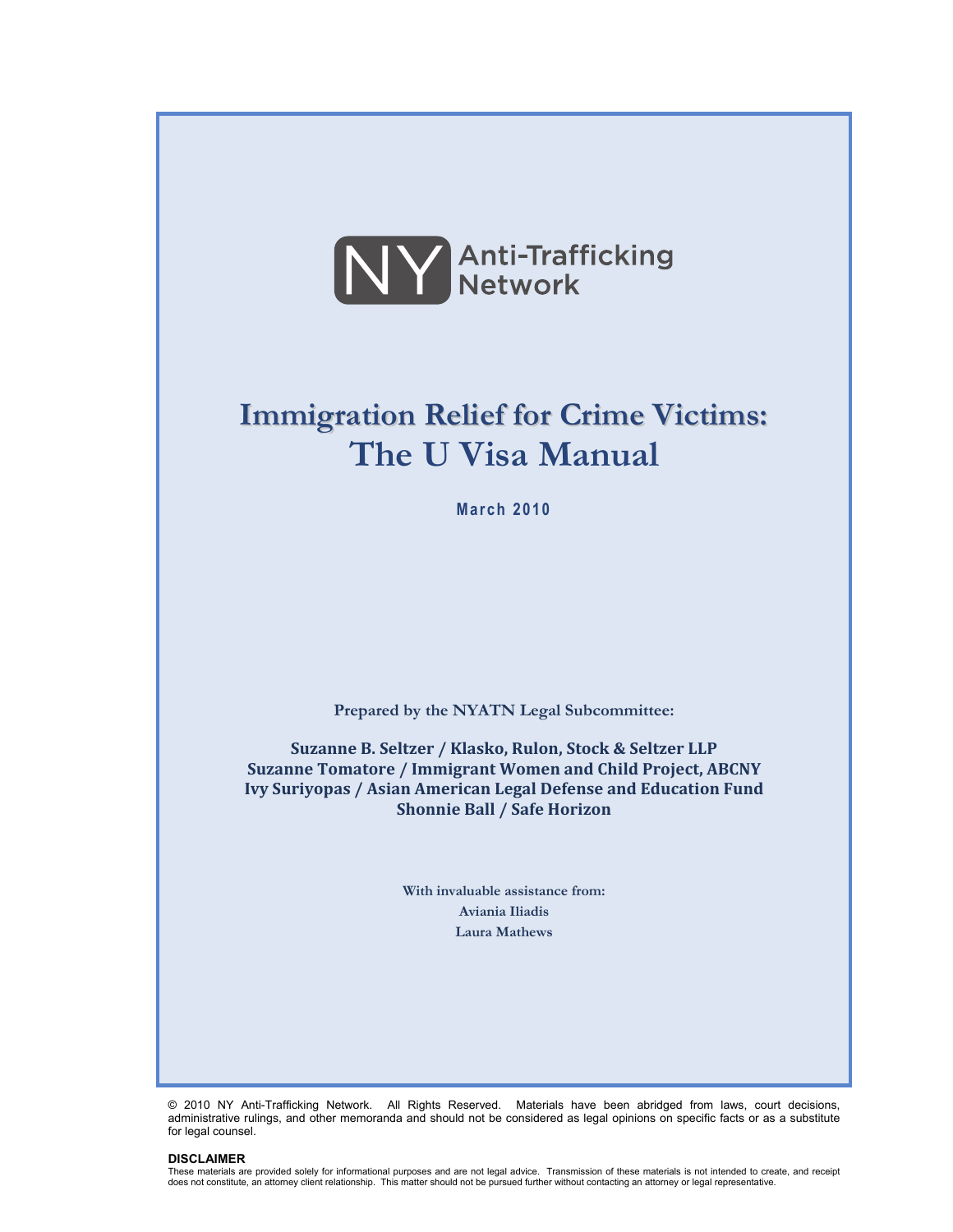# **Y** Anti-Trafficking

**The New York Anti-Trafficking Network has provided direct services to over 450 survivors of human trafficking (NYATN)**, including most of the major trafficking cases prosecuted in New York City, and advocated on issues of trafficking in persons since 2002. As the first network in New York to engage in advocacy on issues relating to trafficked persons in New York, the NYATN aims to bring together the voices of those who have first-hand experience of the injustices of human trafficking, who work consistently to meet the needs of trafficked persons, and who advocate for a more humane and responsive policy towards trafficked persons. Our membership includes many organizations and individuals advocating on behalf of survivors of trafficking and other forms of violence.

The NYATN is a group of diverse service providers and advocates in New York dedicated to ending human trafficking and coordinating resources for trafficked persons. It seeks to establish dialogue and discuss service options in a range of cases and enable cross-communication regarding each agency's work with trafficked persons. We provide direct services to trafficked persons; technical assistance to attorneys, case managers, and other service providers who work with trafficked persons; train law enforcement and non-governmental organizations on issues relating to trafficking in persons; outreach in communities to provide resources and information on trafficking in persons; and engage in policy advocacy on these issues.

NYATN members played a key role in the passage of the New York Anti-Trafficking law as well as reauthorizations of the federal Trafficking Victims Protection Act. We continually advocate for legislation that promotes the rights of trafficked persons at the state and federal levels.

#### **The New York Anti-Trafficking Network is guided by the following principles:**

- Recognizing that sustainable change and improved response to trafficked persons requires increased capacity of network partners working in concert to support trafficked persons.
- Developing new ways of working together to deliver services, share information, identify resources, and advocate, is pivotal to an effective response to trafficked persons.
- Educating service providers, law enforcement, governmental entities and the general public is critical to reaching trafficked persons.

Also see [http://nyatn.wordpress.com](http://nyatn.wordpress.com/) for additional information, events and resources including our *Identification and Legal Advocacy for Trafficking Survivors* manual which can be downloaded from our website.

For more information contact a NYATN Steering Committee Member or visit us at [http://nyatn.wordpress.com](http://nyatn.wordpress.com/).

#### **Page A-i**

#### **© NY Anti-Trafficking Network. All Rights Reserved**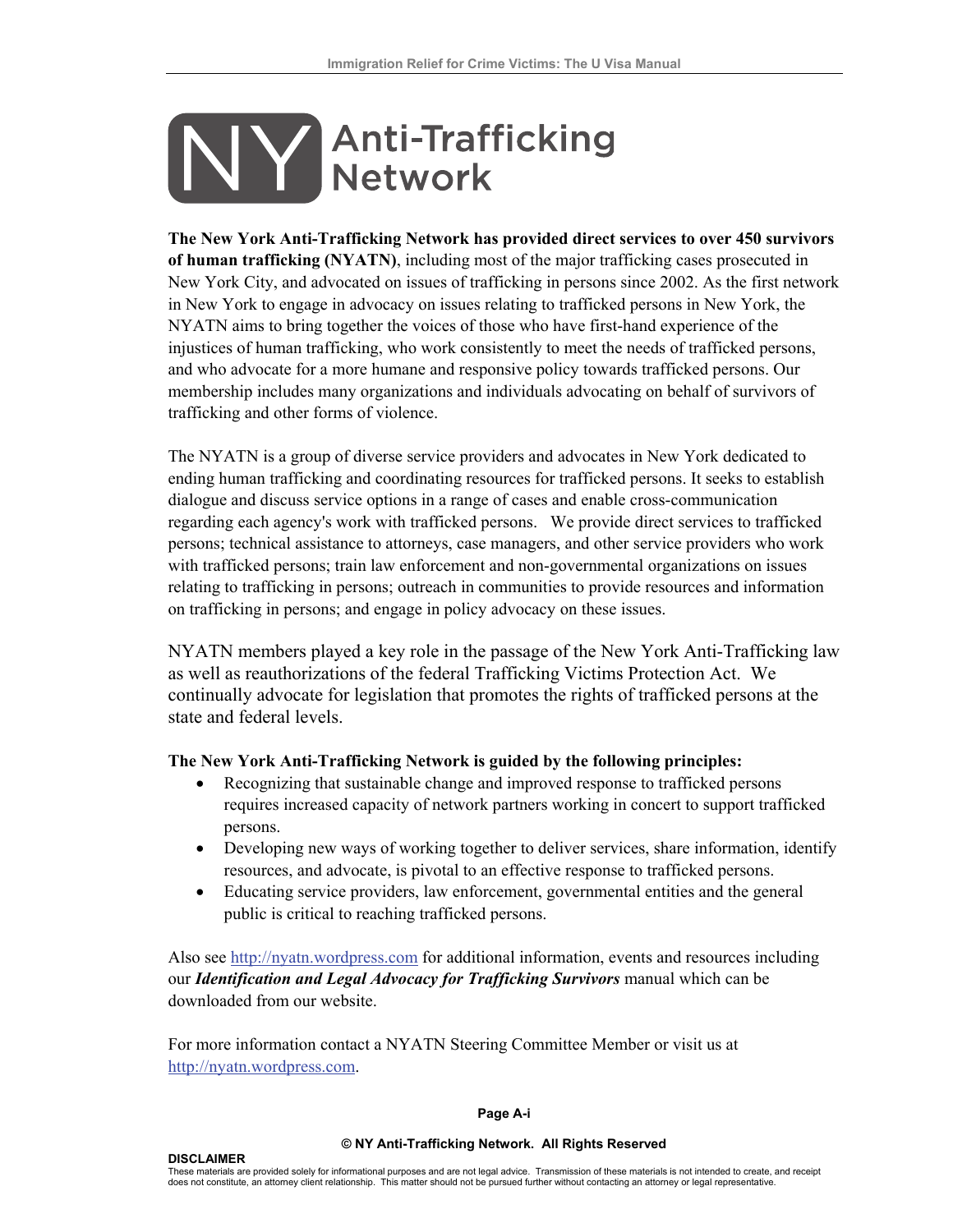*Page*

# **Table of Contents**

# **Part A: Determining If U Visa Is Appropriate For Your Client**

| I.  | What is a U Visa?             |                                                     |        |        |  |
|-----|-------------------------------|-----------------------------------------------------|--------|--------|--|
|     | $\mathbf{A}$ .                | <b>Benefits</b>                                     |        |        |  |
|     | <b>B.</b>                     | <b>Initial Considerations in Case Evaluation</b>    |        | $A-3$  |  |
|     |                               | <b>Immigration Status</b><br>1.                     |        | $A-3$  |  |
|     |                               | $\overline{2}$ .<br>Liability for Criminal Behavior |        | $A-4$  |  |
|     |                               | 3 <sub>1</sub><br>Privilege                         |        | $A-4$  |  |
|     | $C_{\bullet}$                 | <b>Legal Assessment</b>                             |        | $A-6$  |  |
|     |                               | <b>Screening Clients</b><br>$\mathbf{1}$ .          |        | $A-6$  |  |
|     |                               | 2.<br>Choosing a Remedy                             |        | $A-8$  |  |
| II. | <b>Elements of a U Visa:</b>  |                                                     |        | $A-12$ |  |
|     | $\mathbf{A}$ .                | <b>Information About Criminal Activity</b>          |        | $A-12$ |  |
|     | <b>B.</b>                     | 'Direct' or 'Indirect' Victim of the Crime          |        | $A-13$ |  |
|     | $\mathbf{C}$ .                | <b>Cooperation With Law Enforcement</b>             | $A-14$ |        |  |
|     | D.                            | <b>Physical or Mental Abuse</b>                     | $A-15$ |        |  |
|     | E.                            | <b>Admissible to the U.S.</b>                       | $A-17$ |        |  |
| Ш.  | <b>Special Considerations</b> |                                                     |        | $A-18$ |  |
|     | $\mathsf{A}$                  | <b>U</b> Interim Relief                             |        | $A-18$ |  |
|     | B <sub>1</sub>                | <b>Derivative Family Members</b>                    |        | $A-18$ |  |
|     | $C_{\cdot}$                   | If Your Client was or is in Deportation Proceedings | $A-20$ |        |  |
| IV. |                               | <b>After Issuance of U Status</b>                   |        |        |  |
|     | A <sub>1</sub>                | <b>Employment Authorization</b>                     |        | $A-21$ |  |
|     | $\mathbf{B}$                  | <b>Travel Overseas</b>                              | $A-22$ |        |  |
|     | $\mathcal{C}$ .               | Adjustment of Status to Permanent Residency         |        | $A-22$ |  |

**Page A-ii** 

#### **© NY Anti-Trafficking Network. All Rights Reserved**

**DISCLAIMER**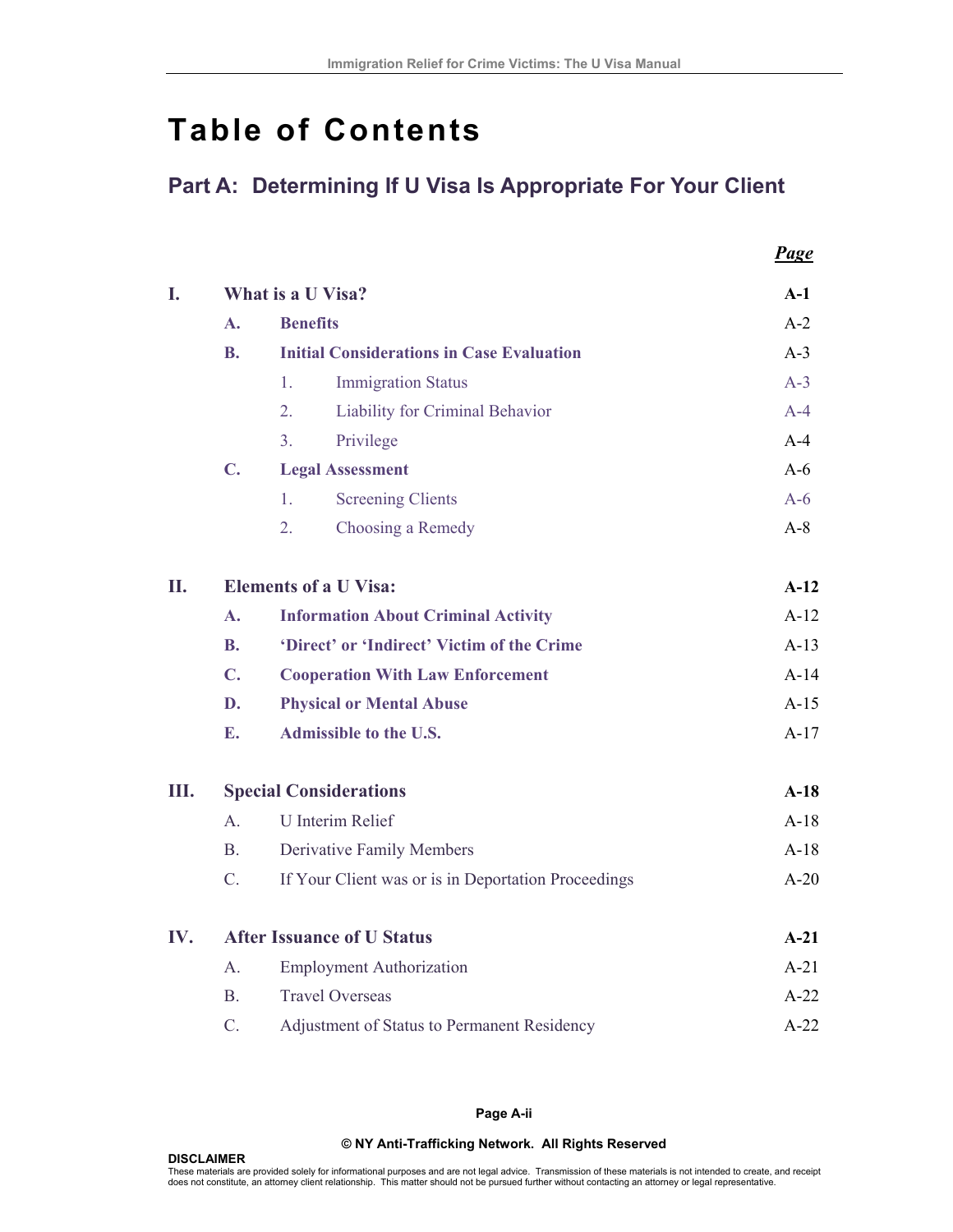# **Table of Contents**

# **Part B: Preparing the U Nonimmigrant Application Package**

 *Page*

| I. |           |                                                              | The Basics of the Application                 | $B-1$  |  |  |
|----|-----------|--------------------------------------------------------------|-----------------------------------------------|--------|--|--|
| П. |           | <b>Preparing and Drafting the U Visa Application Package</b> |                                               |        |  |  |
|    | A.        |                                                              | <b>Completing the Forms</b>                   | $B-2$  |  |  |
|    |           | 1.                                                           | Form G-28                                     | $B-2$  |  |  |
|    |           | 2.                                                           | Form I-918                                    | $B-2$  |  |  |
|    |           | 3 <sub>1</sub>                                               | Form I-918, Supplement B                      | $B-4$  |  |  |
|    |           | 4.                                                           | Form I-918, Supplement A                      | $B-5$  |  |  |
|    |           | 5.                                                           | Form I-192                                    | $B-6$  |  |  |
|    |           | 6.                                                           | Fee Waiver Request                            | $B-8$  |  |  |
|    |           | 7.                                                           | Photographs and Filing Fees                   | $B-8$  |  |  |
|    | <b>B.</b> |                                                              | <b>Preparing the Supporting Documentation</b> | $B-8$  |  |  |
|    |           | 1.                                                           | Personal Statement/Affidavit                  | $B-8$  |  |  |
|    |           | 2.                                                           | Supporting Documents & Exhibits               | $B-9$  |  |  |
|    |           | 3 <sub>1</sub>                                               | <b>Application Checklist</b>                  | $B-11$ |  |  |
|    |           | 4.                                                           | Finalize & Submit Application                 | $B-12$ |  |  |
|    |           | 5.                                                           | Follow Up                                     | $B-12$ |  |  |

**Page A-iii**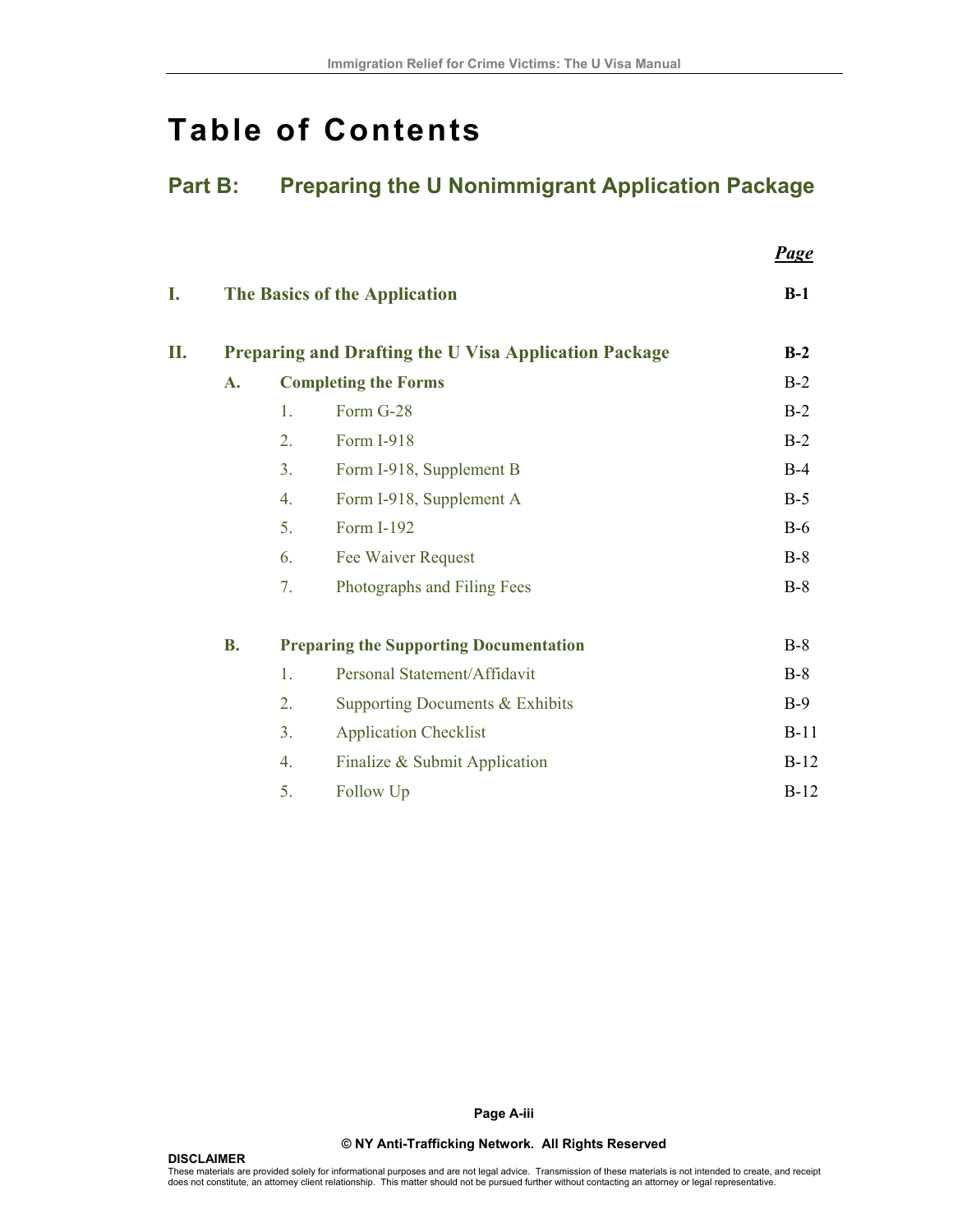# **Introduction**

The U visa was established under the Trafficking Victims Protection Act of 2000 (TVPA),<sup>[1](#page-4-0)</sup> and was subsequently reauthorized in 2003, 2005, and 2008 (Trafficking Victims Protection Reauthorization Act, or TVPRA).<sup>[2](#page-4-1)</sup> It was created as humanitarian relief for a vulnerable population, most of which do not have lawful status in the United States. It provides legal status to victims of certain serious crimes who have suffered substantial physical or mental harm and can document cooperation with law enforcement. If favorably adjudicated, the U visa grants permission to remain and work in the U.S. for up to four years, and allows beneficiaries to eventually apply for permanent resident status.

The U visa is a new and somewhat untested visa classification. After its initial passage, it languished due to a lack of implementing Federal Regulations. In the absence of regulations, United States Citizenship & Immigration Services (USCIS) offered "interim relief" to those who established prima facie eligibility for the U visa classification. As the name suggests, interim relief is only a temporary fix, offering no long term benefits. For permanent benefits, those holding interim status were required to re-apply for U status following publication of the interim final rule seven years later. While the interim final rule went into effect on October 17, 2007, $3$  a majority of the U petitions continued to be held in abeyance pending clarification on filing fees associated with waiving grounds of inadmissibility for the visa (Form I-192). This was later clarified by regulations that came into effect on January 12, 2009. $4$  As a result, most petitions for U status first began to be adjudicated in January 2009.

Congress allocated 10,000 U visas to be issued each year, not including spouses and other derivative family members.<sup>[5](#page-4-4)</sup> Once the annual cap of  $10,000$  is reached, applicants for U status will be placed on a waitlist and will be issued deferred action,<sup>[6](#page-4-5)</sup> the same benefit that was offered under interim relief. As with interim relief, those on the waitlist are eligible to receive employment authorization and deferred action status for U derivatives.<sup>[7](#page-4-6)</sup>

#### **Page A-iv**

#### **© NY Anti-Trafficking Network. All Rights Reserved**

<span id="page-4-0"></span> $\frac{1}{1}$  Pub. L. No. 106-386, 114 Stat. 1464 (2000). The U visa was incorporated in the section of the TVPA known as the Battered Immigrant Women Protection Act of 2000, Pub. L. No. 106-386,  $114 \text{ Stat.} 1518 (2000).$ <br>
<sup>2</sup> Pub L No 108, 103

<span id="page-4-1"></span>Pub. L. No. 108–193, 117 Stat. 2875 (2003), Pub. L. No. 109-164, 119 Stat. 3558 (2006), Pub. L. No. 110-457, 122 Stat. 5044 (2008); Immigration & Nationality Act (INA)  $\S 101(a)(15)(U)$ .<br>3 CER  $\S 214.14$ ; USCIS Interim Einel Bule: New Clessification for Victime of Criminal Action

<span id="page-4-2"></span> <sup>8</sup> CFR § 214.14; USCIS Interim Final Rule: New Classification for Victims of Criminal Activity; Eligibility for 'U' Nonimmigrant Status, 72 Fed. Reg. 53014 (Sept. 17, 2007). Effective October  $17, 1007.$ 

<span id="page-4-3"></span> <sup>8</sup> CFR § 103.7(c)5(iii); USCIS Interim Final Rule: Adjustment of Status to Lawful Permanent Resident for Aliens in T or U Nonimmigrant Status, 73 Fed. Reg. 75540 (Dec. 12, 2008). Effective January 12, 2009. Pursuant to 8 CFR 103.7(c)(5) fee waiver requests will now be accepted by applicants for T or U nonimmigrant status.

 <sup>8</sup> CFR § 214.14(d)(1).

<span id="page-4-6"></span><span id="page-4-5"></span><span id="page-4-4"></span><sup>6</sup> 8 CFR § 214.14(d)(2).

<sup>7</sup> *Id.*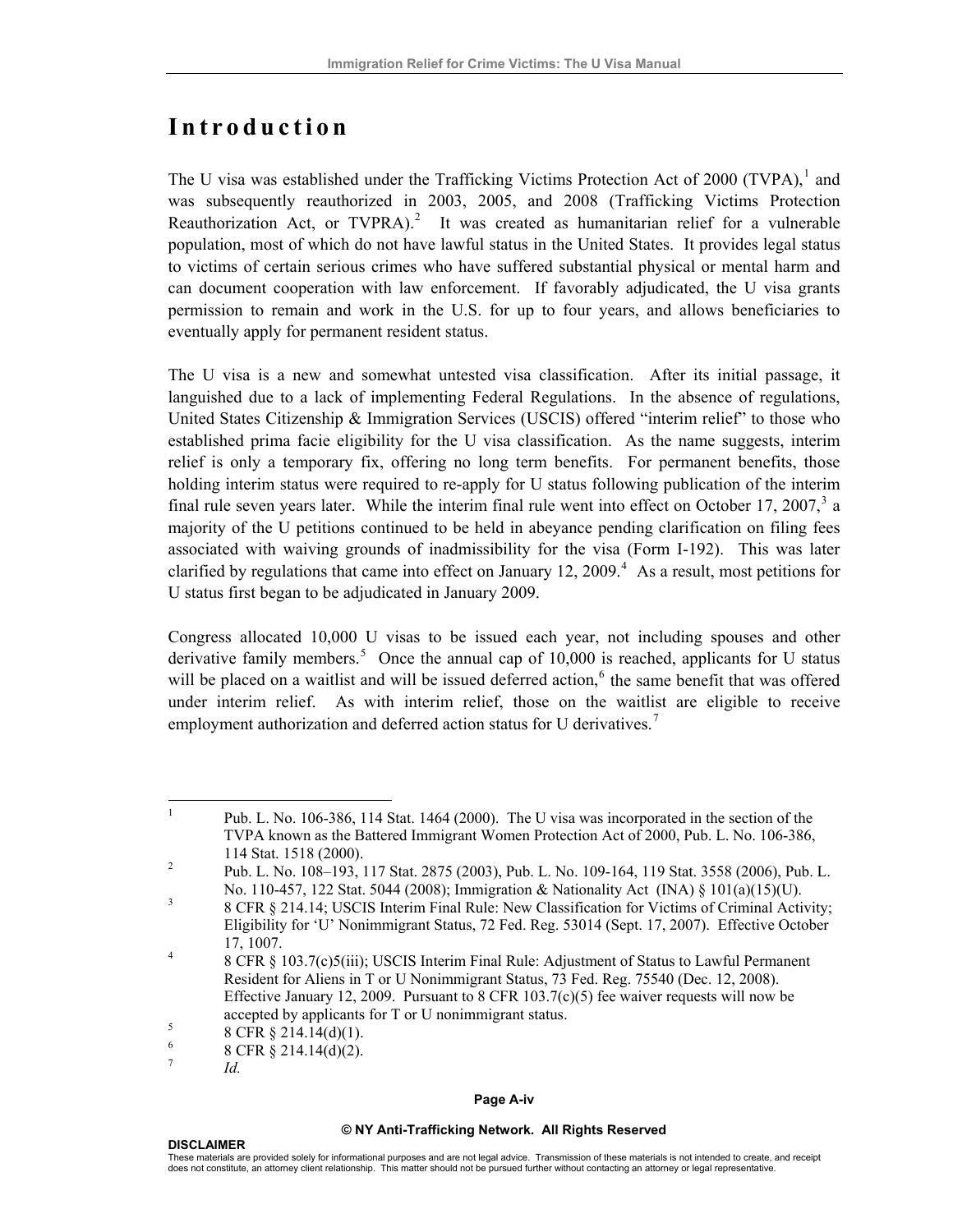Like the T visa manual, $^8$  $^8$  this manual aims to provide guidance to lawyers on issues that arise in the context of representing U visa applicants. It is designed for practitioners who are familiar with basic immigration terms and legal concepts. The manual is not meant to be an exhaustive source of the law; it is not meant to provide instruction on every aspect of representation, nor is it meant to take the place of direct legal advice, advocacy, or a practitioner's own research and evaluation of the case.<sup>[9](#page-5-1)</sup> It also does not address in detail other avenues of immigration relief that may be available to crime victims. Practitioners should always consider other avenues for status or relief, such as asylum, a petition under the Violence Against Women Act (VAWA), the T visa, petitions for Special Immigrant Juvenile Status (SIJS), Cancellation of Removal, and other family- and employment-based petitions. We encourage practitioners to be creative in exploring other possibilities for immigration relief on behalf of victims.

#### **Page A-v**

#### **© NY Anti-Trafficking Network. All Rights Reserved**

<span id="page-5-0"></span> 8 "Identification and Legal Advocacy for Trafficking Survivors" ( $3<sup>rd</sup> Ed.$ , Jan 2009) by NY Anti-Trafficking Network Legal Subcommittee. This manual can be found online at http://www.nyanti-trafficking.com/assets/docs/t\_visa\_manual\_3rd\_edition\_2009.pdf.

<span id="page-5-1"></span>An excellent source of relevant legal documents can be found at [www.asistaonline.org](http://www.asistaonline.org/). Also, materials can be found on the probono.net/ny/family website (registration is free) in the library under immigration, which is available at: [http://www.probono.net/ny/family/library/folder.21203-](http://www.probono.net/ny/family/library/folder.21203-Immigration) [Immigration.](http://www.probono.net/ny/family/library/folder.21203-Immigration)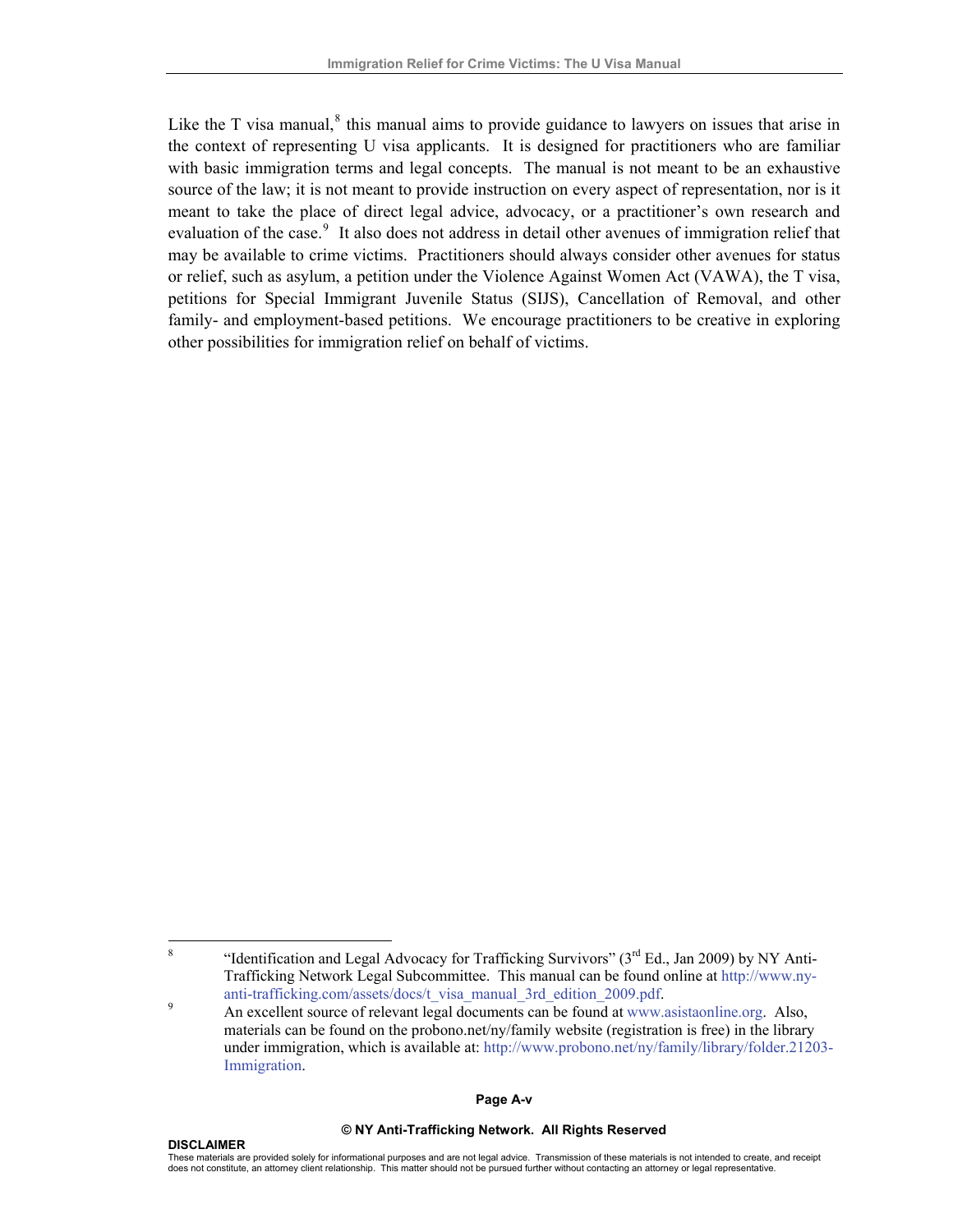# **Part A: Determining if U Visa Is Appropriate for Your Client**

# **I. What is a U Visa?**

The U visa is a nonimmigrant status that, according to the statute,  $10$  may be available when:

- (I) the alien has suffered substantial physical or mental abuse as a result of having been a victim of the following qualifying crimes or substantially similar criminal activity: $11$ 
	- **Rape**
	- **Torture**
	- Trafficking
	- **Incest**
	- Domestic violence
	- Sexual assault
	- Abusive sexual contact
	- Prostitution
	- Sexual exploitation
	- **Female genital mutilation**
	- Being held hostage
	- Peonage
	- **Involuntary servitude**
	- Slave trade
	- Kidnapping, abduction
	- Unlawful criminal restraint
	- False imprisonment
	- Blackmail, extortion
	- Murder, manslaughter
	- Felonious assault
	- Witness tampering
	- Obstruction of justice
	- Perjury
	- Attempt, conspiracy, or solicitation to commit any of the above
- (II) the alien (or in the case of an alien child under the age of 16, the parent, guardian, or next friend of the alien) possesses information concerning the criminal activity;

<span id="page-6-0"></span> $10\,$ <sup>10</sup> INA § 101(a)(15)(U)(i); [8 USC § 1101](http://www.lexis.com/research/xlink?app=00075&view=full&searchtype=get&search=8+USCS+%A7+1101)(a)(15)(U)(i).<br><sup>11</sup> 8 USC § 1101(a)(15)(U)(iii); 8 CFR § 214.14(a)(9).

<span id="page-6-1"></span>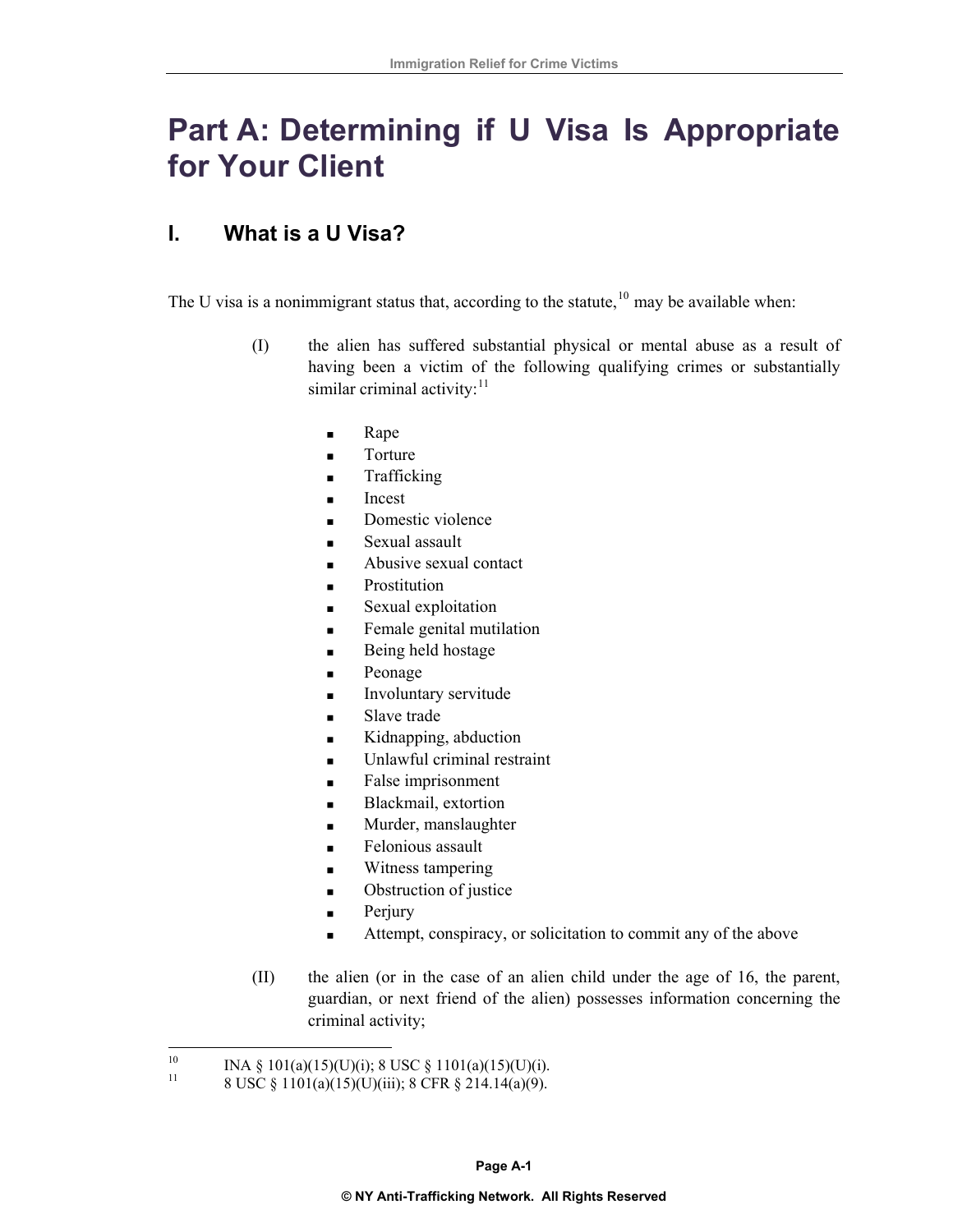- (III) the alien (or in the case of an alien child under the age of 16, the parent, guardian or next friend of the alien) has been helpful, is being helpful, or is likely to be helpful to a Federal, State, or local law enforcement official, to a Federal, State, or local prosecutor, to a Federal or State judge, to USCIS, or to other Federal, State, or local authorities investigating or prosecuting the criminal activity; and
- (IV) the criminal activity violated the laws of the U.S. or occurred in the U.S. (including in Indian country and military institutions) or the territories and possessions of the U.S.

In general, the U visa is meant to protect a vulnerable population from being targeted for crimes, by providing those who cooperate with law enforcement the ability to remain lawfully in the U.S. and eventually gain permanent residency.

#### **A. Benefits**

- U visa nonimmigrant legal status for four years, which may, under certain circumstances, be extended.<sup>[12](#page-7-0)</sup>
- Opportunity to seek permanent residency ("green card") after three years in U status. $13$
- Employment authorization for the principal applicant.<sup>[14](#page-7-2)</sup>
	- o Living in the U.S.
		- For the principal applicant applying in the U.S., USCIS will automatically issue an initial Employment Authorization Document (EAD) to applicants granted U-1 nonimmigrant status.
		- Applicants with a pending, bona fide application for U status may also be eligible for an EAD. However, as of the drafting of this manual, USCIS had not issued a bona fide standard.<sup>[15](#page-7-3)</sup>
	- o Living Outside the U.S.

<span id="page-7-0"></span><sup>12</sup>  $^{12}$  8 CFR § 214.14(g).

<span id="page-7-1"></span> $13$  INA § 245(m), 8 USC § 1255(m).

<span id="page-7-3"></span><span id="page-7-2"></span><sup>&</sup>lt;sup>14</sup> 8 CFR  $\S$  214.14(c)(7).<br><sup>15</sup> William Wilberforce T

<sup>15</sup> William Wilberforce Trafficking Victims Protection Reauthorization Act of 2008 (TVPRA 08), P.L. 110-457, 122 Stat. 5044-5091, (2008).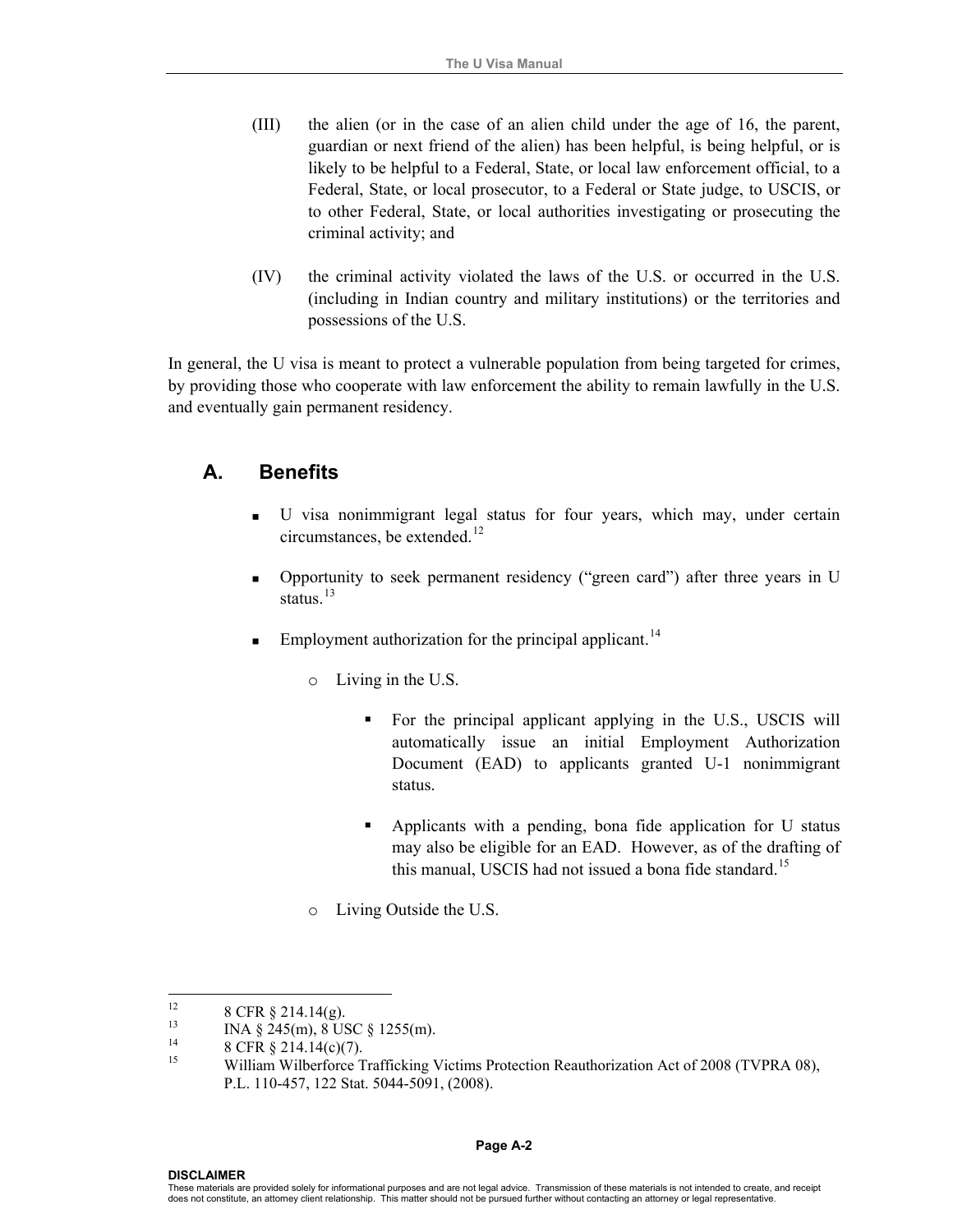- Principal applicants who apply from outside the U.S. will not be issued an EAD until the applicant has been granted U status. After admission, the applicant may receive an initial EAD upon request.
- Derivative status for family members.<sup>[16](#page-8-0)</sup>
	- o If petitioner is under 21, then spouse, children, parents (only if petitioner is unmarried) and siblings under 18 at the time of filing I-918 (not time of interim filing) can apply for derivative status.
	- o If petitioner is over 21, then spouse and children can apply for derivative status.
	- o Derivatives may apply for EAD either as part of the initial submission, or after receiving U status.
- Eligibility for certain public benefits.
- Travel outside the U.S., but note potential risks.<sup>[17](#page-8-1)</sup>

# **B. Initial Considerations in Case Evaluation**

#### 1. Immigration Status

Applicants for U status may have problems with the validity of their immigration status. The most common issues include the following:

- Entering the U.S. without passing through a border post or port of entry (known as "entry without inspection" or "EWI");
- Entering on a tourist visa  $(B1/B2)$  and engaging in unauthorized employment. This is considered a violation of that particular status;
- Entering on a tourist visa (B1/B2) but overstaying the authorized period of stay on the I-94 Departure Record. Once an individual overstays the I-94 card by even one day, they are considered "unlawfully present." There are serious and permanent consequences associated with unlawful presence;<sup>[18](#page-8-2)</sup>
- Entering on a fraudulent passport or using another person's passport. This constitutes visa fraud, and does not confer a valid nonimmigrant status.

<span id="page-8-0"></span> $16$ <sup>16</sup> 8 CFR § 214.14(f).<br><sup>17</sup> See Section IV. "A:

<span id="page-8-1"></span><sup>&</sup>lt;sup>17</sup> See Section IV, "After Issuance of U Status," Part B "Travel Overseas." INA § 212(a)(9)(B)(i).

<span id="page-8-2"></span>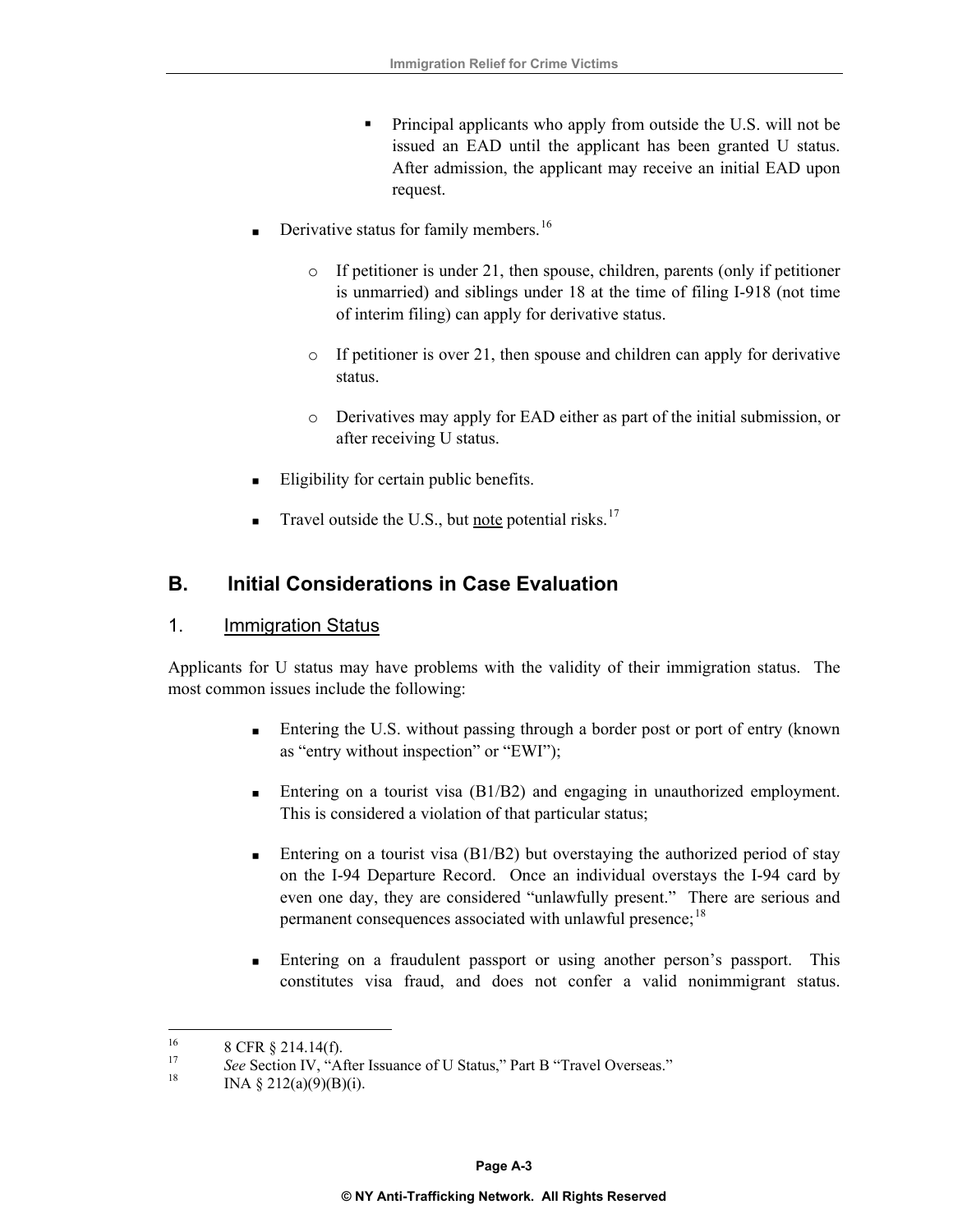However, if the individual did not overstay the I-94 (even though fraudulently issued), s/he is not considered to be unlawfully present.

The validity of a U applicant's status is important because if an applicant is not in valid status, and s/he is being brought to the attention of USCIS or Immigration & Customs Enforcement (ICE), the applicant could be issued a Notice to Appear (NTA) at Immigration Court, and removal (deportation) proceedings may be commenced.

Another important consideration with violations of status or unlawful presence is that it may interfere not only with the U application, but also with the applicant's eligibility for future immigrant benefits (such as obtaining legal permanent resident status – the "green card"). A waiver of "inadmissibility" may remedy these status violations and are granted at the discretion of the USCIS. To request a waiver of inadmissibility on the above grounds, Form I-192 and the accompanying fee (or request for fee waiver) should be filed concurrently with the I-918.<sup>[19](#page-9-0)</sup>

# 2. Liability for Criminal Behavior

All criminal acts, even minor ones, should be disclosed to the attorney and the applicant should provide certificates of disposition for each act and/or a certificate of good conduct. If the applicant is not sure of this history, a good place to start is the Federal Bureau of Investigations (FBI), which will provide a copy of the applicant's 'rap sheet' for informational purposes. Complete information on requesting an FBI Identification Record can be found at <http://www.fbi.gov/hq/cjisd/fprequest.htm>.

Attorneys and advocates should be wary of any prior arrests or convictions that may come back to haunt the client. If the applicant was arrested, it is critical to engage in aggressive advocacy that avoids a conviction, even if it involves only a low-level offense. As noted above, a criminal conviction may impact the client's ability to stay in the U.S. and/or obtain legal permanent residency. ICE and USCIS will take into consideration if the conviction was caused by, or incident to, the victimization. However, it is better to advocate for an appropriate disposition.

## 3. Privilege $20$

The attorney-client privilege is an established principle of law that protects communications between attorneys and their clients, when such communication is for the purpose of requesting or receiving legal advice. This privilege encourages openness and honesty between attorneys and their clients by prohibiting attorneys from revealing (and being forced to reveal) attorney/client communications. The privilege belongs to the client, meaning that only the client may waive the privilege to give consent to reveal the protected communications. However, certain situations

<span id="page-9-1"></span><span id="page-9-0"></span><sup>19</sup> <sup>19</sup> This is outlined in more detail in Part B.

We are grateful to Dechert LLP for researching and evaluating this important, yet complex issue. This section provides only a cursory review of the memoranda provided to us by Dechert LLP. These memoranda are available for review at [www.ny-anti-trafficking.com,](http://www.ny-anti-trafficking.com/) under the publications link.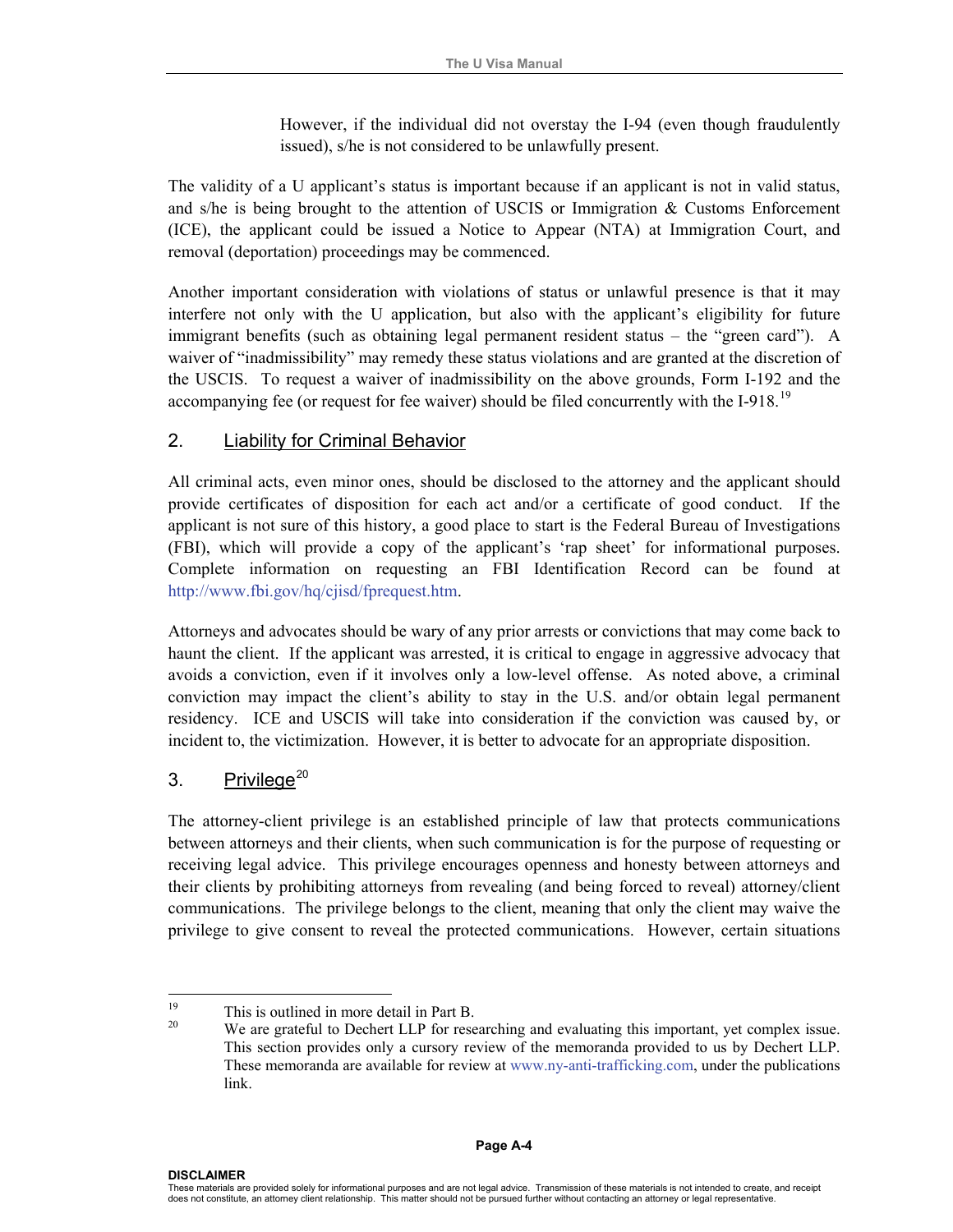may "break" the privilege, even if the client did not have the intention to reveal the communications. This includes the presence of a third party in attorney-client communication.

In the U visa application context, the presence of a social worker in the interview process or throughout the representation may break privilege. Once privilege is broken, the communication may no longer be kept private, and defense attorneys or prosecutors may be able to access the client's statements. Limited exceptions to this rule include where the social worker, or other assistant, is acting solely in the context of an interpreter or translator, or where the social worker is there solely to facilitate the provision of legal services. $21$ 

Generally speaking, communications between a lawyer and her client made in the presence of a known third party are not privileged. The theory is that such communications could not have been intended to remain confidential.<sup>[22](#page-10-1)</sup> Nevertheless, in circumstances where a client can demonstrate that she had a reasonable expectation of confidentiality and the communications were "made to [or in the presence of] agents of an attorney ... hired to assist in the rendition of legal services," the attorney-client privilege is not broken.<sup>[23](#page-10-2)</sup> This holds even where such communications were made entirely outside the presence of the attorney so long as the communications were made to the third party in order to facilitate the attorney's representation of her client.<sup>[24](#page-10-3)</sup> The federal courts have applied the privilege to diverse professionals working with attorneys, including "a psychiatrist assisting a lawyer in forming a defense."<sup>[25](#page-10-4)</sup> However, it is important to remember that this jurisprudence protects communications made to an attorney or on behalf of the services provided by an attorney; it does not extend beyond the scope of representation provided by an attorney.

A separate question is whether there is a privilege protecting communications between a social worker and a client made pursuant to providing other services, such as counseling, assisting with housing, medical assistance, et cetera. This is not as well-established in the law. In very broad terms, the issue seems to turn on the professional level of the social worker, i.e. licensure or certification, the expectations of the client as to confidentiality of the communications, and the purpose of the communications. For example, the Supreme Court recognizes "the ability to

<span id="page-10-0"></span><sup>21</sup> <sup>21</sup> *See e.g., United States ex rel. Edney v. Smith*, 425 F. Supp. 1038, 1046 (E.D.N.Y. 1976). Although such "exceptions" may not break the privilege, it is extremely important that where a social worker is playing such a role, his or her function is fully documented as limited to that role. Should the social worker's role go beyond translating or facilitating the provision of legal services, it may blur the line, making the privilege easier to pierce. Moreover, such exceptions are not absolute, and both the attorney and social worker should ensure that any communications are made in a setting most conducive to protecting the communications.<br>
See Weatherford v. Bursey, 429 U.S. 545, 554 (1977).<br>
United States v. Schwimmer, 892 F.2d 237, 243 (2d Cir. N.Y. 1989), cert. denied, 502 U.S. 810

<span id="page-10-1"></span>

<span id="page-10-3"></span><span id="page-10-2"></span><sup>(1991). 24</sup> Note that this privilege applies to both the testimony and records of the third party. *See e.g.*,

*Federal Trade Commission v. TRW, Inc.,* 628 F.2d 207, 212 (D.C. Cir. 1980)(citing *United States v. Kovel,* 296 F.2d 918 (2d Cir. N.Y. 1961)) (Finding the reports prepared by a third party privileged where report was prepared at request of attorney and "the purpose of the report was to

<span id="page-10-4"></span>put in usable form information obtained from the client").<br>*Occidental Chemical Corp. v. OHM Remediation Services Corp.*, 175 F.R.D. 431, 437 (W.D.N.Y. 1997).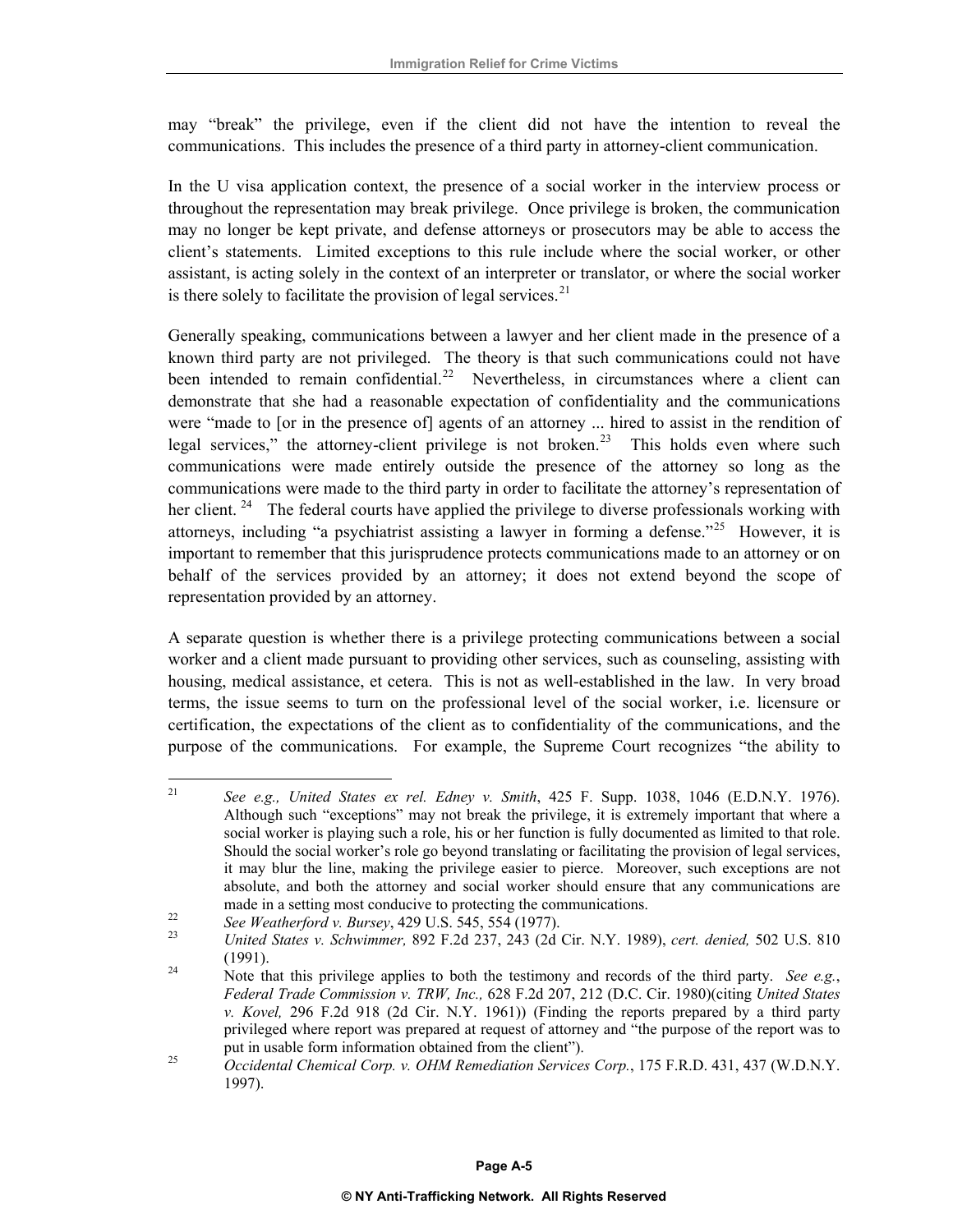communicate freely without the fear of public discourse [as] the key to successful treatment" in psychotherapy and clinical social workers.<sup>[26](#page-11-0)</sup> However, it is not clear how far this privilege extends. Moreover, in state courts, privilege is adjudicated under state law, and each state has different rules regarding this matter.<sup>[27](#page-11-1)</sup> Therefore, social workers and social services organizations need to take every precaution to protect clients' communications, and/or to advise clients that such communications may not be confidential. $^{28}$ 

# **C. Legal Assessment**

#### 1. Screening Clients

The following are some suggested questions that may facilitate initial screening and evaluation of potential U applicants. These questions were drafted to elicit information relevant to the regulatory criteria, but are not exhaustive. Practitioners should be mindful of their client's specific circumstances, and to direct their questions accordingly.

#### i.Background Immigration Information

- When did you enter the U.S.? List every place, date, and type of entry.
- For each time that you entered the U.S., did you enter with a valid passport and visa? *Check passport and I-94 card*.
- If you did not enter with a valid passport and visa, did you have any contact with an official, immigration, or other agent, during the entry?
	- Were you detained?
	- Were your fingerprints or photograph taken?
	- Did you claim to be someone else?
	- Did you claim to be a U.S. Citizen?
- Have you filed any immigration papers? If so, do you have a copy of those papers?
- Have you ever been ordered removed, excluded, or deported from the U.S.?

 $\overline{a}$ 

<span id="page-11-1"></span><span id="page-11-0"></span>

<sup>&</sup>lt;sup>26</sup> *Jaffee v. Redmond*, 518 U.S. 1, 6, 15 (1996).<br><sup>27</sup> As of this writing, Dechert LLP has researched social worker privilege in New York, New Jersey, Florida, Texas, and Arizona. This research is available at [www.anti-nyc-trafficking.com](http://www.anti-nyc-trafficking.com/) under the link to publications.<br><sup>28</sup> Legal Aid Foundation of Los Angeles (LAFLA) has also done substantial research on the social

worker privilege issue. Information can be found on their website at www.lafla.org.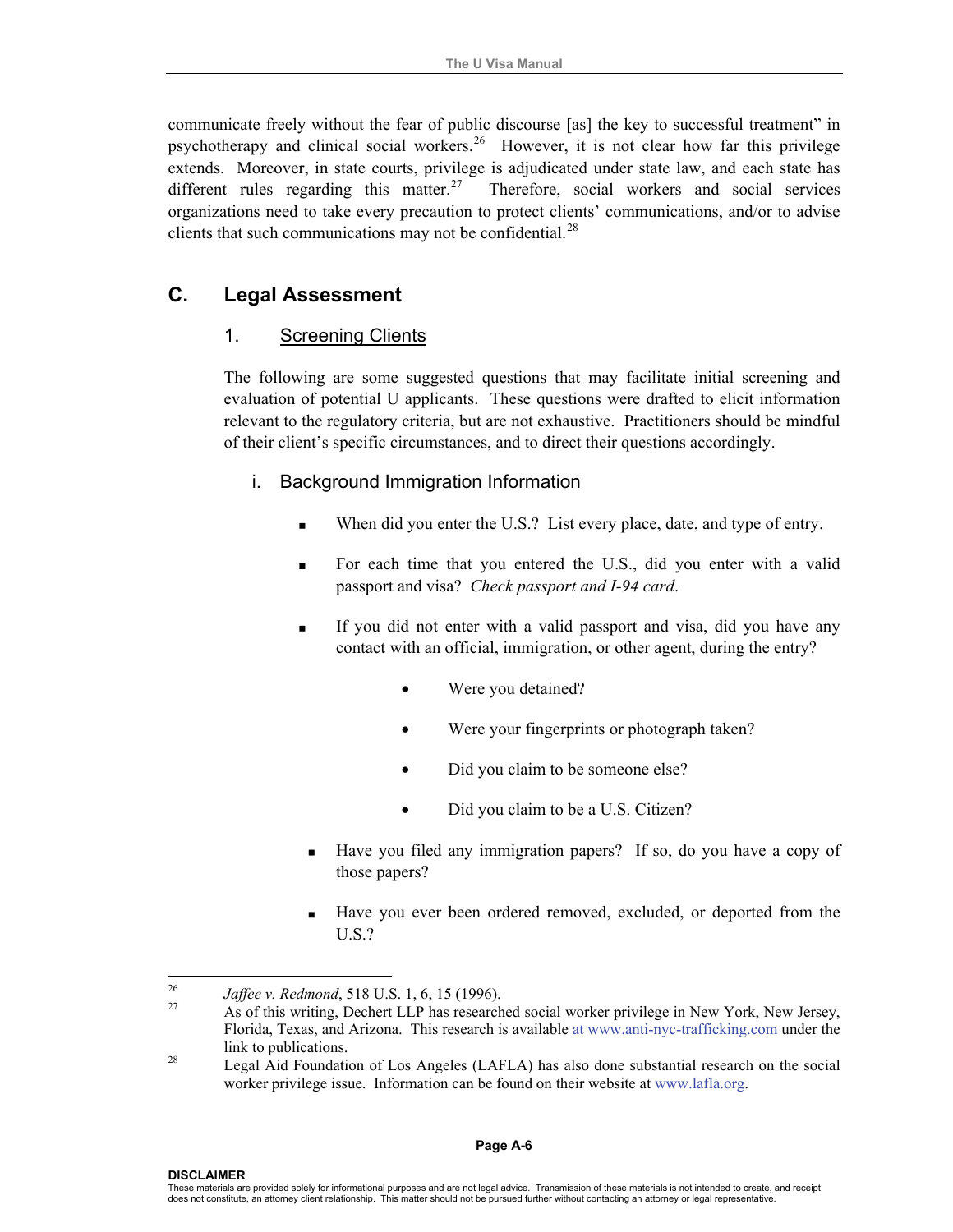#### ii. Information on Crime

- Do you know the perpetrator? If so, how?
- Name of perpetrator/abuser, if known;
- Information on where perpetrator/abuser is residing, if known;
- Provide details of the crime (when, where, what occurred);

#### iii. Cooperation with Certifying Agency<sup>[29](#page-12-0)</sup>

- Have you spoken to law enforcement about this crime?
- Did you assist law enforcement in their investigation?
- Do you have contact information/address for the law enforcement official with whom you spoke?

#### iv. Harm Suffered

- Are you experiencing any lasting physical or mental effects as a result of the crime? Do you have any medical conditions that have worsened since the crime?
- Have you spoken to a therapist, case manager, or counselor about the harm you have suffered?
- Are there any other effects that you have suffered as a result of the crime that you can describe? $3^{30}$  $3^{30}$  $3^{30}$
- Can you provide medical reports?
- v. Inadmissibility and Good Moral Character
	- Have you ever been arrested, including any time you were detained by immigration?

<span id="page-12-0"></span><sup>29</sup> Under 8 CFR  $\S$  214.14(a)(2), the term "Certifying Agency" is defined broadly to include any authority "that has responsibility for the investigation or prosecution of a qualifying crime or criminal activity." Common examples include, but are not limited to local, State and Federal law enforcement, prosecutors, judges, child protective services, the Equal Employment Opportunity

<span id="page-12-1"></span><sup>&</sup>lt;sup>30</sup> Commission, and the Department of Labor.<br><sup>30</sup> Many types of evidence may be available to support the harm suffered by a victim of a crime. Evidence could include official medical reports, formal statements by a case manager or counselor attesting to the harm suffered, and letters of support by people close to the victim, including neighbors, family, and employers.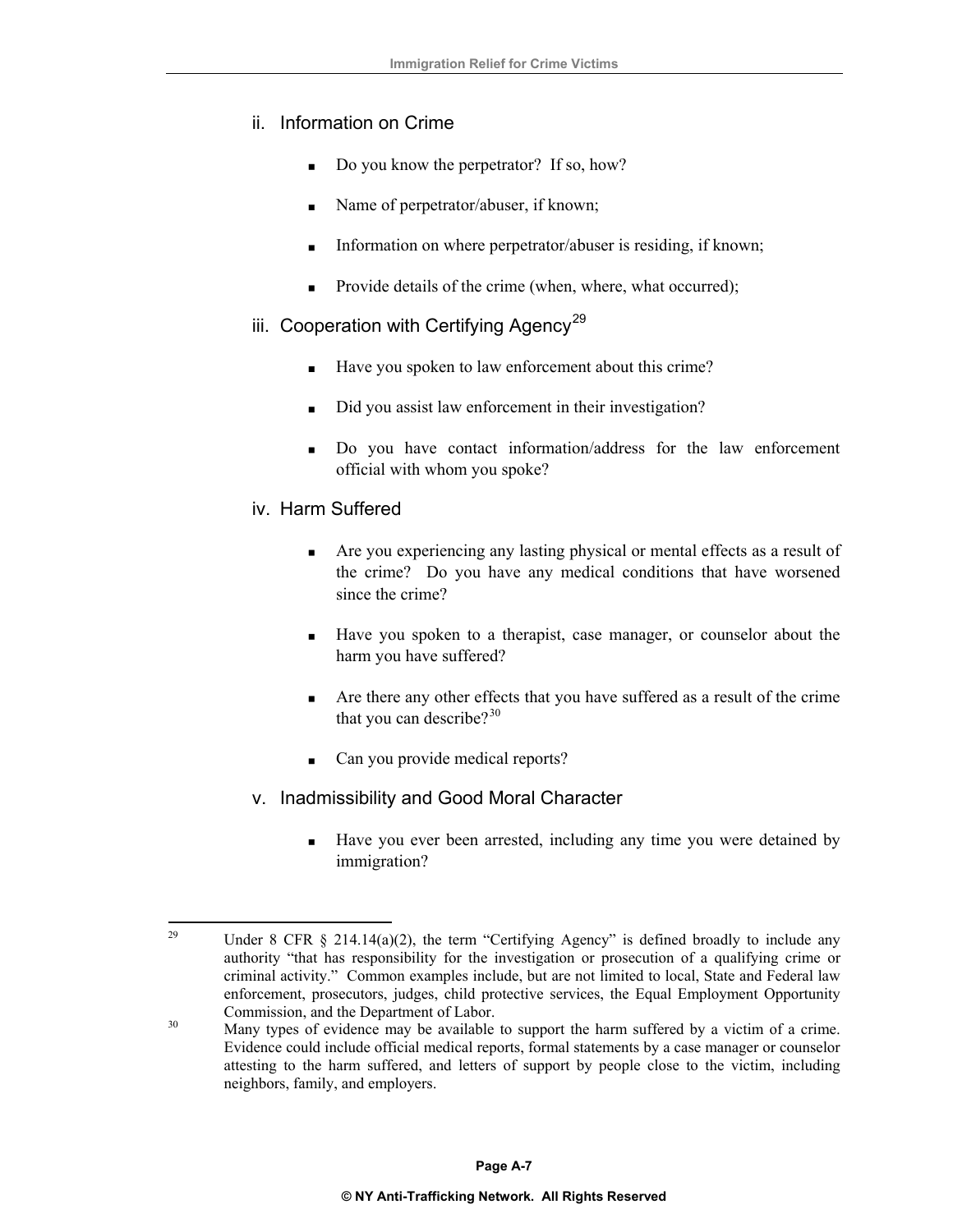- Detailed information about circumstances of each arrest/conviction;
- Have you ever used drugs?
- Have you ever helped someone cross the border without a visa?
- Have you ever pretended to be a U.S. citizen?
- Do you have a disease, such as tuberculosis, which could be considered a public health concern?

#### 2. Choosing a Remedy<sup>[31](#page-13-0)</sup>

Many victims of crime have a history of abuse that may or may not be related to the most recent crime committed against them. Based on this history, the applicant may have different options for types of relief under U.S. immigration law. During the initial screening, it is important to pay attention to any red flags in the story, and to ask questions beyond the specific crime the client is reporting. Asking basic questions about a person's family history, life in their home country, arrival into the U.S., and conditions under which they have lived in the U.S. will provide a more complete picture of the individual's options for relief.

A chart outlining some options to consider is at A11**,** and may include the following:

#### i. Violence Against Women Act (VAWA)<sup>[32](#page-13-1)</sup>

The Violence Against Women Act (VAWA) was passed to improve criminal justice and community-based responses to domestic violence, dating violence, sexual assault, and stalking in the U.S. Under VAWA, victims of domestic abuse may apply for permanent resident status. A petition under VAWA basically requires the following:

- The perpetrator/abuser is a U.S. Citizen or Lawful Permanent Resident;
- The perpetrator/abuser is a spouse, parent, or, in the case of the elderly, a U.S. Citizen child;
- The abuse committed amounted to battery or extreme cruelty.

<span id="page-13-0"></span> $31$ 31 A chart, "Basic Comparison of U Visa, VAWA Self-petitions, T Visas, and Asylum," is included with these materials and outlines some options to consider when choosing a remedy

<span id="page-13-1"></span>for your client. 32 Pub.L. No. 103-322, 108 Stat. 1796 (Sept. 13, 1994); *see also* "U Visa Regulations Fact Sheet," Legal Momentum: Advancing Women's Rights, *available at* http://www.legalmomentum.org/news-room/press-releases/u-visa-regulations-released.html.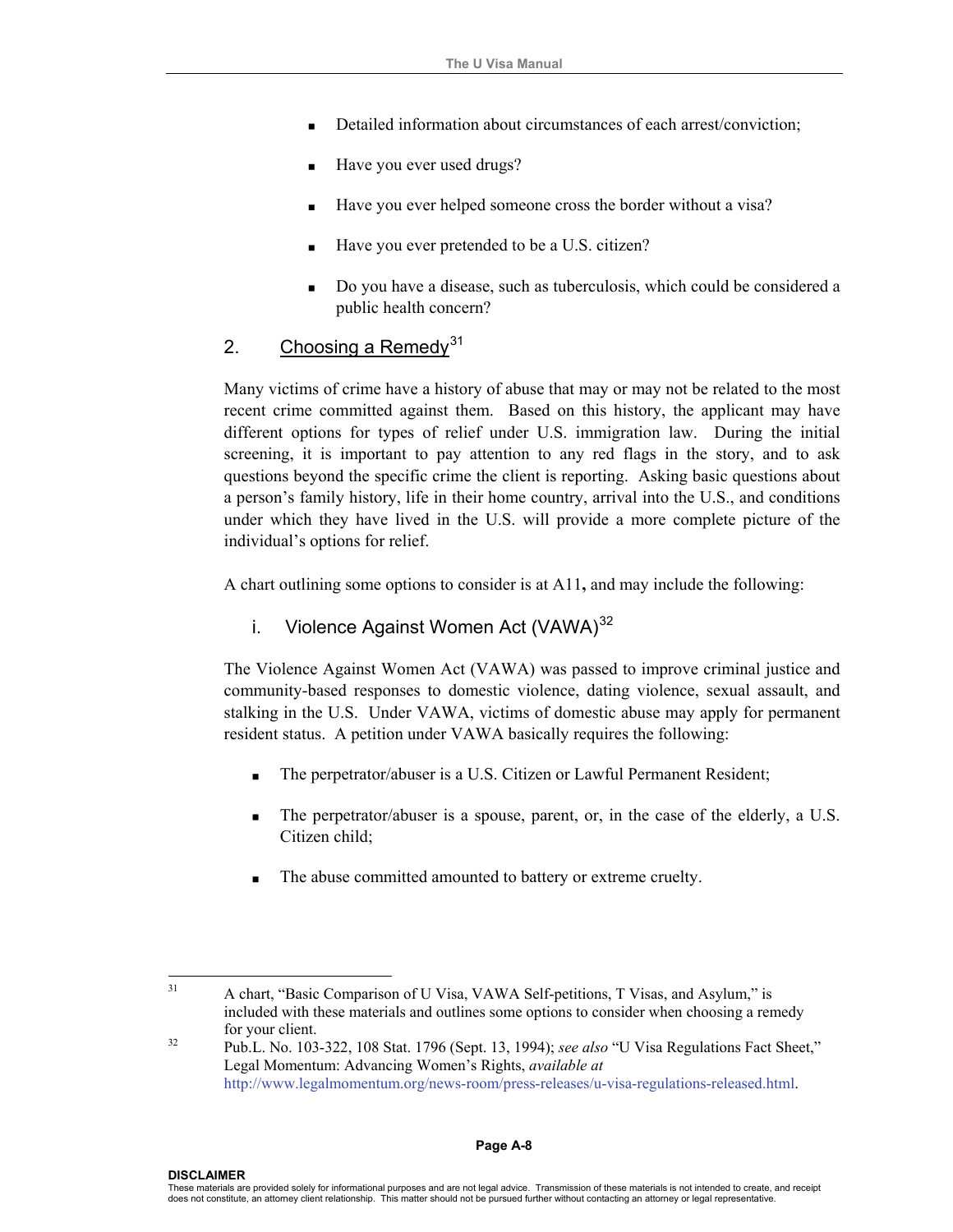A VAWA petition may be more advantageous because:

- U visa applicants have a 3-year continuous presence requirement before they can apply for lawful permanent residency.
- U visa recipients can only obtain lawful permanent residency if they can prove humanitarian need, family unity, or public interest.<sup>[33](#page-14-0)</sup> VAWA self-petitioners can obtain lawful permanent residency once a visa becomes available.
- U visa applicants have to rely on the I-918 Supplement B certification from law enforcement. VAWA applicants may self-petition and prove their entitlement to the remedy without any mandatory cooperation from law enforcement.
- ii. Asylum

Asylum is a form of protection that may be an option for those who have suffered, or are likely to suffer, persecution in their home country. Often, victims of violence in their home country will have experiences of violence during their travel to the U.S., or following their arrival in the U.S. A client may initially present as a potential U-visa holder, but careful questioning regarding his/her history may also demonstrate eligibility for asylum.

The rules surrounding an application for asylum can be complicated and require a great deal of documentation. To be eligible for asylum, a person must be in the U.S. and meet the definition of a refugee.<sup>[34](#page-14-1)</sup> Under this definition, a person must have been persecuted, or fear the possibility of persecution if returned to their home country, on account of their race, religion, nationality, membership in a particular social group, or political opinion.

General points regarding eligibility for asylum:

- $\blacksquare$  An application must be submitted within one year of arrival in the U.S., or within one year of expiry of lawful status. If an application is not timely submitted, an applicant must show "either the existence of **changed circumstances** which materially affect the applicant's eligibility for asylum or **extraordinary circumstances** relating to the delay in filing the application…."[35](#page-14-2) (emphasis added).
- The persecution suffered by the applicant may be at the hands of the government, or an entity that the government is unable or unwilling to control.<sup>[36](#page-14-3)</sup>

<span id="page-14-0"></span><sup>33</sup>  $\frac{33}{34}$  8 CFR § 245.24(b)(6).

<span id="page-14-1"></span><sup>34</sup> A refugee is defined as "any person who is outside any country of such person's nationality or, in the case of a person having no nationality, is outside any country in which such person last habitually resided, and who is unable or unwilling to return to, and is unable or unwilling to avail himself or herself of the protection of, that country because of persecution or a well-founded fear of persecution on account of race, religion, nationality, membership in a particular social group, or political opinion." INA § 101(a)(42)(A), 8 USCS § 1101(a)(42)(A).<br>
INA § 208(a)(2)(B), (D).<br>
<sup>36</sup> INA § 208(a)(2)(B), (D).

<span id="page-14-3"></span><span id="page-14-2"></span><sup>36</sup> *Nabulwala v. Gonzales*, 481 F.3d 1115 (8th Cir. 2007).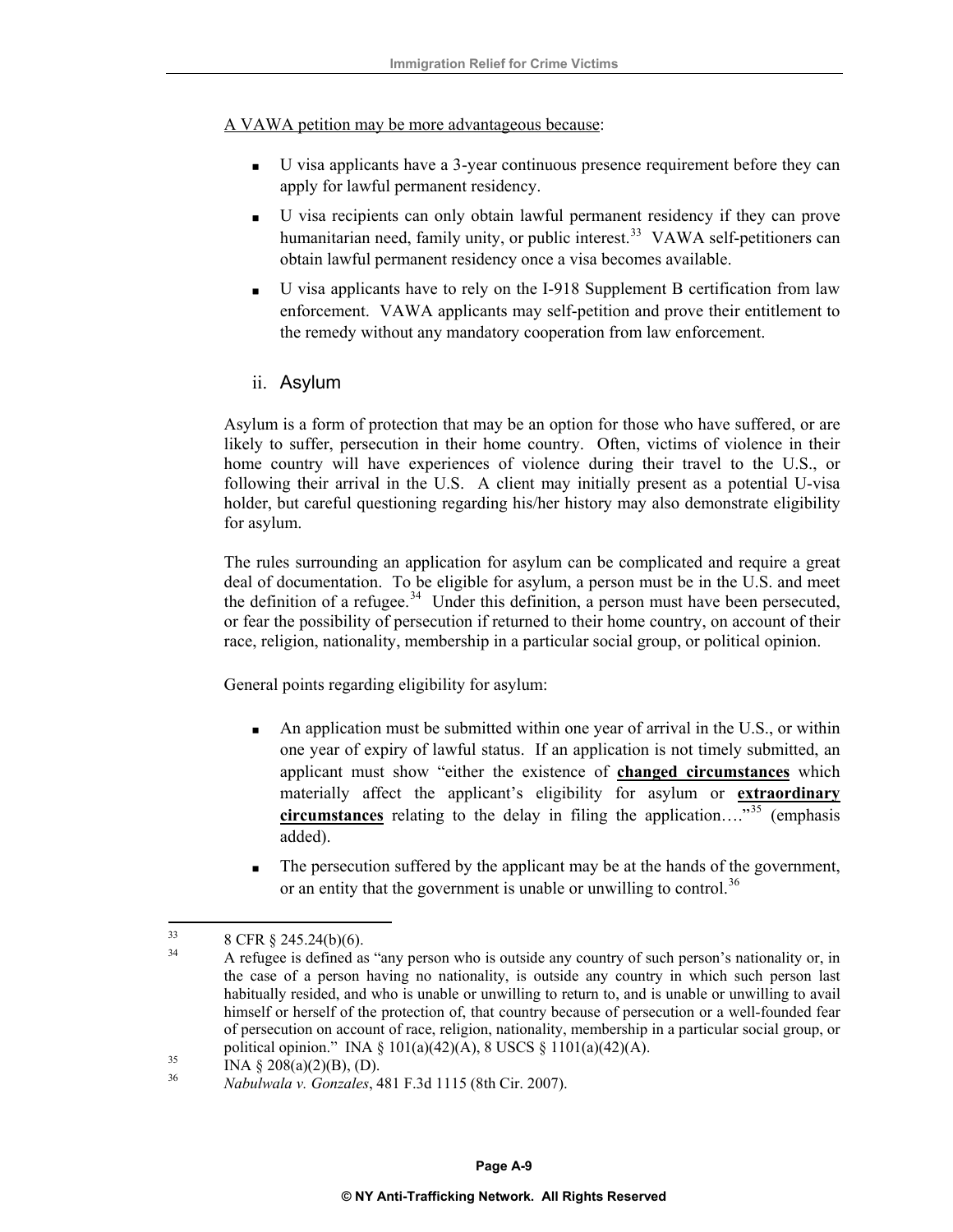An applicant may be eligible for asylum if persecuted because of the persecutor's erroneous belief that they held an unpopular political opinion, religious view, or were members of a particular social group. While substantial case law supports the idea of persecution based on an "imputed" ground, it is important to document these cases thoroughly and be creative in the argument in favor of granting their application.

An asylum petition may be more advantageous because:

- The asylum application, while burdensome, may be preferred because it does not require applicant cooperation with, or certification by, law enforcement.
- An asylee is able to apply for lawful permanent residency one year after their asylee status was approved, while a U visa holder must wait three years.

iii.  $T$  Visa $^{37}$  $^{37}$  $^{37}$ 

The T visa was initially created by the Trafficking Victims Protection Act (TVPA) of  $2000<sup>38</sup>$  $2000<sup>38</sup>$  $2000<sup>38</sup>$  and further defined in subsequent reauthorizations. Under the TVPA, a person is eligible to apply for a T visa if s/he is a survivor of a severe form of trafficking. In many instances, a trafficking survivor may also have been a victim of another crime. Depending on the severity of the trafficking situation and the identity of the trafficker, the survivor may be more willing to report another crime to law enforcement, and apply for the U visa in lieu of the T visa.

However, it is not necessary to choose between filing for a T visa and filing for a U visa; it may even make sense to file both types of petitions so that USCIS may review the facts under both standards. If it turns out that the applicant is eligible for both the U visa and the T visa, USCIS will probably ask that one petition be withdrawn since a foreign national can only hold one nonimmigrant status at a time. In making this type of decision, practitioners may want to consider the benefits available under each visa category.

Important considerations in deciding between the T visa and the U visa are:

- Those in T status are eligible for more public benefits than those in U status. Applicants approved for T status receive a Certification Letter from the Department of Health and Human Services, given them access to benefits.
- Those in T status are eligible to adjust status to permanent residence before three years if they document that the investigation and prosecution against the trafficker is complete.
- A T visa holder must only be "willing to cooperate" with a law enforcement investigation or prosecution against the trafficker.

<span id="page-15-1"></span><span id="page-15-0"></span><sup>37</sup> 

 $\frac{37}{38}$  T Visa Manual, *supra* n. 8.<br><sup>38</sup> Pub. L. No. 106-386 Division A, 114 Stat. 1464 (2000).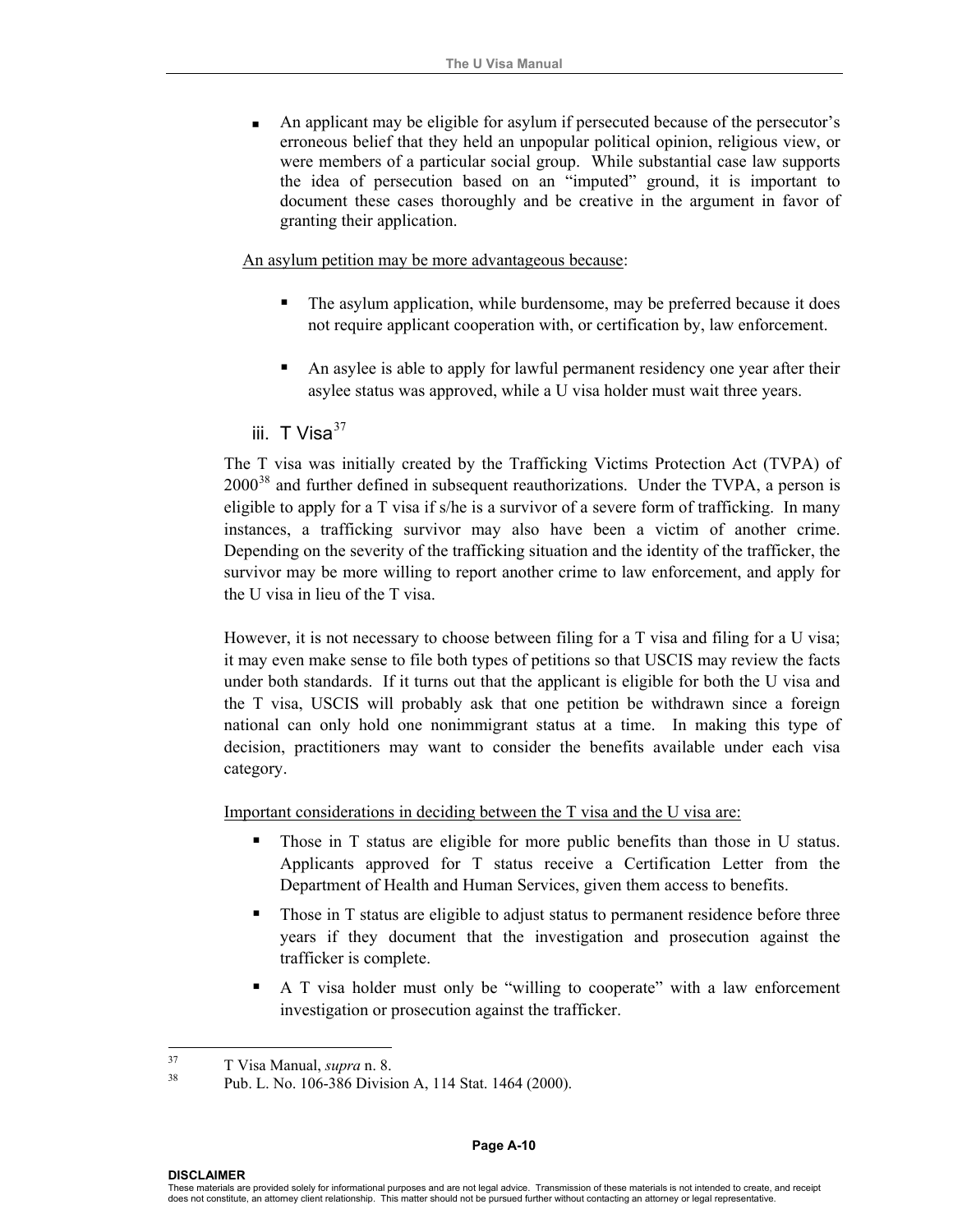#### **Basic Comparison of U Visa, VAWA Self-petitions, T Visas, and Asylum**

The purpose of this chart is to provide a general comparison of the possible options for humanitarian forms of immigration relief for crime victims. It is not meant to be exhaustive, or to replace a complete of the case specifics. Note that an applicant may apply for more than one relief at a time, but can only hold one status at a time. Please refer to the actual law and regulations when making a determination for your client.

|                                                                                | <b>U</b> Visa                                                                                                                          | <b>VAWA</b><br><b>Self-petition</b>                                                                               | <b>T</b> Visa                                                                                                                                | <b>Asylum</b>                                                                                                                                    |
|--------------------------------------------------------------------------------|----------------------------------------------------------------------------------------------------------------------------------------|-------------------------------------------------------------------------------------------------------------------|----------------------------------------------------------------------------------------------------------------------------------------------|--------------------------------------------------------------------------------------------------------------------------------------------------|
| <b>Qualifying Criminal</b><br><b>Activity</b>                                  | Must be a victim or<br>the attempted victim<br>of one of the<br>enumerated crimes.                                                     | Battering or<br>extreme cruelty;                                                                                  | Labor or sex<br>trafficking                                                                                                                  | Persecution or well-<br>founded fear of<br>persecution based upon<br>one of five factors.                                                        |
| Does crime have to<br>have happened inside<br>the U.S.?                        | Yes, or U.S.<br>territories and<br>possessions                                                                                         | Yes, or U.S.<br>territories and<br>possessions                                                                    | Yes. Must be<br>physical present<br>on account of<br>trafficking                                                                             | No, events occurred in<br>country of nationality or<br>last country of residence.                                                                |
| <b>Cooperation with law</b><br>enforcement<br>required?                        | Yes                                                                                                                                    | N <sub>0</sub>                                                                                                    | Must<br>demonstrate<br>reasonable<br>efforts to<br>cooperate                                                                                 | N <sub>0</sub>                                                                                                                                   |
| <b>Familial relationship</b><br>to abuser?                                     | No                                                                                                                                     | Yes                                                                                                               | No                                                                                                                                           | No                                                                                                                                               |
| <b>Timeframe</b> to apply                                                      | Within 180 days of<br>the certification                                                                                                | No limit, unless<br>qualifying<br>relationship is<br>terminated, abuser<br>deported, or<br>children aging<br>out. | Must<br>demonstrate<br>physically<br>present in U.S.<br>on account of<br>trafficking.                                                        | Within one year of<br>expiry of lawful status,<br>unless country<br>conditions changed or<br>extraordinary<br>circumstances can be<br>documented |
| <b>Extreme hardship</b><br>upon removal?                                       | N <sub>o</sub>                                                                                                                         | N <sub>o</sub>                                                                                                    | Yes                                                                                                                                          | N <sub>o</sub>                                                                                                                                   |
| <b>Derivatives which</b><br>can be included?                                   | May include spouse<br>children, parents, and<br>siblings depending on<br>the principal's age<br>when the<br>victimization<br>occurred. | Children under<br>21.                                                                                             | May include<br>spouse children,<br>parents, and<br>siblings<br>depending on<br>the principal's<br>age when the<br>victimization<br>occurred. | Spouses and children<br>under $21$ .                                                                                                             |
| Point at which<br>application for<br>permanent residency,<br>aka a green card? | Can apply after 3<br>years in U status.                                                                                                | Immediately if<br>married to or<br>formerly married<br>to a USC.                                                  | After T visa if<br>investigation<br>complete.<br>Otherwise, after<br>3 years in T<br>visa status.                                            | Can apply after one year<br>in asylee status                                                                                                     |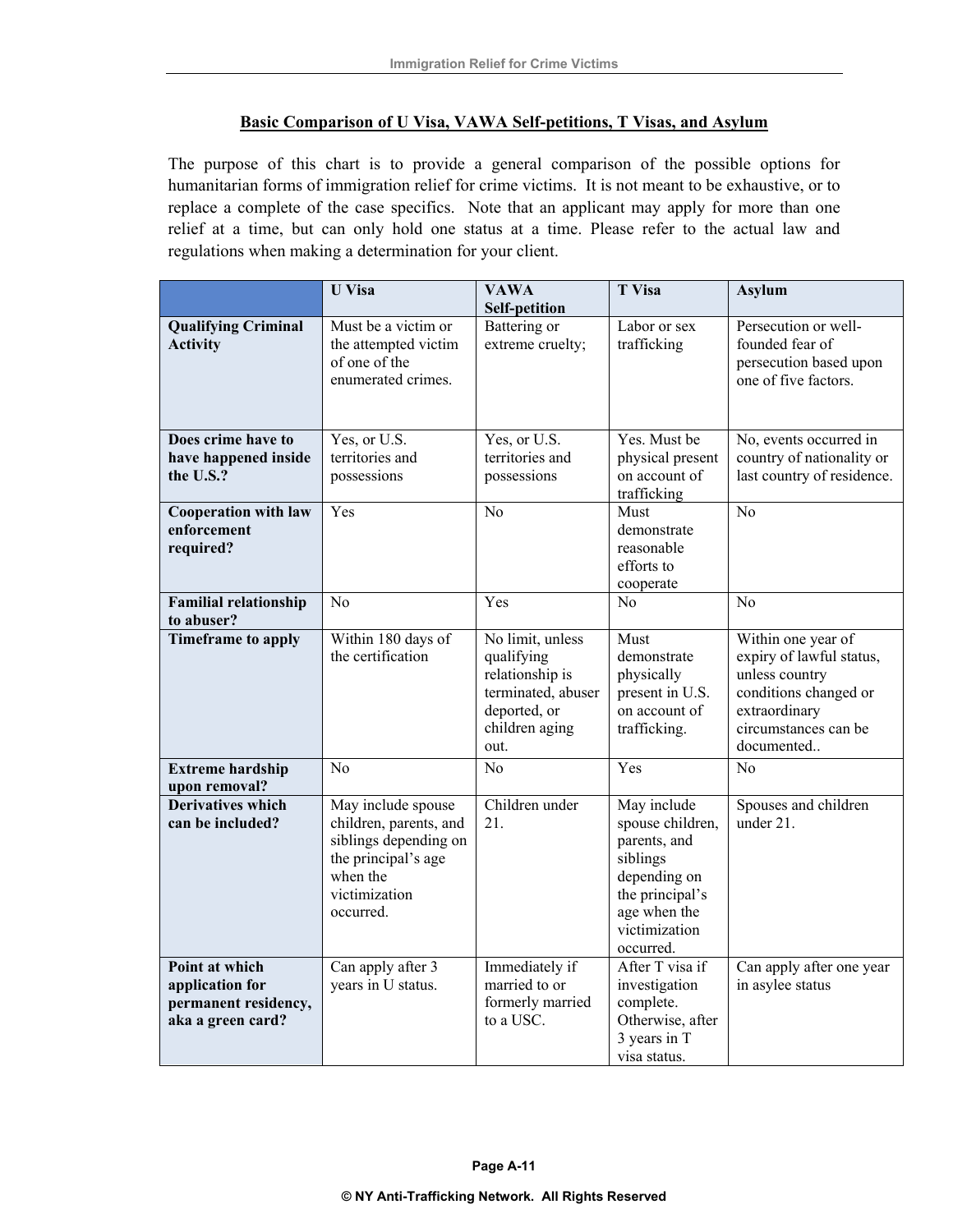# **II. Elements of a U Visa**

In order to qualify for the U visa, a person must establish the following:

## **A. Information about Criminal Activity**

The applicant must possess information about the criminal activity of which s/he has been a direct or indirect victim. It must be established that the criminal activity either violated the laws of the U.S. or occurred within the U.S., its territories, or possessions. The U visa is available to victims who have suffered from any of the following qualifying crimes or substantially similar criminal activity:<sup>[39](#page-17-0)</sup>

- **Rape**
- **Torture**
- Trafficking
- **Incest**
- Domestic violence
- Sexual assault
- Abusive sexual contact
- **Prostitution**
- Sexual exploitation
- **Female genital mutilation**
- Being held hostage
- **Peonage**
- Involuntary servitude
- Slave trade
- Kidnapping, abduction
- Unlawful criminal restraint
- **False imprisonment**
- **Blackmail**, extortion
- **Murder**, manslaughter
- Felonious assault
- **Witness tampering**
- Obstruction of justice
- $\blacksquare$  Perjury
- Attempt, conspiracy, or solicitation to commit any of the above

It is important to note that this list is not exhaustive, and practitioners should advocate if their client is a victim of 'substantially similar' crimes, particularly those that target vulnerable immigrant populations.<sup>[40](#page-17-1)</sup>

<span id="page-17-1"></span><span id="page-17-0"></span><sup>39</sup> <sup>39</sup> 8 USC § 1101(a)(15)(U)(iii); 8 CFR § 214.14(a)(9).

<sup>40</sup> USCIS Fact Sheet, "USCIS Publishes Rule for Nonimmigrant Victims of Criminal Activity," dated Sep. 7, 2007, *available at* http://www.uscis.gov/files/pressrelease/U-VisaFS\_05Sep07.pdf.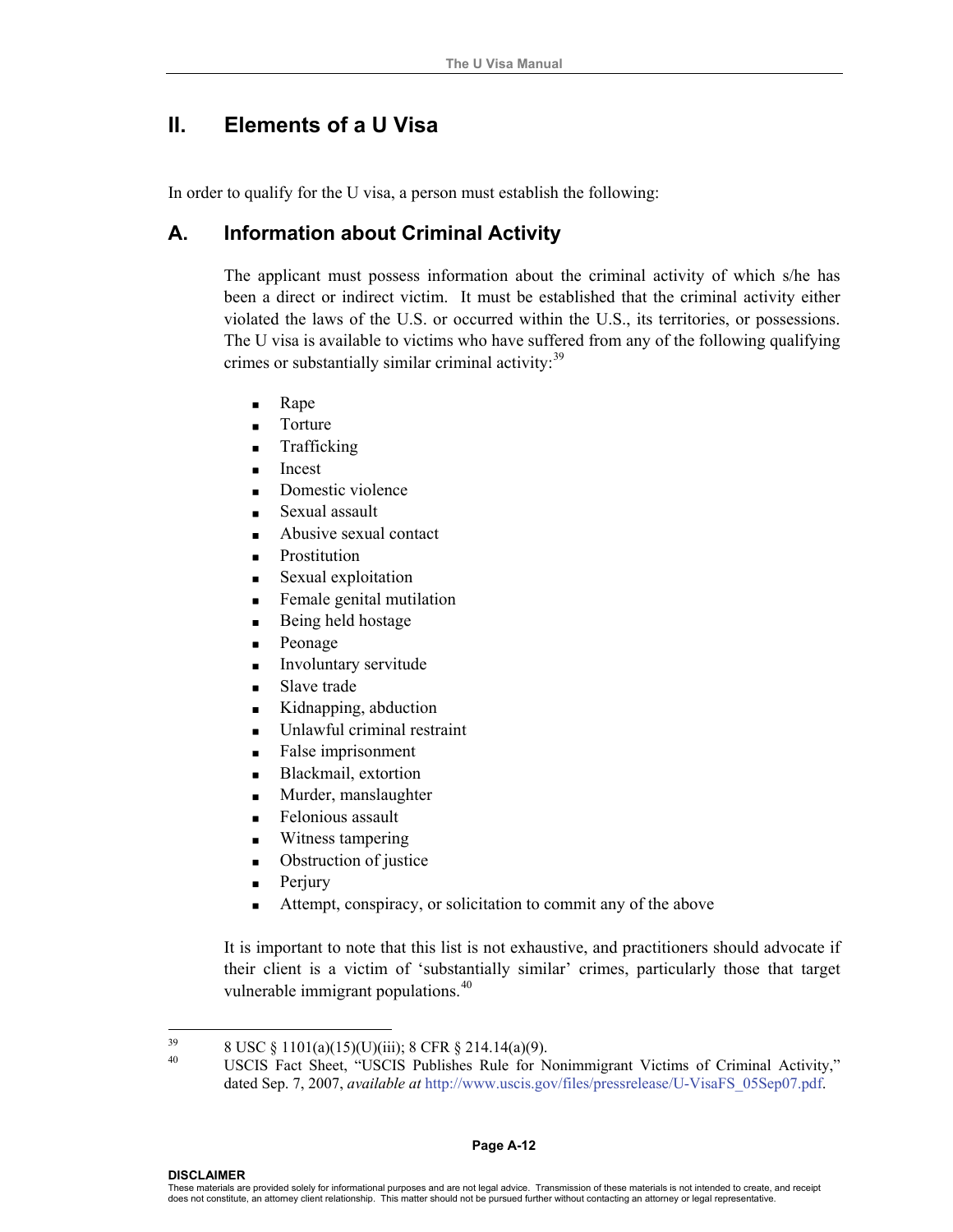# **B. 'Direct' or 'Indirect' Victim of the Crime**

Both direct and indirect victims are eligible to apply for U status. A **direct victim** is a person who has suffered direct harm or who is directly or proximately harmed as a result of the commission of a criminal activity.

USCIS also has the discretion to consider bystanders as direct victims, if they suffered unusually severe harm as a result of having witnessed the criminal activity. The example given in the comments to the interim final rule was of a woman who miscarries after witnessing such activity.[41](#page-18-0) Another example of a bystander-victim is a **witness** who suffers a heart attack after witnessing a murder.

An **indirect victim** may include any of the following:

- Qualifying family members of murder victims, manslaughter victims, and victims who are incapacitated or incompetent; $^{42}$  $^{42}$  $^{42}$ 
	- **Practice Pointer**: During a Vermont Service Center (VSC) USCIS Stakeholder's Meeting, VSC stated that parents of sexually abused U.S. Citizen children qualify as indirect victims of someone who is incompetent/incapacitated. VSC recommends completing the I-918 listing the parent as the victim.<sup>[43](#page-18-2)</sup> In these situations, it is not clear if the substantial harm must only be to the U.S. Citizen child, or if it must also be to the parent. The affidavit should address all the harm suffered by the family.
		- **Example**: In May 2009, Ms. OH's five-year old U.S. Citizen son, J, told her that he was molested by a neighbor, Mr. ID. Ms. OH immediately took J to the hospital and the police were called. Based on Ms. OH's statements, Mr. ID was arrested and charged with predatory sexual assault and endangering the welfare of a child. Mr. ID's spouse was angry with Ms. OH, and continued to harass her in the building. Ms. OH and J had to move to another neighborhood, where J is seeing a counselor at his new school.Ms. OH is eligible to petition for a U visa based on her minor U.S. Citizen son's victimization of a qualifying crime, her cooperation with the police and the District Attorney's office, and the substantial harm her son suffered as a result of the crime.

<span id="page-18-0"></span> $41$ USCIS Interim Final Rule, 72 Fed. Reg. 53014 (2007), *supra* n. 3.<br>  $^{42}$  8 CFR § 214.14(a)(14)(i).<br>  $^{43}$  AH A VSC Ligiton Committee's Minutes of VSC Stelsholds

<span id="page-18-1"></span>

<span id="page-18-2"></span><sup>43</sup> AILA VSC Liaison Committee's Minutes of VSC Stakeholders Meeting (August 20, 2009) available at [www.aila.org.](http://www.aila.org/) AILA InfoNet Doc. No. 09090265. (Posted 9/2/09).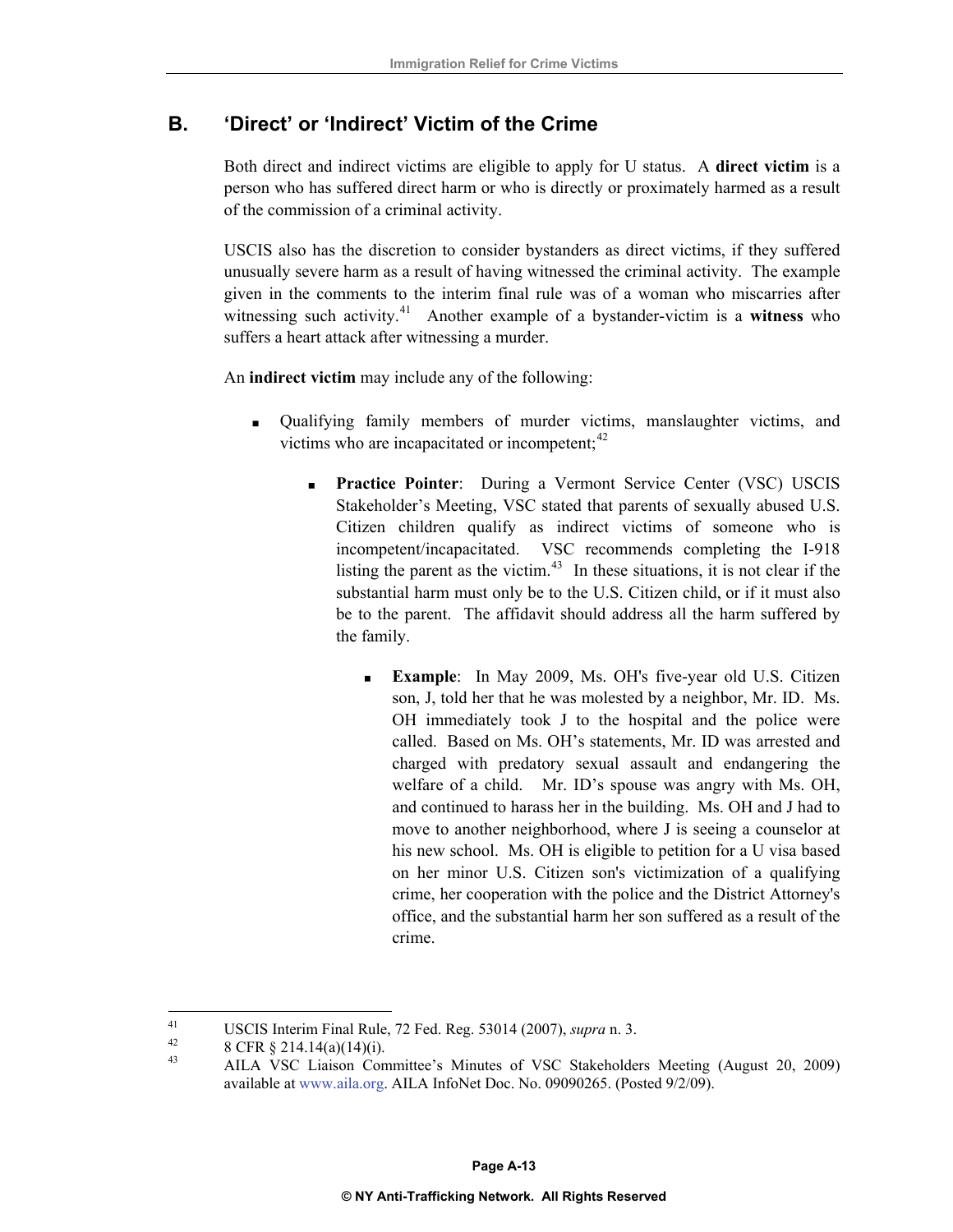- "Next friend"<sup>[44](#page-19-0)</sup> a person who appears in a lawsuit to act for the benefit of an immigrant victim:
	- who is incapacitated, incompetent, or under the age of 16, and
	- who has suffered substantial physical or mental abuse as a result of being a victim of qualifying criminal activity.

Note: The next friend is not a party to the legal proceeding and is not appointed as a guardian.[45](#page-19-1)

- An indirect victim can also qualify for a U visa as a victim of witness tampering, obstruction of justice, or perjury, if the perpetrator committed the offense:
	- to avoid or frustrate efforts to investigate, arrest, prosecute, or otherwise bring to justice the perpetrator for other criminal activity committed against the direct or indirect victim, or
	- to further the perpetrator's abuse, exploitation of, or undue control over the U Visa applicant through manipulation of the legal system.<sup>[46](#page-19-2)</sup>

## **C. Cooperation with Law Enforcement**

Eligibility for U nonimmigrant status requires certification that the applicant was helpful, is being helpful, or is likely to be helpful in the criminal investigation or prosecution of the crime.[47](#page-19-3) The applicant must obtain a "U Nonimmigrant Status Certification," on Form I-918, Supplement B, from a federal, state or local law enforcement official, or a judge investigating or prosecuting the criminal activity.<sup>[48](#page-19-4)</sup>

Although not required by the statute, federal regulations require the applicant to continue to cooperate in the investigation or prosecution even after receipt of U status. The applicant must not refuse or fail to provide information and assistance "reasonably requested."<sup>[49](#page-19-5)</sup>

Under the interim final rule, authorization to issue certification is limited to "the head of the certifying agency, or any person(s) in a supervisory role who has been specifically

#### **Page A-14**

<span id="page-19-0"></span> $44$  $^{44}_{45}$  8 CFR § 214.14(a)(7).

<span id="page-19-2"></span><span id="page-19-1"></span><sup>&</sup>lt;sup>45</sup><br><sup>46</sup> 8 CFR § 214.14(a)(14)(ii)(B). Petitions have been filed on the basis of perjury for an applicant who was the victim of immigration fraud. The perpetrator knowingly filed incorrect immigration forms for thousands of people, and applicant was one of the first people to come forward and report the perpetrator to the authorities.<br>  $8 \text{ USC} \& 1101 \text{ (a)}(15)(U)(i)(III).$ 

<span id="page-19-4"></span><span id="page-19-3"></span><sup>&</sup>lt;sup>48</sup> 8 CFR § 214.14(c)(2)(i); Form I-918, Supplement B is discussed in Part B.

<span id="page-19-5"></span><sup>8</sup> CFR § 214.14(b)(3).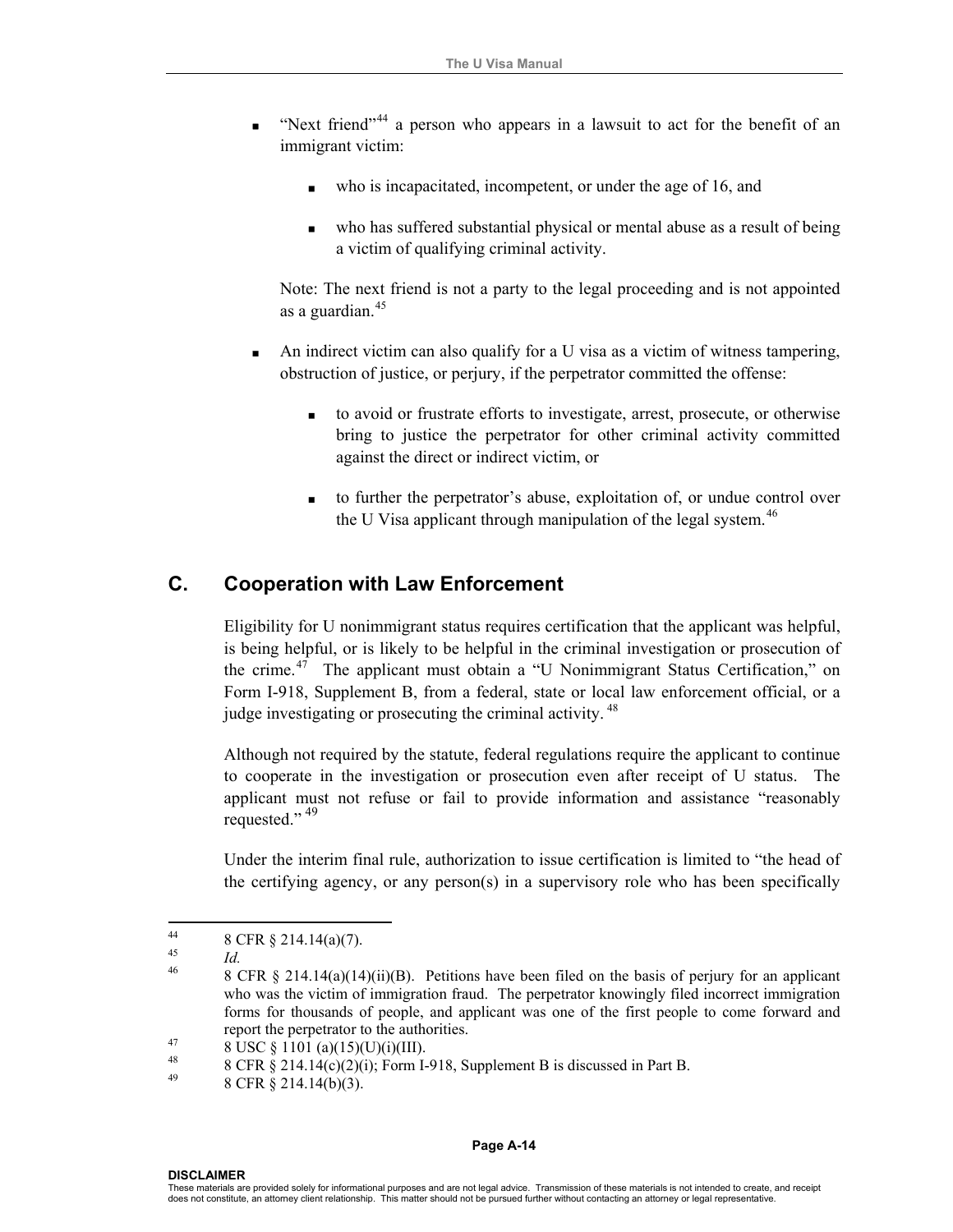designated by the head of the certifying agency."<sup>[50](#page-20-0)</sup> Examples of agencies and certifying officials at those agencies include the following:

- Investigating agency;
	- Local police department
	- U.S. Marshal
	- Victim witness coordinator, Federal Bureau of Investigation
	- Victim witness coordinator, Immigration and Customs Enforcement
	- Federal or state Department of Labor
	- **Equal Employment Opportunity Commission**
- Federal Administration for Children and Families or state or local equivalent;
- Prosecutor;
	- District Attorney
	- State Attorney General
	- Victim witness coordinator, U.S. Attorney
- Federal, state, or local judge.

Some agencies may not have a designated signatory. In fact, some agencies may lack understanding about U visas and the role of certification. In such a situation, it is important for advocates to collaborate with the agency to establish a protocol and procedures to certify cooperating victims.

**Practice Pointer:** The applicant may cooperate with several agencies in the investigation and prosecution of a qualifying crime. Talk to the official with whom the applicant has had the most contact, and advocate to that official's agency that certification would most properly come from them. If the agency does not have a designated signatory or is unaware of U visas, you should be prepared to educate them on the law, the needs of the victim as a cooperating witness, and the importance of certification.

# **D. Substantial Physical or Mental Abuse**

The applicant must document substantial physical or mental abuse as a result of being a victim of an enumerated crime or substantially similar criminal activity.<sup>[51](#page-20-1)</sup> The regulations define physical or mental abuse as "injury or harm to the victim's physical

<span id="page-20-1"></span><span id="page-20-0"></span><sup>50</sup>  $^{50}$  8 CFR § 214.14(c)(2)(i).

<sup>51 8</sup> USC § 1101(a)(15)(U)(i)(I).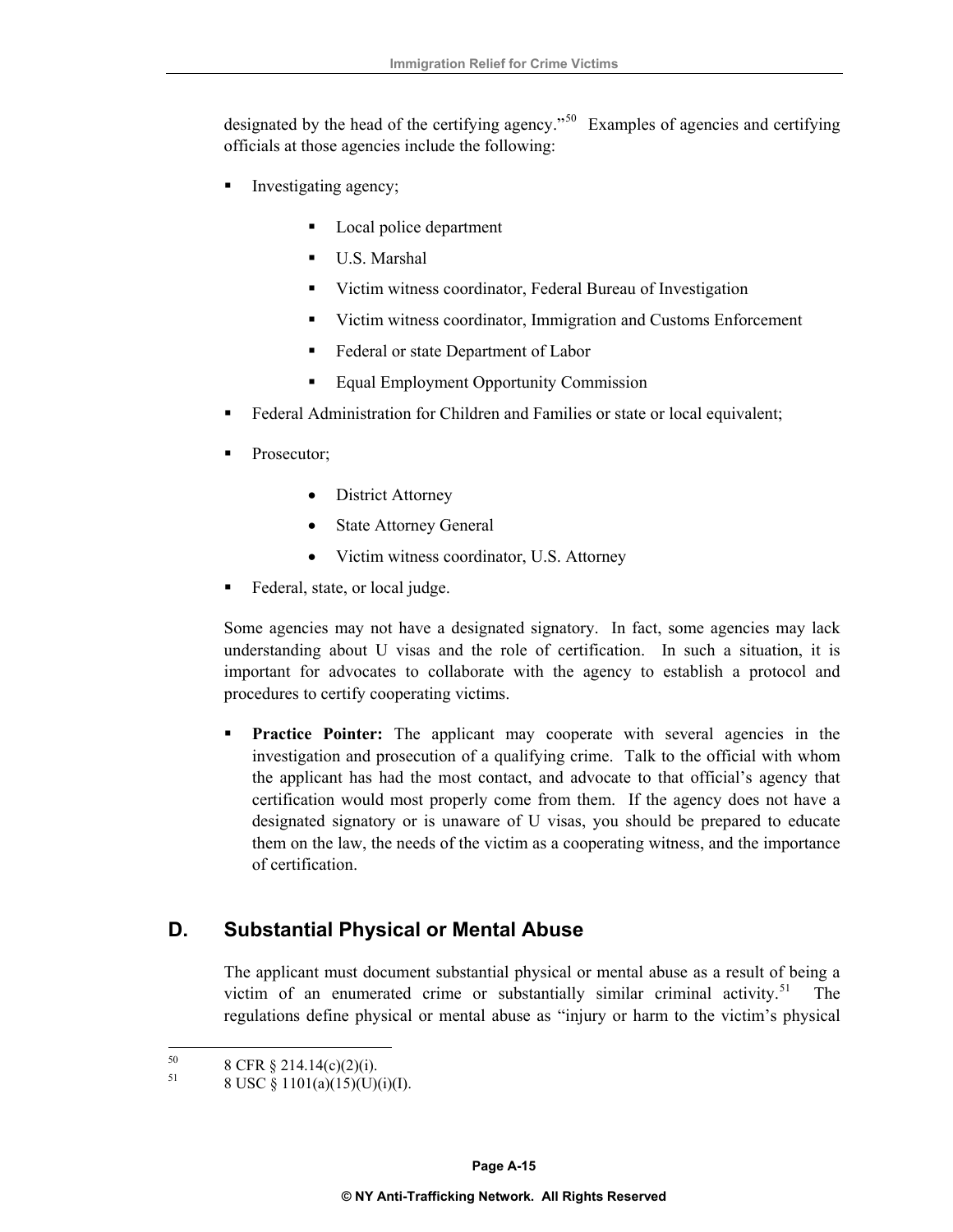person, or harm or impairment of the emotional or psychological soundness of the victim $^{52}$  $^{52}$  $^{52}$ 

The term "substantial" is used in both the definition of severity of the injury to the victim and the severity of the abuse inflicted by the perpetrator. The regulations indicate "no single factor is a prerequisite to establish that the abuse suffered was substantial."<sup>[53](#page-21-1)</sup> A series of acts taken together may constitute substantial physical or mental abuse, even when no single act alone rises to that level.<sup>[54](#page-21-2)</sup> Some examples include:

**Example #1:** An applicant who was assaulted and held at gunpoint, and beaten with a blunt object. He sustained injuries that left him hospitalized for a week and had to go to physical therapy for three months. He continues to have back pain and was forced to quit his job as a delivery worker. He has trouble sleeping at night because of his pain and nightmares from the incident.

**Example #2:** An applicant who was a victim of domestic violence, abused over period of two years. She did not report this abuse to the authorities or seek medical assistance until she left her partner. She filed a disorderly conduct report with the police. She has trouble holding on to a job for longer than a few months, has difficulties with concentrating on tasks, and exhibits signs of depression.

**Example #3:** An applicant who was stalked by her ex-boyfriend for more than six months. He sat in a car outside her house three or four nights a week, called her office and hung up on her and her coworkers on a daily basis, and sent unsolicited letters, gifts, and emails to her constantly. He told her that they were destined for each other and no one can come between them. He followed her when she tried to go out on dates. She developed a fear of being alone at night because she constantly feels watched. She moved in with her parents and had two deadbolt locks installed at each of the entrances.

The petition should include an explanation/documentation of how the applicant suffered substantial injury both subjectively and objectively. The applicant's own statement is critical to establishing the subjective nature of the injury, and may include issues pertaining to that applicant's particular vulnerability.<sup>[55](#page-21-3)</sup> The regulations state that aggravation of preexisting conditions will be considered.<sup>[56](#page-21-4)</sup> Moreover, it is not necessary to support the subjective elements with a professional evaluation. The victim's statement in his or her own words outlining the injury that resulted from the criminal activity may be sufficient.

<span id="page-21-3"></span><span id="page-21-2"></span>

**DISCLAIMER** 

<span id="page-21-0"></span><sup>52</sup>  $^{52}$  8 CFR § 214.14(a)(8).

<span id="page-21-1"></span> $\frac{53}{54}$  8 CFR § 214.14(b)(1).

<sup>&</sup>lt;sup>54</sup> *Id.* 8 CFR § 214.14(c)(2)(iii).

<span id="page-21-4"></span><sup>56 8</sup> CFR § 214.14(b)(1).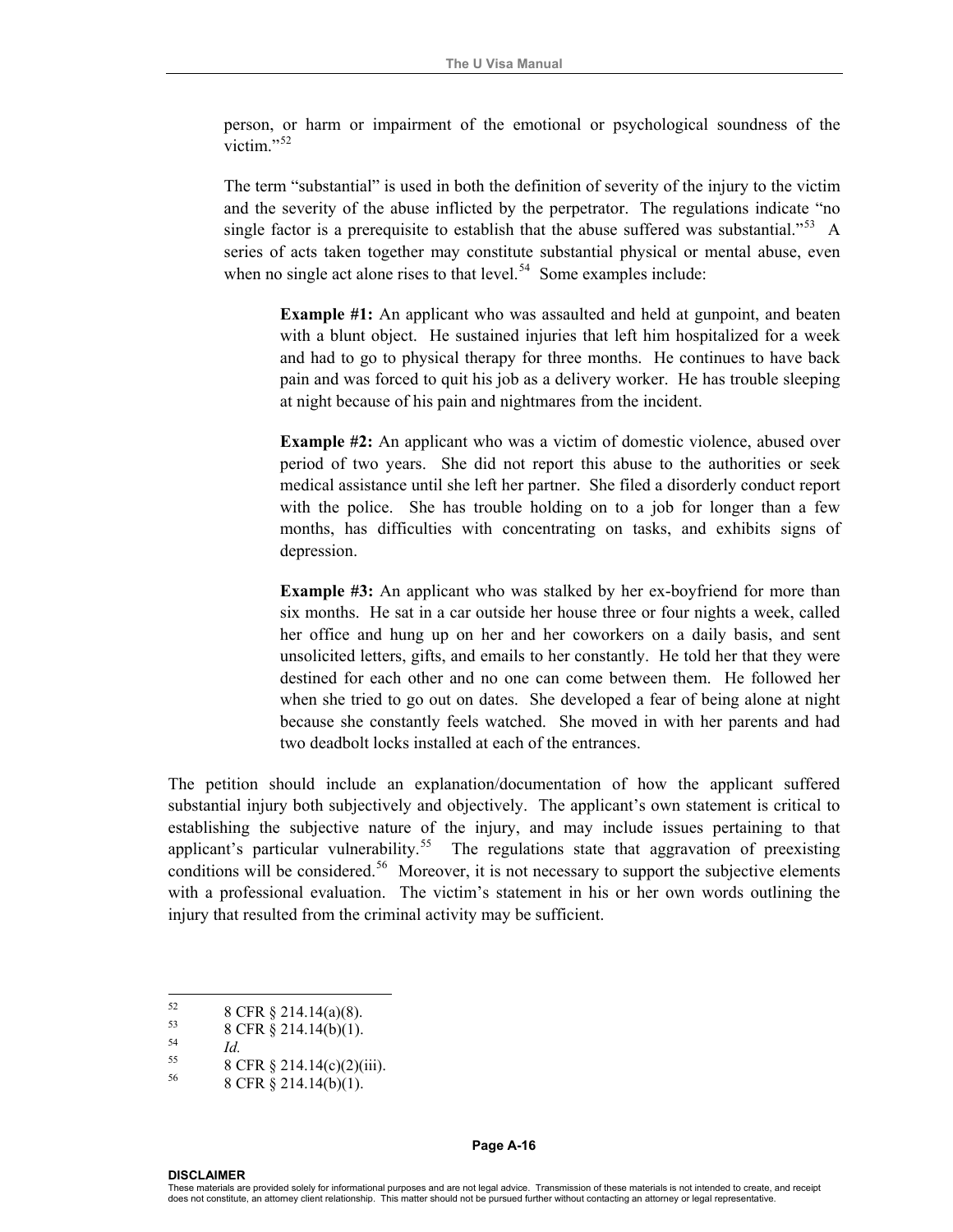If there are medical reports, they may certainly be included as they provide useful objective evidence of physical injuries and harm. If the applicant seeks counseling, consider including a psychological evaluation. A description of how the physical and mental abuse constitutes substantial harm as defined by the regulations should be addressed in the application cover letter.

# **E**. **Admissible to the U.S.**

The applicant must be admissible for nonimmigrant status to obtain U visa status. "Admissibility" is the legal standard for all foreign nationals applying for a legal status to either enter or extend their stay in the U.S.  $57$  Common grounds of inadmissibility include:

- Entry without inspection
- Criminal convictions
- Unlawful presence
- Previously lying to federal immigration authorities (i.e., submitting applications with false information or presenting false documents)
- Unlawful voting
- Claiming to be a U.S. Citizen

Many, but not all, grounds of inadmissibility may be waived at USCIS's discretion. Those seeking a waiver must file Form I-192 with accompanying fee or request for a fee waiver. In adjudicating the waiver, USCIS will balance the adverse factors of inadmissibility against the social and humanitarian considerations presented.<sup>[58](#page-22-1)</sup> If the inadmissibility is based on violent or dangerous crime, then the Department of Homeland Security (DHS) will exercise favorable discretion only in extraordinary circumstances.<sup>[59](#page-22-2)</sup>

**Practice Pointer**: In the affidavit, outline the circumstances that warrant favorable exercise of discretion, such as reasons the applicant wants to stay in/enter the U.S. and any sympathetic factors that explain the issue giving rise to the inadmissibility.

<span id="page-22-0"></span><sup>57</sup>  $\frac{57}{58}$  INA § 212; 8 USC § 1182.

<span id="page-22-2"></span><span id="page-22-1"></span> $^{58}$  8 CFR § 212.17(b)(1).

<sup>59 8</sup> CFR § 212.17(b)(2).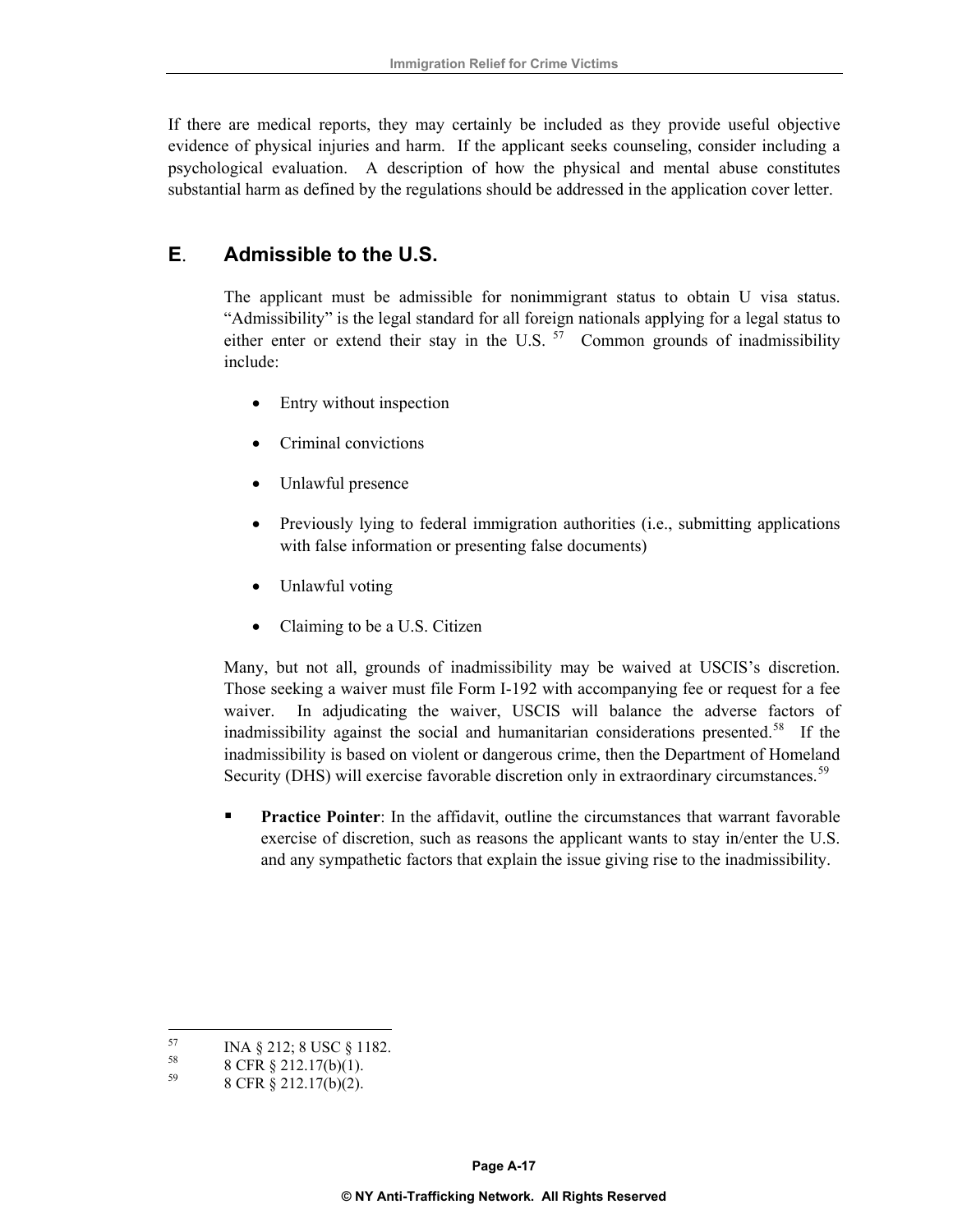# **III. Special Considerations**

#### **A. U Interim Relief**

Approximately 7,000 individuals received provisional – or interim – relief prior to the release of U visa regulations. With no regulatory guidance, these applications tracked the language of the statute, and would include a letter from law enforcement documenting cooperation, the applicant's biographic information, a copy of the passport information page, documentation that the applicant was a victim of qualifying criminal activity, and documentation of the harm suffered. Based on the presentation of a prima facie case, USCIS would generally grant deferred action status, which qualified the applicant for employment authorization.

While those with U interim relief were required to apply for U status by April 14, 2008, on December 18, 2009 USCIS extended that deadline to February 1, 2010.<sup>[60](#page-23-0)</sup> USCIS notified those individuals potentially affected by termination of interim relief status on November 9, 2009, advising them of this change. U interim relief recipients who miss this new deadline *may* qualify even after February 1, 2010 if they can establish exceptional circumstances for failing to meet the deadline. Exceptional circumstances may include the applicant's incapacitation or incompetence during the relevant time period. Consult an immigration attorney immediately, as the period of time from the filing deadline to the time of application for full U status may trigger inadmissibility issues.

Those granted U interim relief are exempt from providing a newly executed Form I-918, Supplement B certification, and if approved, the U status will be retroactive to the date of initial interim relief approval.

#### **B. Derivative Family Members**

Certain family members may accompany or follow to join the U principal applicant, whether in the United States or overseas.<sup>[61](#page-23-1)</sup> Family members are considered "qualified" as derivatives depending on their relationship to the principal, the age of the principal at the time of filing, and the age of the derivative.<sup>[62](#page-23-2)</sup> U principals over 21 years of age at the time of filing may include as derivative applicants their spouse and unmarried children under the age of 21[.](#page-23-3) Applicants under 21 years of age at the time of filing may include

<sup>60</sup> 60 "U Nonimmigrant Relief Final filing Date Extended" USCIS Update, Dec. 18, 2009,

<span id="page-23-1"></span><span id="page-23-0"></span>[www.uscis.gov;](http://www.uscis.gov/) [www.aila.org](http://www.aila.org/) doc. 09221223<br>
INA § 101(a)(15)(U)(ii); 8 USC § 1101(a)(15)(U)(ii).<br>
<sup>62</sup>

<span id="page-23-3"></span><span id="page-23-2"></span>An eligible qualifying member will be admitted in one of the following U nonimmigrant statuses; U-2 spouse, U-3 child, U-4 parent of a U-1 holder who is a child under 21 years of age, or U-5 unmarried sibling under the age of 18. 8 CFR § 214.14(f).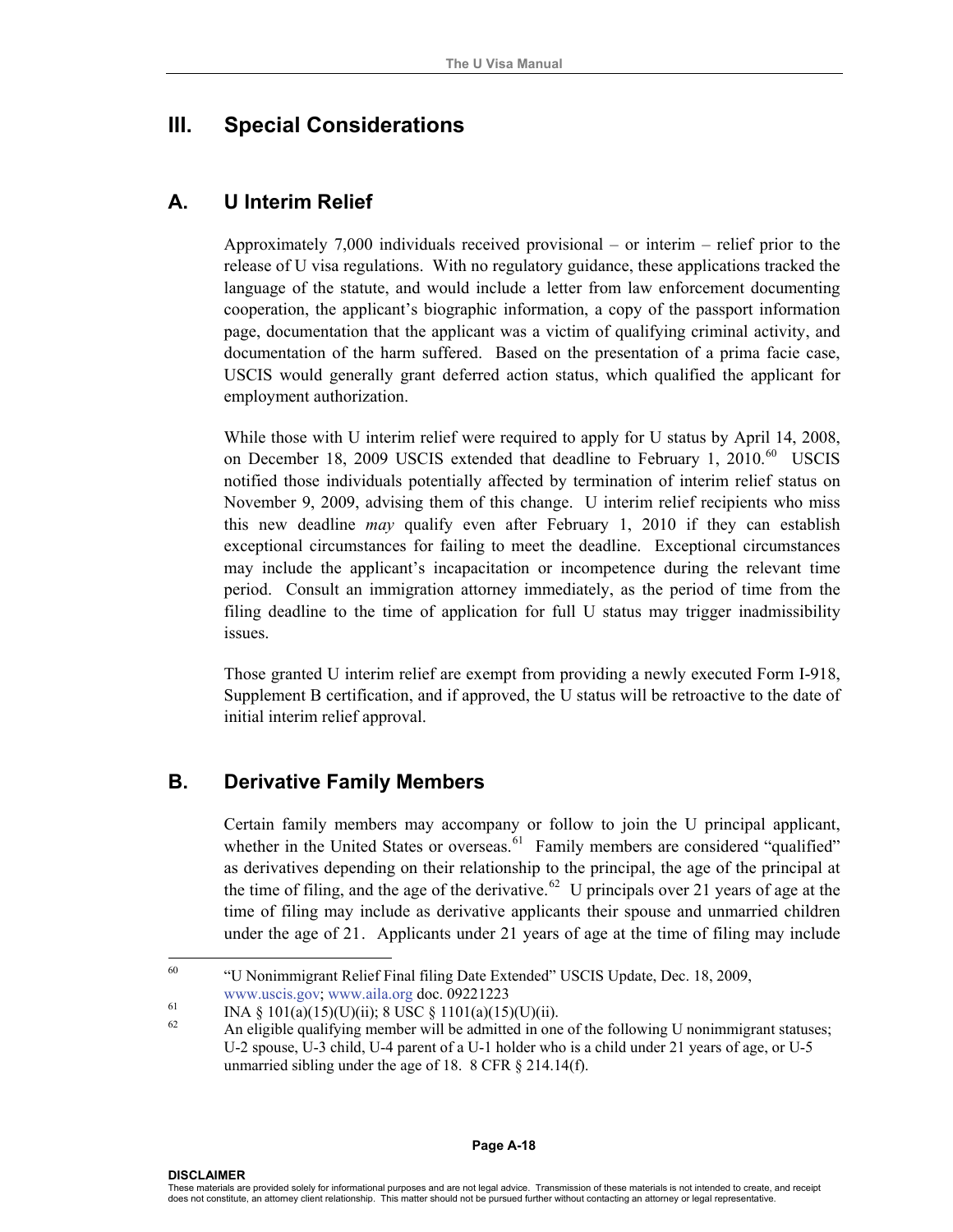their spouse, children, parents, and unmarried siblings under the age of  $18<sup>63</sup>$  $18<sup>63</sup>$  $18<sup>63</sup>$  Note that a qualifying family member who is the perpetrator/abuser cannot apply for derivative status. [64](#page-24-1)

The relationship between the U applicant and the qualifying family member must exist at the time of filing and continue to exist at the time of adjudication.<sup>[65](#page-24-2)</sup> The regulations protect applicants and derivatives that 'age out' during the adjudication process. If the U principal was under 21 at the time of filing for an unmarried sibling, USCIS will continue to consider the sibling a qualifying family member even if at the time of adjudication the U principal is no longer under 21 and/or the sibling is no longer under 18 years of age.<sup>[66](#page-24-3)</sup>

Derivatives must be able to document their qualifying relationship to the principal applicant, with a birth or marriage certificate, and must be admissible to the  $U.S.<sup>67</sup>$ Qualifying family members who may be inadmissible may file a waiver on Form 1-192.[68](#page-24-5)  To apply for derivative status on behalf of qualifying family members, a U principal must submit Form I-918, Supplement A, "Petition for Qualifying Family Member of U-1 Recipient" for each family member. The U principal may apply on behalf of the qualifying family member either at the same time as their U visa application, or at a later date. All Form I-918, Supplement A's must be accompanied by initial evidence<sup>[69](#page-24-6)</sup> and the required biometrics fees (or fee waiver).<sup>[70](#page-24-7)</sup> If represented by counsel, a separate Form G-28 for each derivative should also be included.

Derivatives presently in the U.S. are eligible to apply for employment authorization concurrently with Form I-918, Supplement A, or at any time thereafter.<sup>[71](#page-24-8)</sup> Derivative family members that live abroad may apply for employment authorization following their entry into the U.S. in derivative U status.<sup>[72](#page-24-9)</sup>

<span id="page-24-0"></span>63

*Id.* 

<span id="page-24-1"></span> $\begin{array}{c} 63 \\ 64 \end{array}$  *B* CFR § 214.14(f)(1).

<span id="page-24-2"></span><sup>&</sup>lt;sup>65</sup> 8 CFR § 214.14(f)(4).

<span id="page-24-3"></span> $^{66}$  8 CFR § 214(f)(4)(ii).

<span id="page-24-5"></span><span id="page-24-4"></span> $^{67}_{68}$  8 CFR § 214.14(f)(1).

<sup>&</sup>lt;sup>68</sup> 8 CFR § 214.14(f)(3)(ii).<br><sup>69</sup> Initial axidence includes

<span id="page-24-6"></span>Initial evidence includes evidence demonstrating the qualifying relationship, and if the derivative is inadmissible, a Form I-192 waiver of inadmissibility. If the Form I-918, Supplement As are not filed at the same time as Form I-918 but are filed at a later date, they must be accompanied by a copy of the Form I-918 that was filed on behalf of the principal petitioner or a copy of his or her Form I-94 demonstrating proof of U status. 8 CFR § 214(f)(2).<br> *Id.* 8 CFR § 214.14(f)(7).

<span id="page-24-9"></span><span id="page-24-8"></span><span id="page-24-7"></span>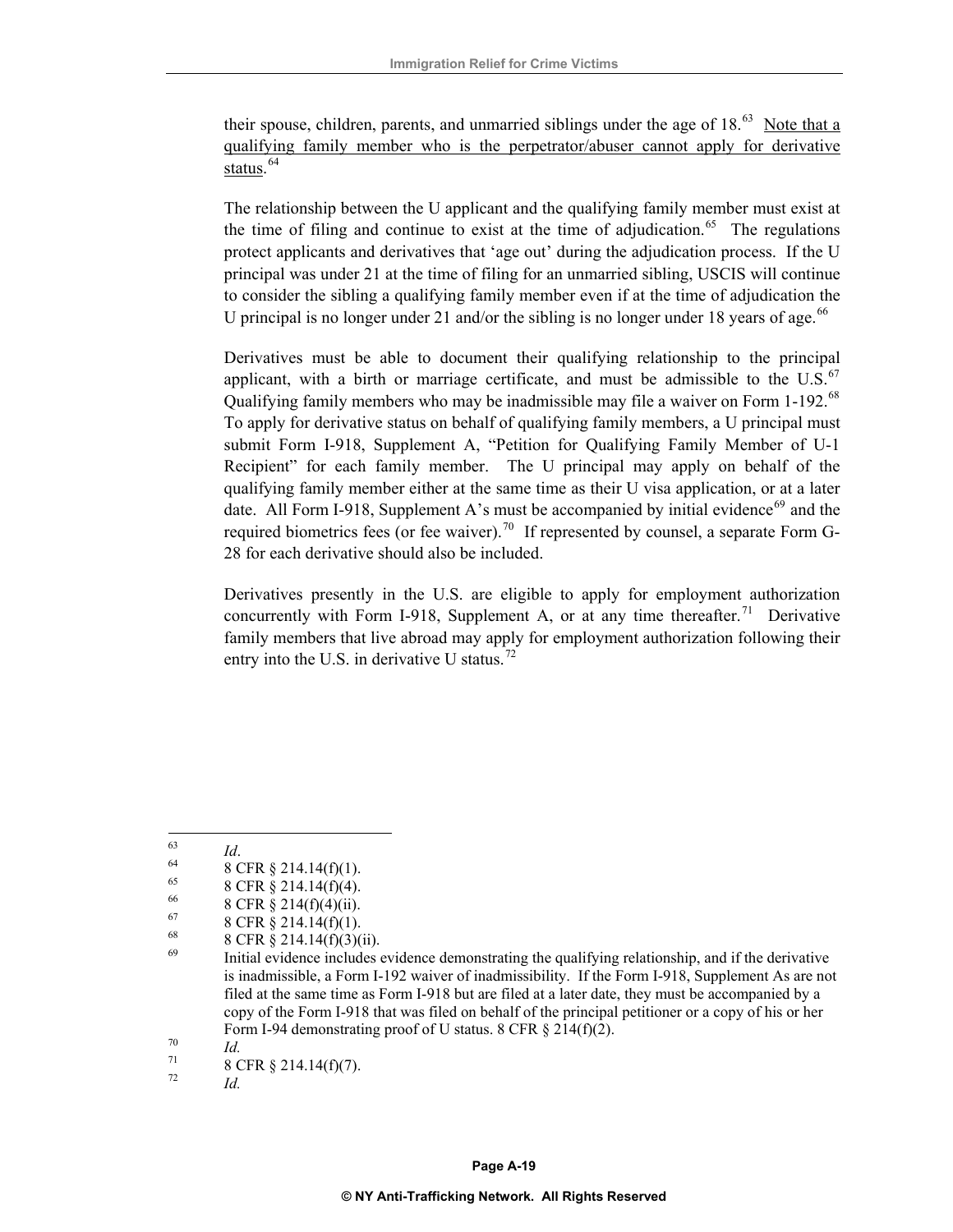# **C. If Your Client Was or Is in Deportation Proceedings**

#### 1.Victims in Removal Proceedings

- An individual in removal proceedings may apply for U status, by filing the I-918 with USCIS, not with Immigration Court.
- An applicant in proceedings must file a joint motion with ICE to terminate removal proceedings if U status is granted.<sup>[73](#page-25-0)</sup>
- Derivative family members in proceedings may also seek a joint motion with ICE to terminate if Form I-918, Supplement A was approved on their behalf.
- The motion should be filed with the Immigration Court or Board of Immigration Appeals (BIA).
- A grant of the motion results in cancellation of the order of removal, exclusion, or deportation as of the date of grant.<sup>[74](#page-25-1)</sup>
- File Form I-918 at Vermont Service Center (VSC). If proceedings were terminated, and the U visa is denied, then DHS can issue a new Notice to Appear (NTA).

Practice Pointer: If applicant is detained or in removal proceedings, expedited processing of the U petition may be requested. To request expedited processing, the U application must already be submitted to the VSC with a G-28. VSC may be reached at (802) 527-4888. You will need to leave a message, including the client's Alien Registration number  $(A\text{-number})^{75}$  $(A\text{-number})^{75}$  $(A\text{-number})^{75}$ and the Receipt number found on the I-918 Receipt notice. It usually takes up to 72 hours for the call to be returned.

Upon confirming that the applicant is detained, VSC will notify ICE and issue a bona fide determination. This determination is not predictive of adjudicative outcome, but is meant to notify ICE that the person has submitted a complete application and may be eligible for U status.<sup>[76](#page-25-3)</sup>

**Practice Pointer:** While the regulations<sup>[77](#page-25-4)</sup> suggest that the motion can be filed while the I-918 is pending, in practice ICE

#### **Page A-20**

<span id="page-25-1"></span><span id="page-25-0"></span><sup>73</sup> <sup>73</sup> 8 C.F.R. § 214.14(c)(1)(i), 8 C.F.R. § 214.14(f)(2)(i).<br><sup>74</sup> 8 C.F.R. § 214.14(c)(5)(b, 8 C.F.R. § 214.14(c)(c).

<span id="page-25-2"></span><sup>&</sup>lt;sup>74</sup> 8 C.F.R. § 214.14(c)(5)(I), 8 C.F.R. § 214.14(f)(6).<br><sup>75</sup> The Alien Registration number, otherwise known as the A-number, is assigned by the DHS. If your client entered the U.S. without permission or inspection at a border point, it is likely s/he will not have an A-number. In this case, simply leave the I-918 Receipt number with the VSC Hotline. On applications, "none" or "n/a" should always be used instead of leaving the box blank.<br>
VSC Stakeholders Meeting, supra note 43.<br>
8 CFR 214.14c1(i) and (ii)

<span id="page-25-4"></span><span id="page-25-3"></span>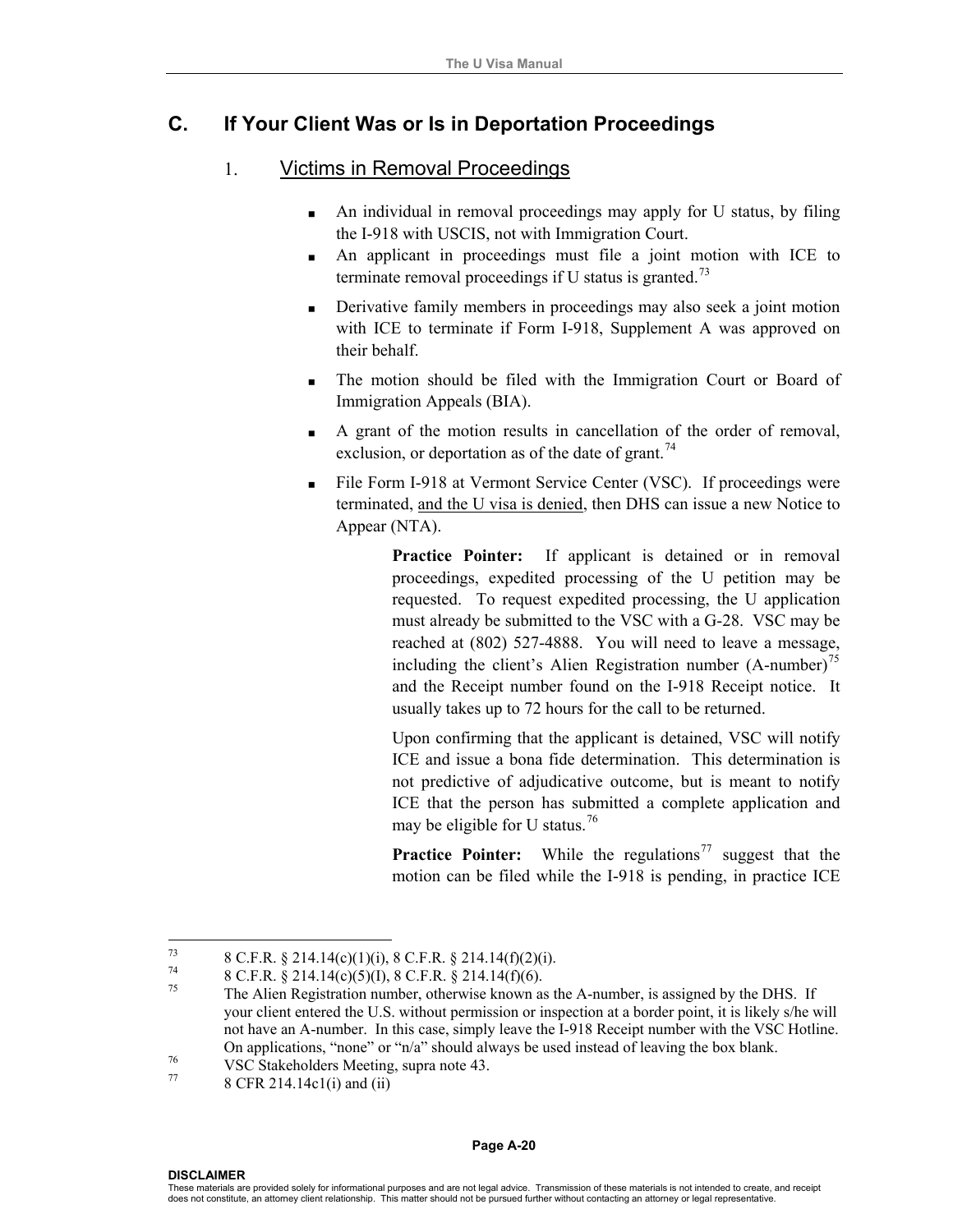will not join a motion until the I-918 is approved. This may vary among the different immigration districts**.** 

# 2. Prior Final Orders of Removal[78](#page-26-0)

- Form I-918 should be filed at VSC.
- If the U visa is approved, then an order of removal, deportation, or exclusion by the Secretary (i.e., expedited removals, old INS exclusion orders) will be cancelled effective the date of the U visa approval.
- Orders of exclusion, deportation, or removal issued by an Immigration Judge or the BIA must be reopened and terminated to be cancelled.

**Practice Pointer:** When reviewing prior final orders of removal, first call the EOIR Hotline at 800-898-7180 to determine if the Motion to Reopen should be filed with the Immigration Court that issued the order or with the BIA. The Hotline has an automated system that, with the victim's Anumber, will indicate if an appeal was made in the prior case.

If an appeal is on file, a Motion to Reopen with the BIA will need to be filed with the Immigration Court. The Office of the Chief Counsel should be contacted to determine if it would be willing to join the motion to reopen and terminate the prior order.

 If the U visa is denied, the stay will automatically terminate on the date of the denial.

# **IV. After Issuance of U Status**

# **A. Employment Authorization**

The Employment Authorization Document (EAD) issued to the U-1 principal should be for the full four-year period, allowing for one-year extensions if law enforcement certifies that continued cooperation is necessary. If the EAD is not granted for the full period, there may be an error. In this situation, contact VSC at 802-527-4888. If it was not an error, a renewal can be filed by submitting Form I-765, proof of identity, two passport photos, and appropriate filing fee<sup>[79](#page-26-1)</sup> (or fee waiver). Those applying for U derivative status within the U.S. will need to apply for the EAD

<span id="page-26-0"></span> $78\,$ 78 "U Visa Interim Regulations Fact Sheet and Guidance," National Network to End Violence

<span id="page-26-1"></span>Against Women, *available at* ww[w.immigrantwom](http://www.uscis.gov/)ennetwork.org.<br><sup>79</sup> USCIS filing fees can be found at [www.uscis.gov](http://www.uscis.gov/). As of the time of writing, the filing fee for an I-765 was \$340.00 (payable to **Department of Homeland Security),** but since filing fees are subject to change, the amount should be verified prior to filing.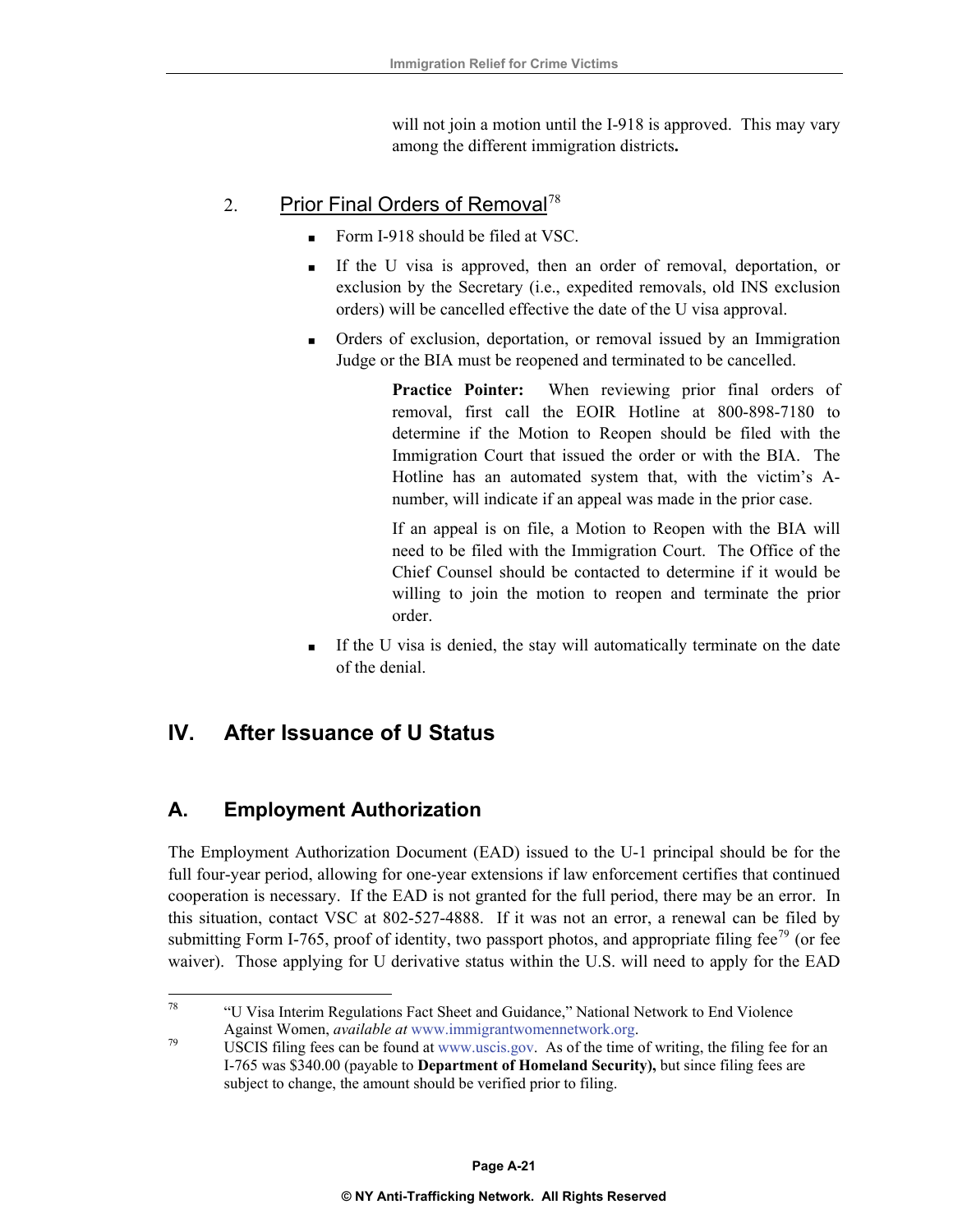by submitting Form I-765 along with the Form I-918, Supplement A, and include proof of identity, two passport photos, and appropriate filing fee (or fee waiver).

#### **B. Travel Overseas**

Technically, individuals in U status are eligible to apply for a U visa at a U.S. consulate, and may use that visa to reenter the U.S. after a trip abroad. However, overseas travel raises a number of concerns in this context, and it may be wise to err on the side of caution and consider advising clients against overseas travel. For example:

- There is no guarantee that the visa will be issued;
- If the applicant accrued "unlawful presence,"<sup>[80](#page-27-0)</sup> departure from the U.S. may trigger a three- or ten-year bar to future immigration benefits in the  $U.S.<sup>81</sup>$  $U.S.<sup>81</sup>$  $U.S.<sup>81</sup>$
- Individuals in U status applying for adjustment of status to permanent residency must demonstrate continuous physical presence in the U.S. $^{82}$  $^{82}$  $^{82}$  The regulations state that "an alien shall be considered to have failed continuous physical presence…if the alien has departed from the United States for any period in excess of 90 days or for any periods in the aggregate of 180 days."<sup>[83](#page-27-3)</sup>

# **C. Adjustment of Status to Permanent Residency**

#### 1. Eligibility to Adjust Status

Under INA  $\S$  245(m), a U visa holder may be eligible to adjust status to that of a lawful permanent resident. In order to adjust, U nonimmigrants must demonstrate:

- (1) Lawful admission to the U.S. as a principal or derivative in U status (U-1, U-2, U-3, U-4, or U-5 nonimmigrant status); $^{84}$  $^{84}$  $^{84}$
- (2) U status at the time of application, OR accrual of at least 4 years in U interim relief status; $85$
- (3) Continuously presence in the U.S. for three years;
- $(4)$  Is not inadmissible;  $86$

#### **DISCLAIMER**

<span id="page-27-1"></span><span id="page-27-0"></span><sup>80</sup> <sup>80</sup> Discussed at length in Part A, section I.B.1 "Immigration Status."<br><sup>81</sup> Discussed at length in Part A, section I.B.1 "Immigration Status."

<sup>&</sup>lt;sup>81</sup> INA § 212(a)(9)(B), 8 USC § 1182(a)(9)(B).<br><sup>82</sup> P. CER 245 24(a)(1)

<span id="page-27-2"></span> $82 \atop{83}$  8 CFR 245.24(a)(1).

<span id="page-27-4"></span><span id="page-27-3"></span><sup>&</sup>lt;sup>83</sup> *Id.* Derivatives of the principal U nonimmigrant (U-2, U-3, U-4, and U-5) are able to submit an application to adjust status independently from the principal U-visa holder, unlike derivatives of a T nonimmigrant who must file at the same time or wait until after the principal T-1 has submitted an application to adjust status. *See* 8 CFR § 245.23(b)(1).<br><sup>85</sup> U interim relief status is discussed at length in Part A, section III.A "U Interim Relief."<br><sup>86</sup> Grounds of inadmissibility are listed at INA § 212(a)(3)(E).

<span id="page-27-5"></span>

<span id="page-27-6"></span>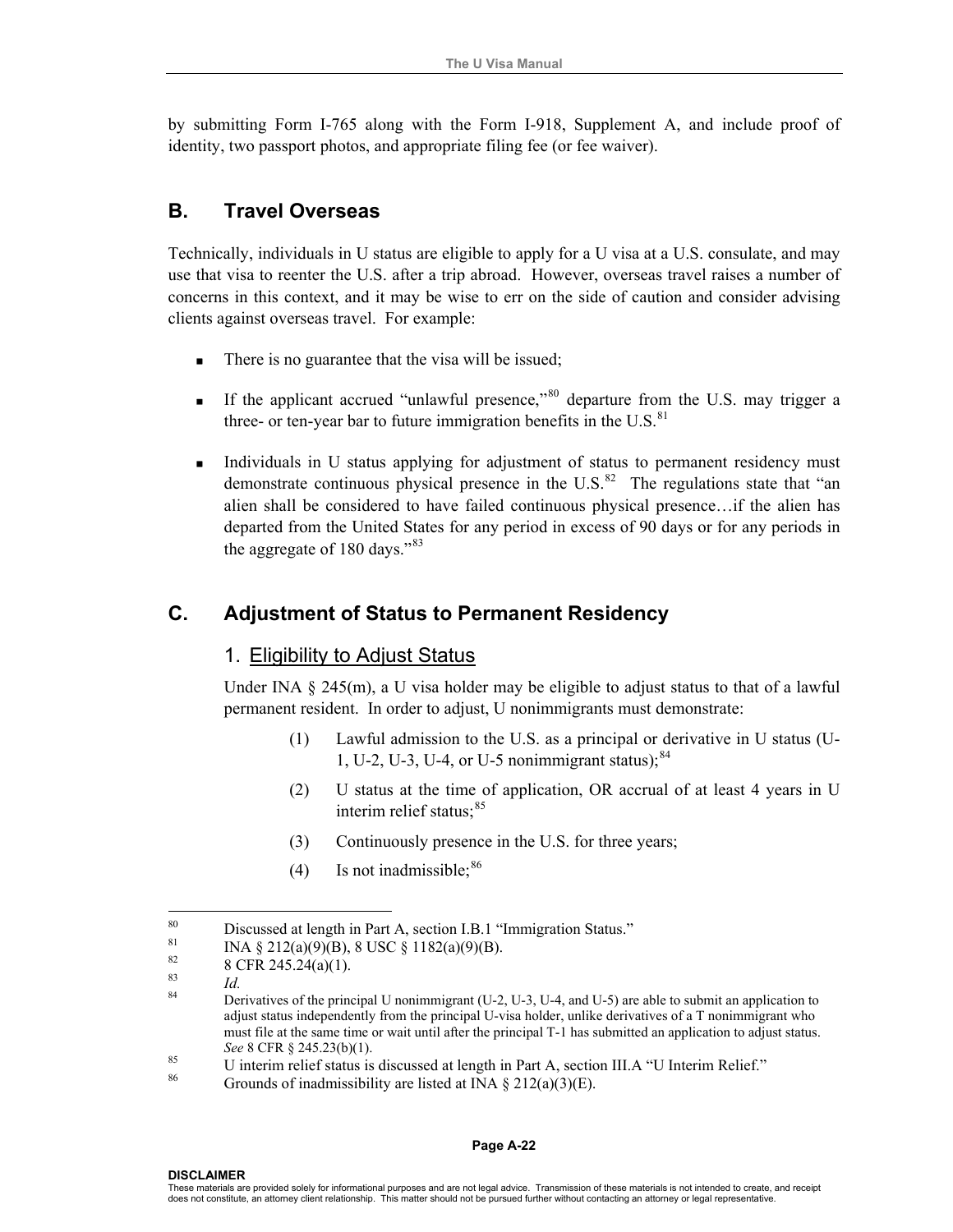- (5) Has not "unreasonably refused to provide assistance to an official or law enforcement agency…after the alien was granted U nonimmigrant status, as determined by the Attorney General, based on affirmative evidence;"<sup>87</sup> and
- (6) That a favorable exercise of discretion is "justified on humanitarian grounds, to ensure family unity, or is in the public interest."<sup>[88](#page-28-0)</sup>

An applicant may not adjust if:

- (1) They participated in Nazi persecution, genocide, or any act of torture or extrajudicial killing (other grounds of inadmissibility do not preclude adjustment).
- (2) Affirmative evidence shows that the person unreasonably refused to provide assistance in investigation or prosecution of criminal activity.
- (3) U nonimmigrant status has been revoked. $89$

#### 2. Inadmissibility and Discretion

The regulations clearly state that INA  $\S$  245(m) is a distinct form of adjustment, and therefore does not have the admissibility requirements detailed in 8 CFR §§ 245.1 and 245.2.<sup>[90](#page-28-2)</sup> The only bar to adjusting U nonimmigrants is INA  $\S212(a)(3)(e)$ , which makes inadmissible those "[p]articipating in Nazi persecution, genocide, or the commission of any act of torture or extrajudicial killing."<sup>[91](#page-28-3)</sup> This ground is not waivable, so there would be no basis to file Form I-601, Application for Waiver of Ground of Inadmissibility.

However, U adjustment is a discretionary benefit, and the burden is on the applicant to show that a favorable exercise of discretion is merited. Since adverse factors often overlap with inadmissibility grounds, it may be necessary to overcome those factors in advocating for a favorable exercise of discretion. For example, applicants who have been convicted of a crime may not be able to adjust, absent a showing of exceptional and extremely unusual hardship.<sup>[92](#page-28-4)</sup> Given that the regulations are so new, it is unclear at this point if a denial of adjustment by USCIS will survive judicial review.

<span id="page-28-0"></span><sup>87</sup>  $8\ {\rm CFR} \ \ \frac{8}{3} \ \ 245.24(b)(5).$ 

<sup>&</sup>lt;sup>88</sup> 8 CFR § 245.24(b)(6).

<span id="page-28-1"></span> $8^{\circ}$  8 CFR § 245.24(c).

<span id="page-28-3"></span><span id="page-28-2"></span> $^{90}_{91}$  8 CFR § 245.24(1).

<span id="page-28-4"></span><sup>91</sup>*Id.* 92 Preamble, *supra* n. 53, at 33; *See Matter of Jean*, 23 I&N Dec. 373, 383-384 (A.G. 2002), aff'd *Jean v. Gonzales*, 452 F.3d 392 (5<sup>th</sup> Cir. 2006). USCIS Interim Final Rule, 72 Fed. Reg. 53014 at 53021 (2007), *supra* n. 3.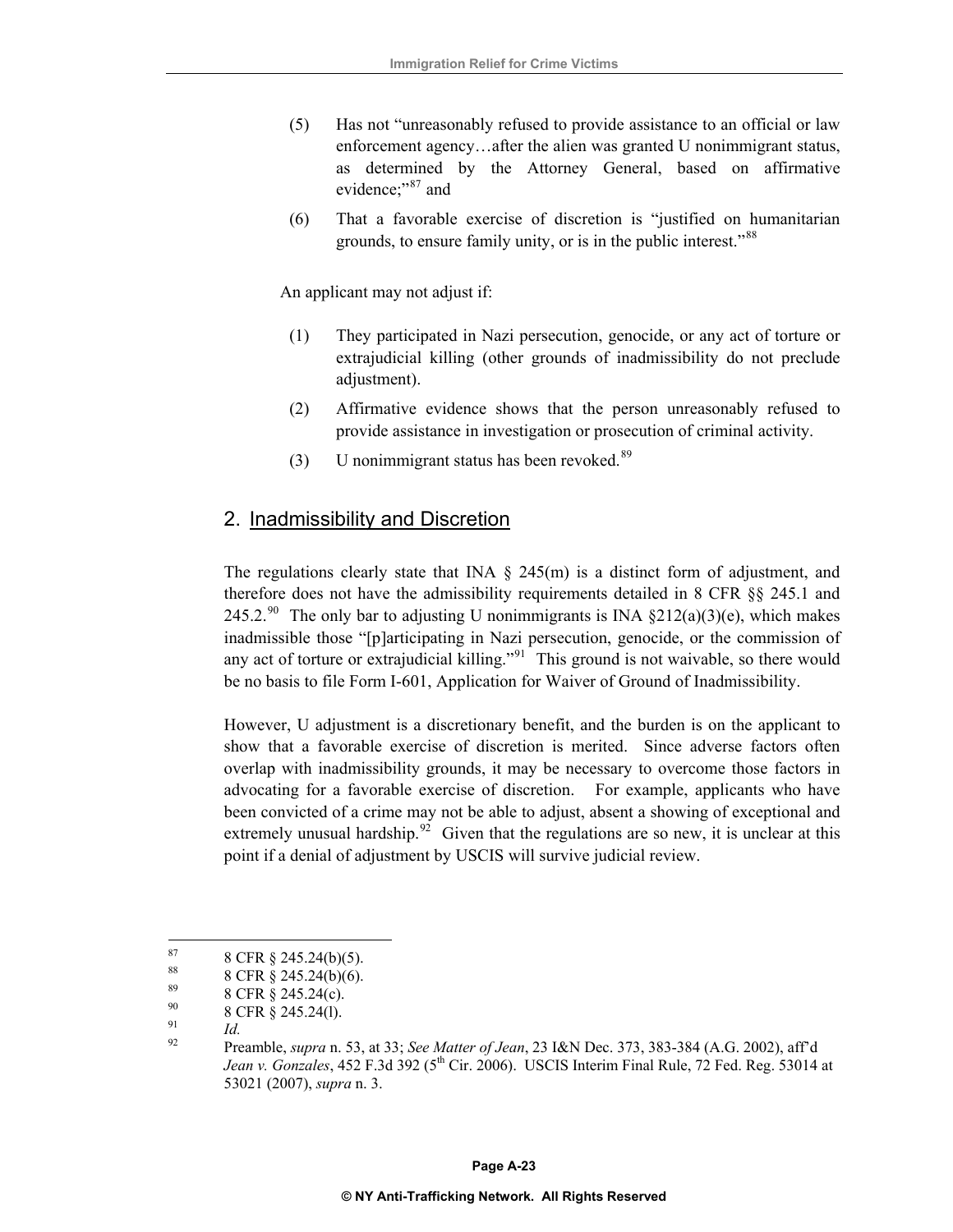# 3. Documenting U-Based Adjustment Applications

The application to adjust status must contain the following documents: <sup>[93](#page-29-0)</sup>

- Form I-485, Application to Register as a Permanent Resident (including the additional instructions listed in Form I-485, Supplement E);  $94$
- Form G-325A, Biographic Information, if you are between the ages of 14 and 79;
- Form G-28, if represented by counsel;
- Appropriate filing fees or request for fee waiver;
- Photocopy of the applicant's I-94, Arrival-Departure Record;
- Proof of applicant's U status (Copy of Form I-797, Notice of Action, granting U nonimmigrant status);
- **Photocopy of all pages of applicant's passport(s) that was valid during the** period of U status. If applicant does not have a passport or equivalent travel document, an explanation should be included in the affidavit;
- Dates of any departure from the U.S. as well as the "date, manner, and place of each return;"
- Sealed medical exam, including vaccinations.

**Practice Pointer:** The medical examination is typically required to determine if the applicant would be ineligible based on medical grounds. However, since those grounds are not at issue in a U visa adjustment, it is unclear if the medical exam should be required in these cases. This is an important issue, given the expense of the medical exam and concerns some individuals may have with the necessary vaccinations. As of the time of writing, USCIS indicated that it would issue a Request for Evidence  $(RFE)^{95}$  $(RFE)^{95}$  $(RFE)^{95}$  if it is determined that such a medical exam is required. However, if the medical exam is submitted with the adjustment of status, it will facilitate adjudication.

 Evidence that the applicant has not been absent from the U.S. for any period greater than 90 days, or any periods in the aggregate of 180 days or more.

**Practice Pointer:** An exception is if the absences "were necessary to assist in the investigation or prosecution of the criminal activity or were otherwise justified."<sup>[96](#page-29-3)</sup>

<span id="page-29-1"></span><span id="page-29-0"></span><sup>93</sup>  $^{93}$  8 CFR § 245.24(d).

As of this writing, Form I-485, Supplement E contains only instructions and can be found at www.uscis.gov.<br><sup>95</sup> For more information on this issue, refer to "Practice Pointers and Guidance: Medical

<span id="page-29-2"></span>Examination for U Adjustment Applicants," August 2009. National Network to End Violence Against Women, available at www.immigrantwomennetwork.org.<br>8 CFR § 245.24(d)(5)(iii).

<span id="page-29-3"></span>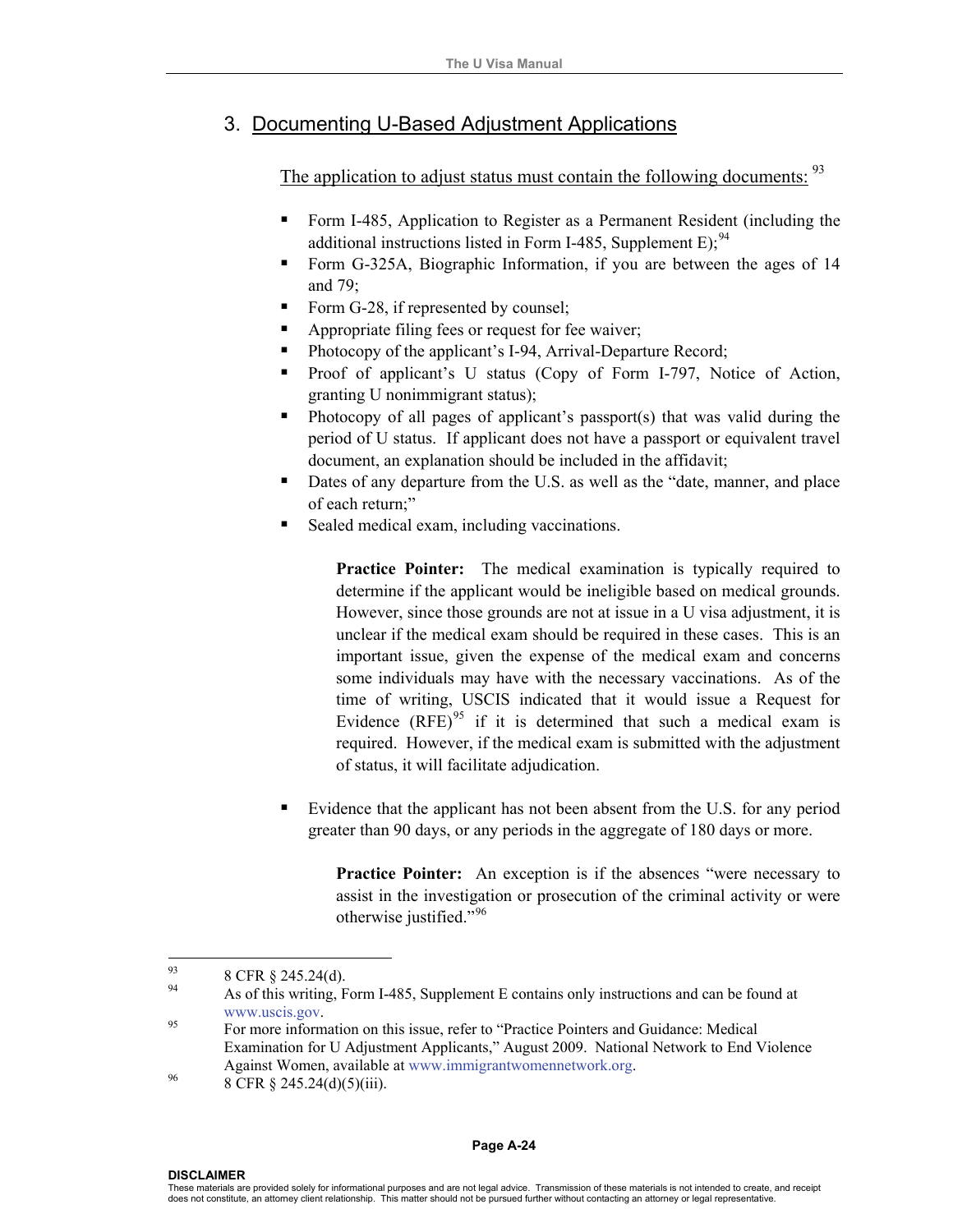Evidence that the applicant did not unreasonably refuse law enforcement requests for cooperation. This requirement may be met with a newly signed Form I-918, Supplement B, "U Nonimmigrant Status Certification" or an affidavit explaining any requests for assistance by law enforcement and the applicant's response.  $97$ 

**Practice Pointer:** At the time of this writing, the regulations require a written certification form from law enforcement that the applicant has not unreasonably refused to cooperate. However, it is unclear that USCIS will require this element once the regulations are final.

**Practice Pointer:** Regardless of whether a certification from law enforcement will be required, information about the victim's willingness to cooperate, or that s/he did not unreasonably refuse to cooperate with law enforcement, should be included in the sworn affidavit.

**Practice Pointer:** If the victim was unable to cooperate, an affidavit from the victim explaining why the refusal was reasonable should also be included. Other evidence to establish that the refusal was reasonable may include statements by a therapist and others close to the victim, explaining the victim's inability to cooperate.

 Evidence that applicant has at least three years of continuous physical presence. Examples include, but are not limited to, taxes, lease agreements, rent receipts, utility bills, school records, credit card statements, birth and/or marriage records, hospital records, and the applicant's sworn statement**.** 

**Practice Pointer:** While it is not necessary to prove physical presence for every day of the three years, it must be established that a person did not leave the U.S. for more than 90 days at one time, or an aggregate of 180 days. If a person has traveled substantially during the three years, take care to include enough documentation to prove the days do not add up to more than 180 days.

 Evidence establishing that approval is warranted as a matter of discretion on humanitarian grounds, to ensure family unity, or is otherwise in the public interest.

**Practice Pointer:** Evidence can include family ties (including U.S. Citizen children), community ties and volunteer work, any medical needs that the victim or victim's family is experiencing (especially if related to the crime), length of residency in the U.S., and access to the U.S. court system. Additionally, country conditions from the victim's home

<span id="page-30-0"></span> $97$ 8 CFR § 245.24(e)(2).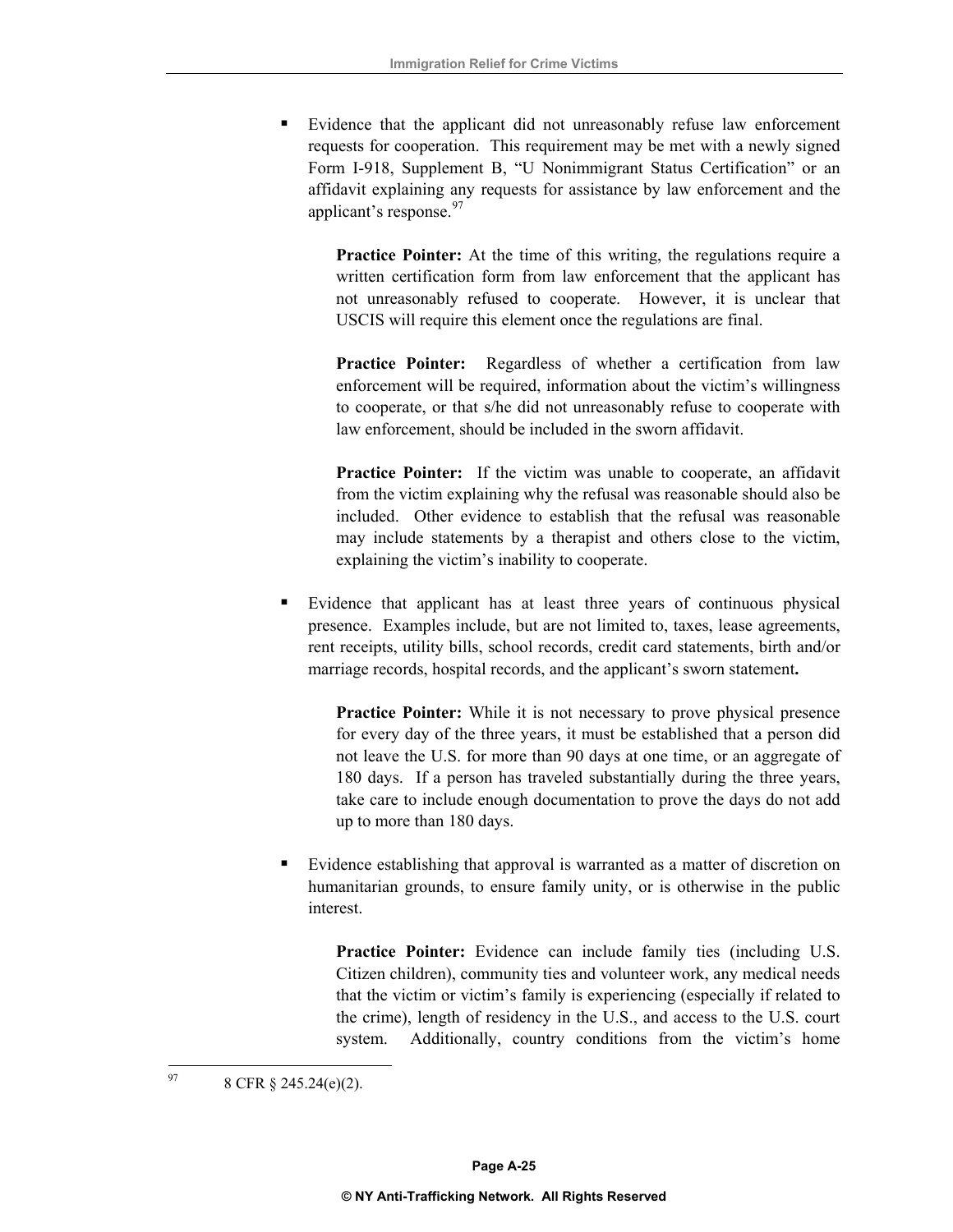country that would adversely affect him/her can also be included to show the importance of favorable discretion on humanitarian grounds.

 Evidence relating to discretion, listed above and including any and all mitigating equities, which might offset any adverse factors. Where adverse factors are extreme, a showing of exceptional and extremely unusual hardship in the case of denial may be required. Adverse factors may include, but are not limited to, crimes, drug use, and instances of fraud.

## 4. Transition Rule

The transition rule applies to applicants that have accrued 4 years or more in U interim relief status. In general, U nonimmigrant status cannot be extended beyond 4 years, and applicants must be in valid U status at the time of filing for adjustment.<sup>[98](#page-31-0)</sup> However, given the delay in promulgating the U regulations, there are many who have accrued 4 years or more in U interim relief status. According to TVPRA 2008, applicants who have accrued more than 3 years in U interim relief will remain in valid U nonimmigrant status for one year from the date of approval of Form I-918.<sup>[99](#page-31-1)</sup>

**Practice Pointer:** If at the time of filing the Form I-918 the applicant has been in U interim relief status for 4 years, the adjustment application can be concurrently filed with the Form I-918. The adjustment will remain pending until the Form I-918 is adjudicated.

#### 5. Adjustment of Status for U derivatives

Derivatives (i.e. those who hold U-2, U-3, U-4, U-5 status) are eligible to adjust status; however, the regulations as written present a conundrum:

- **EXECUTE:** Derivative not continuously present in the U.S. for three years are not eligible to adjust. If the principal U holder adjusts to permanent residency, the U derivatives have no basis to extend their status. U derivatives who gain U status after the principal are in essence precluded from fulfilling three years in U status.
- At the time of writing, USCIS has not issued guidance on how a U derivative who gains U status after the principal will be able to remain in U status to be eligible to adjust. The most likely solution will be to file Form I-539 requesting extension of U nonimmigrant status.

<span id="page-31-1"></span><span id="page-31-0"></span> $98$  $^{98}$  INA § 214(p)(6), 8 USC § 1184(p)(6).

<sup>99</sup> TVPRA 2008, Pub. L. No. 110-457, 122 Stat. 5044 (2008); *See* USCIS Interoffice Memorandum From Carols Iturregui and Donald Neufeld, "Guidance Regarding Petitioners for U Nonimmigrant Status with More Than 3 Years in U Interim Relief Status" (Jan. 15, 2009).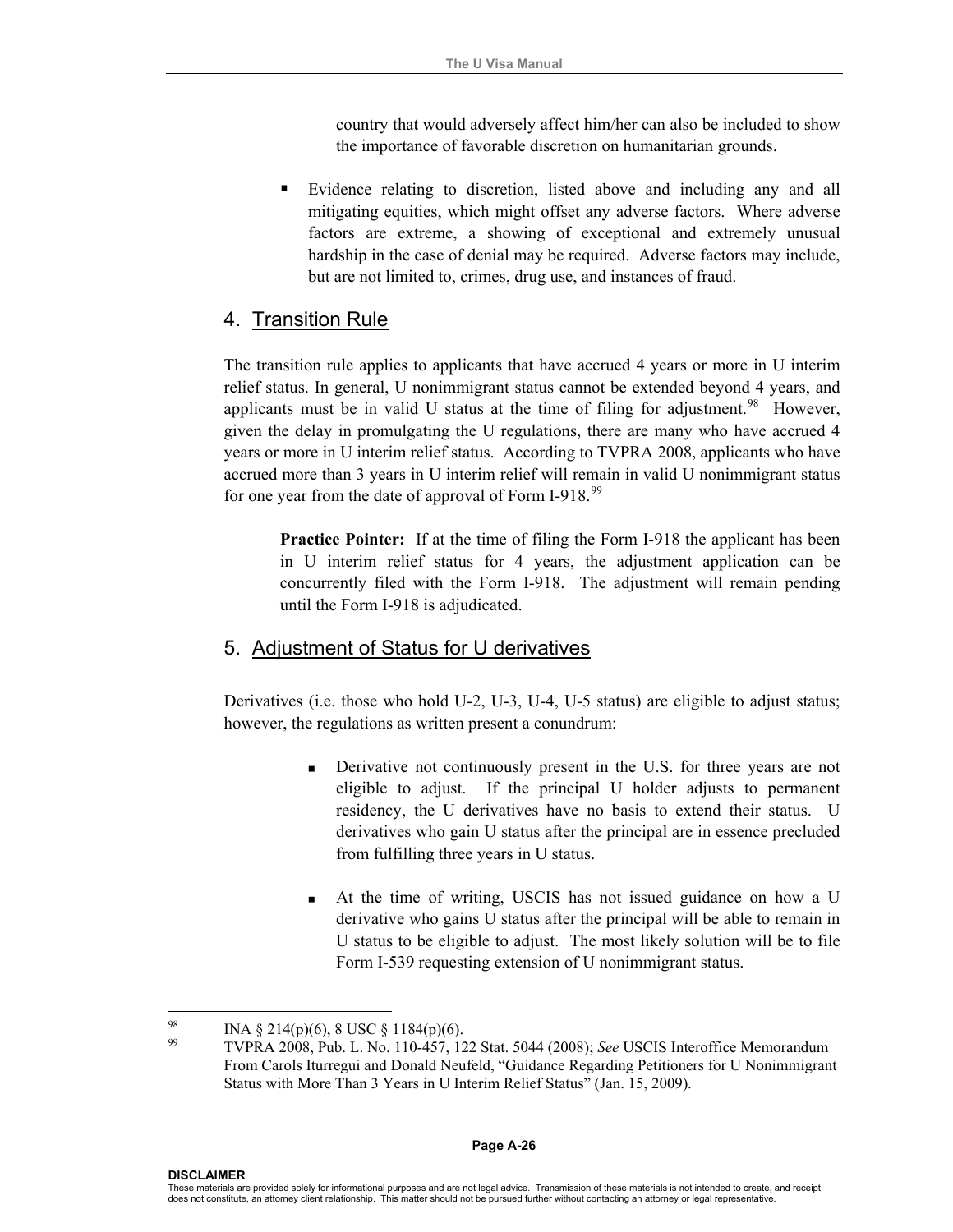**Practice Pointer:** While this form is not explicitly eligible for a fee waiver, under INA  $\S$  245(l)(7), all filings related to VAWA, T visas, or U visas are eligible for a fee waiver.

# 6. Petitioning for a "Qualifying Family Member"<sup>[100](#page-32-0)</sup>

There is a separate process for family members that have never held U status. In these cases, the U principal may petition for a "qualifying family member" (QFM) to directly adjust status to permanent residency by submitting the new Form I-929. The Form I-929 may be filed concurrently with, or subsequent to, the principal's adjustment application. However, the Form I-929 will not be adjudicated until the U-1 principal's adjustment is adjudicated.

NOTE that family members who hold derivative U status (i.e. U-2, U-3, U-4, and U-5) are not considered to be QFMs for purposes of the I-929. The following eligibility requirements must be met to be recognized as a QFM:<sup>[101](#page-32-1)</sup>

- The QFM never held U nonimmigrant status;
- $\blacksquare$  The qualifying family relationship<sup>[102](#page-32-2)</sup> exists at the time of the U-1's adjustment and continues through the adjudication of the QFM's adjustment;
- Either the QFM or the U-1 applicant would suffer extreme hardship if the qualifying family member is not allowed to remain in or enter the U.S.;
- Principal U-1 applicant has adjusted status, has a pending application, or is concurrently filing an application for adjustment of status.

## 7. Travel Issues after Filing an Adjustment Application:

As discussed above, while individuals in U status may travel outside of the U.S., issues relating to potential inadmissibility should be discussed before departing the U.S. Such issues are a concern even if the U nonimmigrant received advanced permission to travel through Form I-131, Application for Travel Document (advanced parole). Most disconcerting of these is the risk that if a U nonimmigrant accrued "unlawful presence," departure from the U.S. may trigger a three- or ten-year bar to future immigration benefit.<sup>[103](#page-32-3)</sup>

**U nonimmigrants pending adjustment of status must also be aware of these reentry issues.** In addition to these issues, an applicant pending adjustment of status must obtain

<span id="page-32-0"></span><sup>100</sup> A "qualifying family member" should not be confused with a family member who was originally included in the U visa petition, and currently holds U-2, U-3, U-4. or U-5 status. These derivative U visa holders follow the same procedures to adjust status to permanent residence as the principal U visa holder.<br>
101 8 CFR § 245.24(g).<br>
102 8 CFR § 245.24(a)(2). Includes the U-1 principal applicant's spouse or child, or, if the principal

<span id="page-32-2"></span><span id="page-32-1"></span>

<span id="page-32-3"></span>applicant is a child, a parent.<br>
INA § 212(a)(9)(B), 8 USC § 1182(a)(9)(B).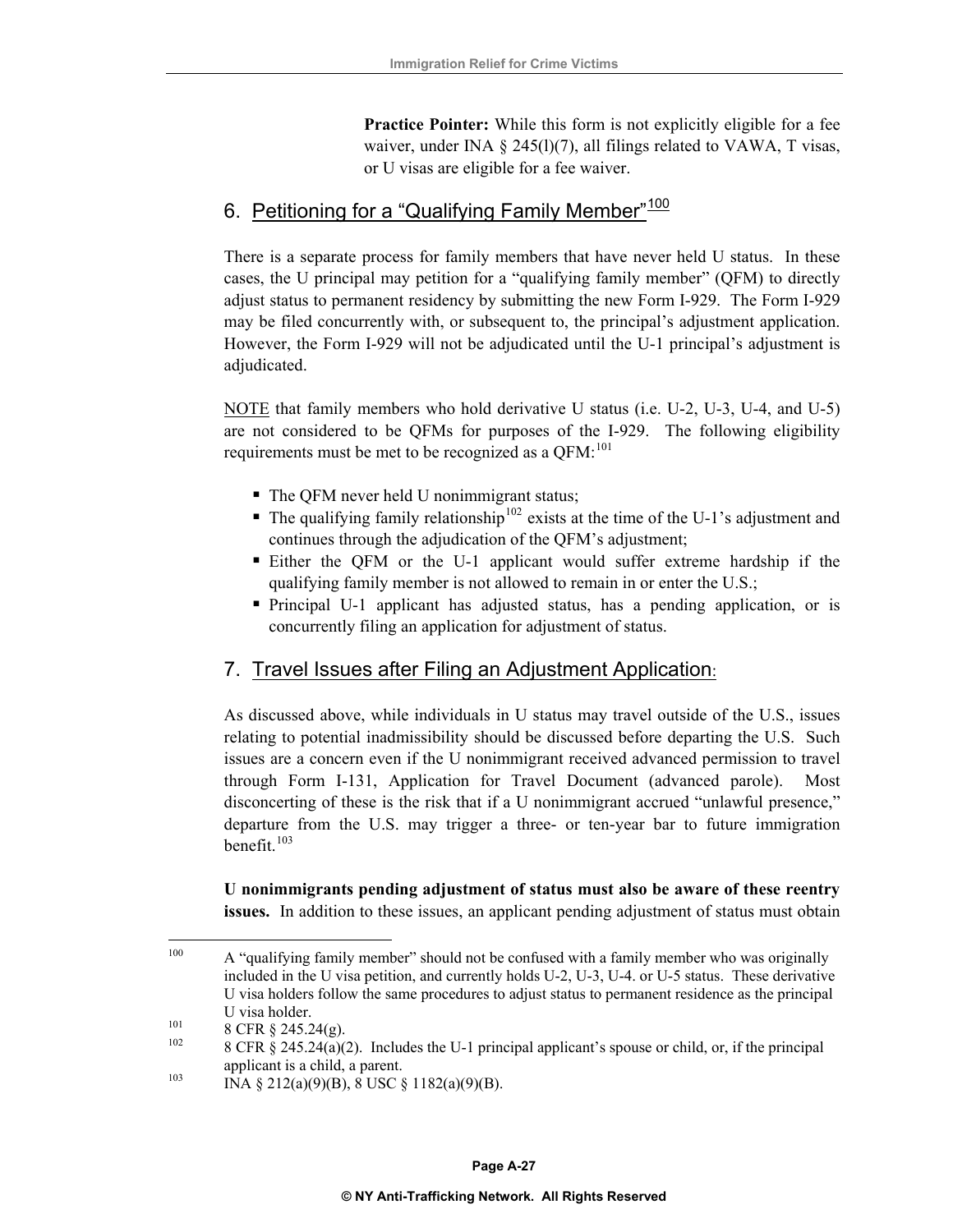advanced parole through filing Form I-131, which must be obtained prior to departing the U.S., otherwise the adjustment application will be deemed abandoned by USCIS. Note that the U nonimmigrant's prior unlawful presence will not preclude issuance of the advance parole, nor will it impede re-entry into the U.S. However, it may nevertheless trigger a denial of the adjustment of status. Once USCIS makes this determination, the immigrant will be treated as an applicant for admission, subject to all grounds of inadmissibility.[104](#page-33-0)

<span id="page-33-0"></span><sup>104</sup> 8 CFR § 245.24(j).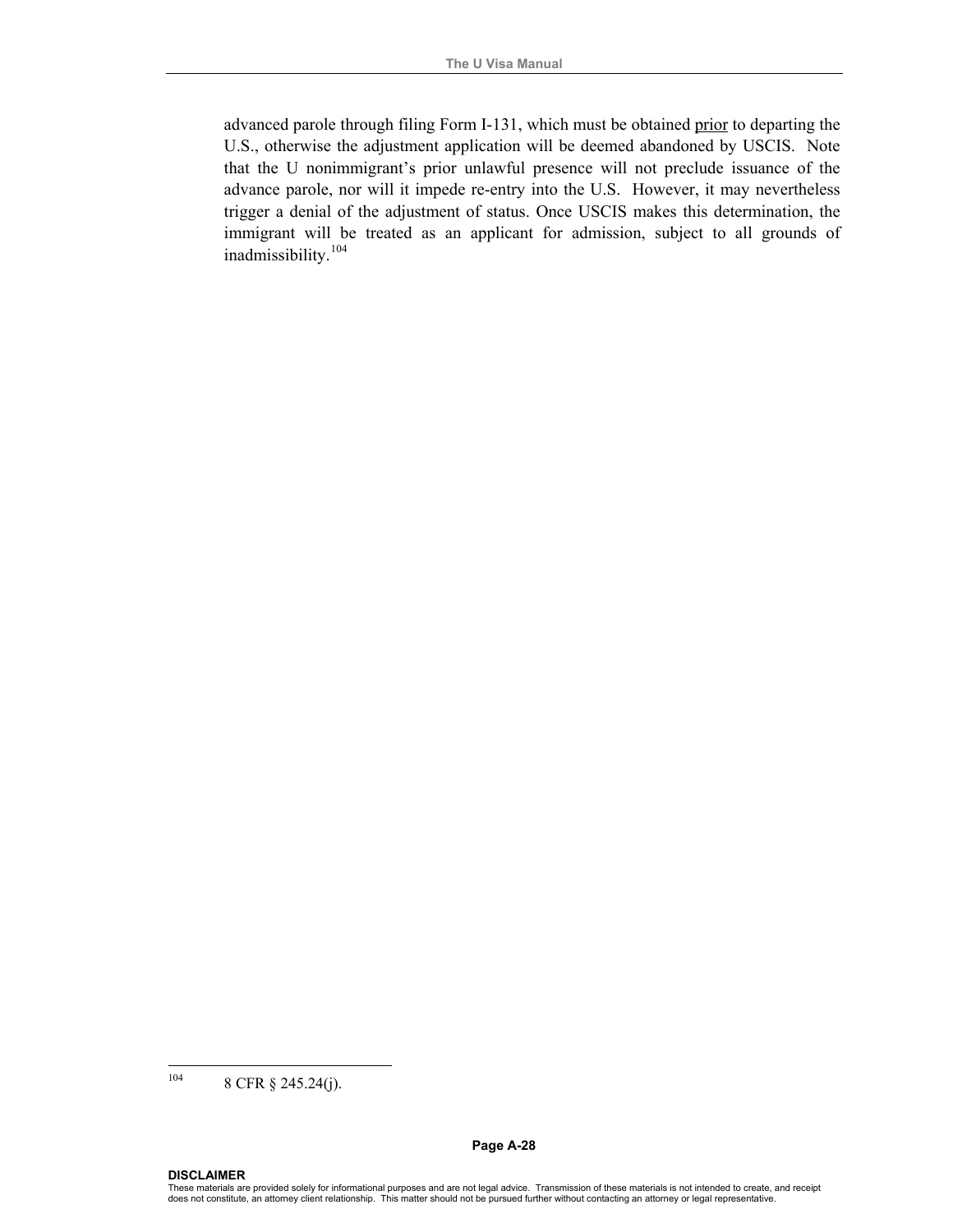# **Part B: Preparing the U Nonimmigrant Visa Application Package**

# **I. The Basics of the Application**

Crime victims who have suffered substantial physical or mental abuse and cooperated with law enforcement officials to investigate or prosecute the crime may apply directly to USCIS for U status. A petition is made by submitting Form I-918; Form I-918, Supplement B, Form G-28 and supporting documentation to the Vermont Service Center.<sup>[105](#page-34-0)</sup> If filing for a waiver of inadmissibility, Form I-192 should be filed concurrently with the Form I-918.<sup>[106](#page-34-1)</sup> A request for fee waiver should cover the fees for both Form I-192 and biometrics.

#### **The basic documents to include in the application package are**:

- a brief cover letter acting as a roadmap to the evidence included.
- a duly signed and executed Form G-28 (on blue paper);
- filing fees or request for fee waiver; Form EOIR  $26A^{107}$  $26A^{107}$  $26A^{107}$  may be used for this purpose;
- uly signed and executed Form I-918, with copy of applicant's birth certificate and identify document (biographic page of passport or other government issued ID);
- $\blacksquare$  duly signed and executed Form I-918, Supplement B, or proof of previous grant of deferred action pursuant to interim U relief;
- member (if appropriate) and documents establishing derivative's identity and relationship to primary applicant (birth certificate, marriage certificate, etc.); duly signed and executed Form I-918, Supplement A for each derivative family
- U.S. applying for employment authorization. The principal applicant is not required to file a Form I-765. duly signed and executed Form I-765, for each derivative physically present in the
- $\blacksquare$  2 passport photos of each applicant requesting employment authorization (including principal U applicant and derivative family members); $^{108}$
- <span id="page-34-0"></span>105 ATTN: U VISA UNIT; U.S. Citizenship and Immigration Services, Vermont Service Center, 75
- 

.

<span id="page-34-2"></span><span id="page-34-1"></span>Lower Welden Street, St. Albans, VT 05479-0001.<br>
All immigration forms can be downloaded off the internet, available at [www.uscis.gov](http://www.uscis.gov/).<br>
This is not a required form, and an affidavit by the applicant is also acceptable. Not time of this writing, USCIS is in the process of creating a new fee waiver request form.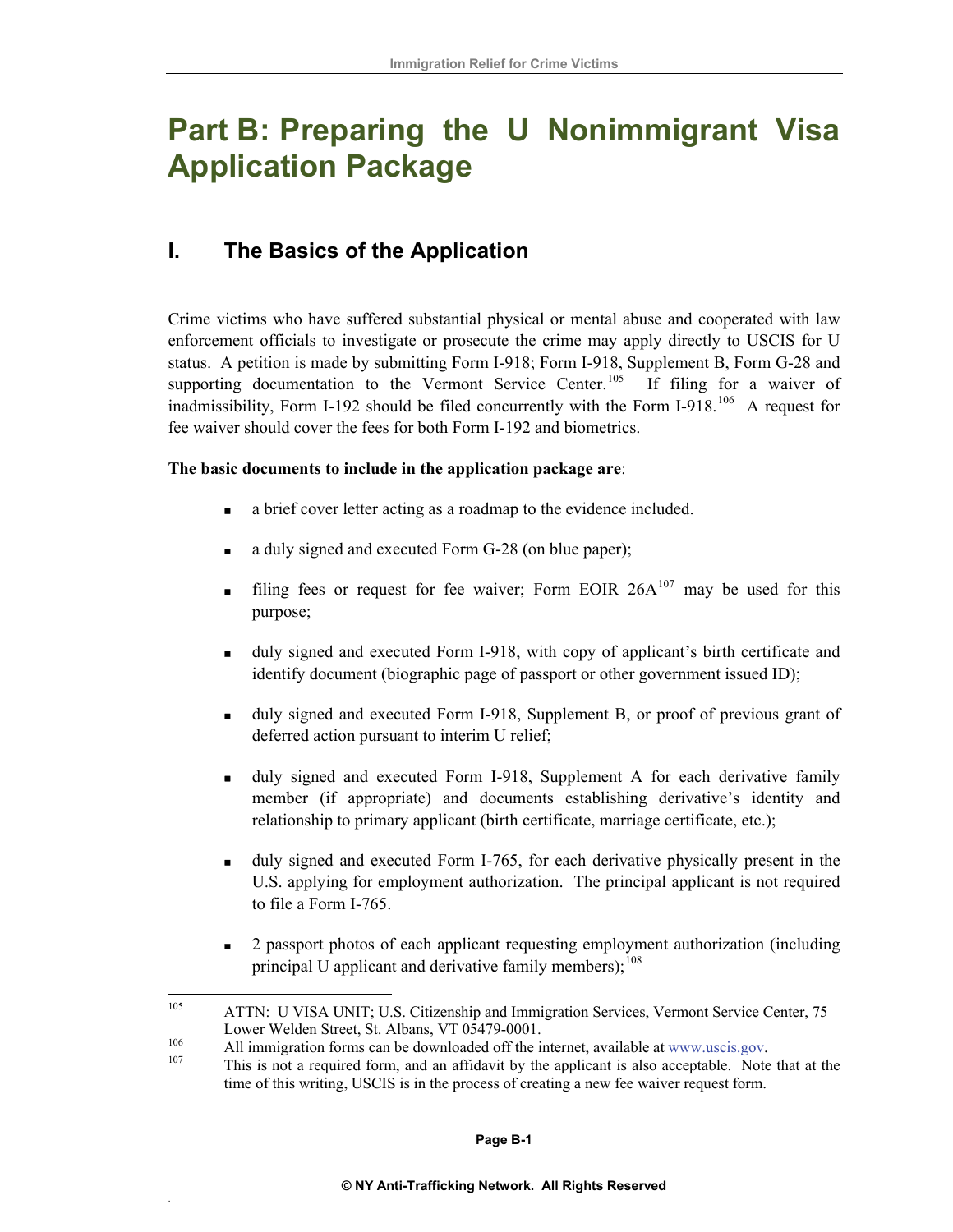- a duly signed and executed Form I-192, if waiver of inadmissibility is being sought; and
- evidence supporting the claim (personal statement/affidavit, documentation of facts surrounding the crime, documentation of substantial harm suffered).

# **II. Preparing and Drafting the U Visa Application Package**

# **A. Completing the Forms**

#### 1. Form G-28

The Form G-28, or notice of appearance of an attorney or representative, designates the attorney or representative of a religious, charitable, social service, or similar organization as the representative on behalf of a person involved in a matter before USCIS. There is no filing fee associated with the Form G-28, but it should be on blue paper.

#### 2. Form I-918

#### Part 1. Information

- Complete basic background information about the applicant.
- Make sure to put dates in the U.S. format (Month/Day/Year) as opposed to the European format (Day/Month/Year) followed by many countries.
- **Safe Mailing Address:** This is the address to which USCIS will send notifications. It is a good idea to include the practitioner's address to ensure that the case is properly processed.
- **Date and Place of Last Entry into US:** This should be taken from the current I-94 card, or stamp in the passport. If neither passport nor I-94 are available, make an estimate and note on the form that it is an estimate.
- **Passport Information**: If passport is not available, write "N/A." An attempt to obtain one should be made, but if it is not possible, then file Form I-192.

<sup>108</sup> Standards for the photographs can be found at www.travel.state.gov/passport/pptphotos/composition\_checklist.html.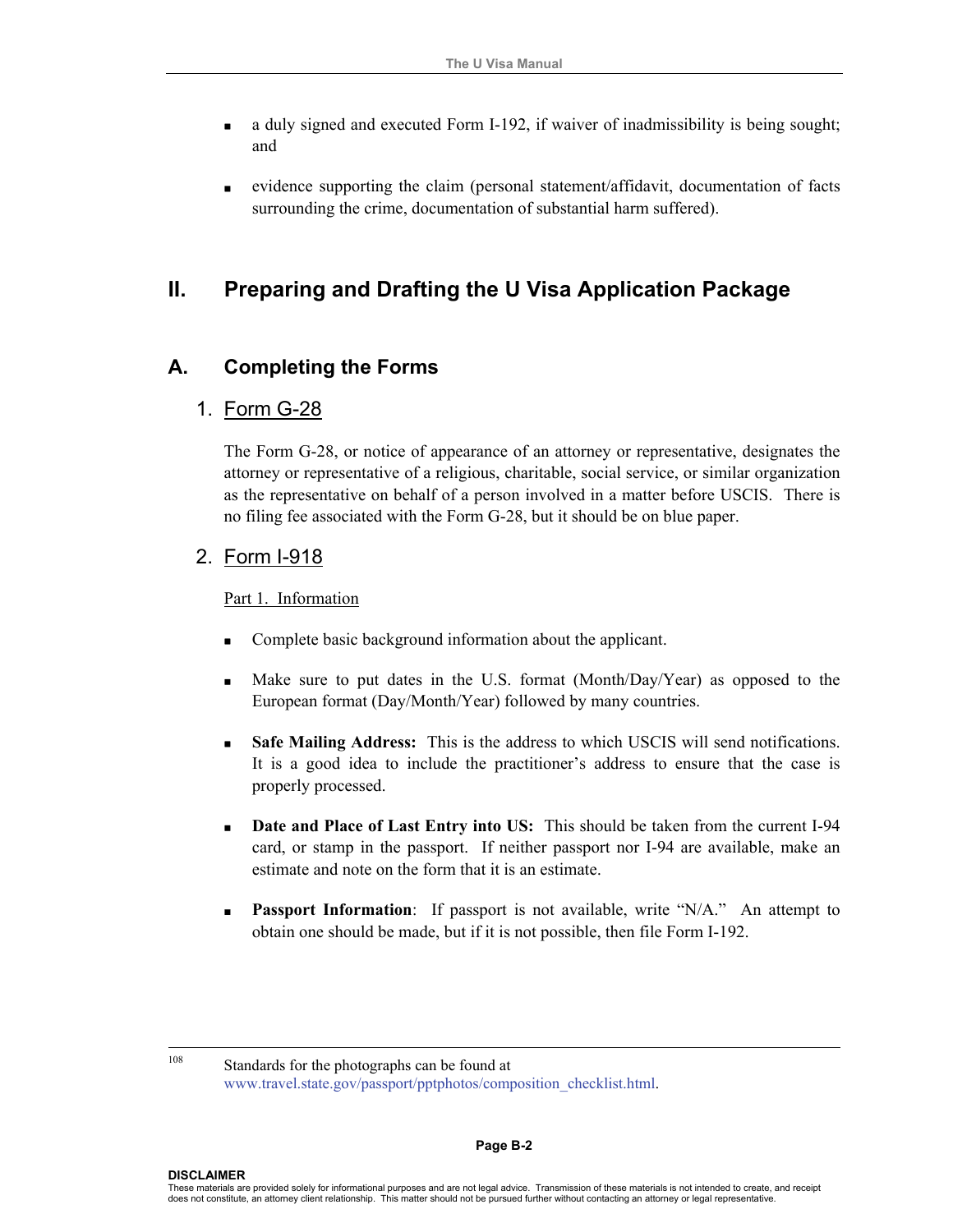**Current Immigration Status:**<sup>[109](#page-36-0)</sup> Check client's current I-94 card (this will usually be a white card stapled into the passport). It is the I-94, and NOT the visa stamp in the passport, that denotes status and authorizes length of stay. The individual's status is noted by a letter, hyphen, and number (usually "B-1 or B-2" or "A-3" or "G-5"), and the expiration of that status is noted below.

#### Part 2. Additional Information/Specific Questions

- **Q4**. **Law Enforcement Certification**. If the applicant was not previously granted interim U relief, then check "Yes." If the applicant was previously granted interim U relief, then check "No."
- **Q6**. **Under the Age of 16**. This question refers to the applicant's age at the time of the crime.
- **Q7**. **Employment Authorization**. Check "Yes." Principal applicants do not have to file any additional applications to obtain employment authorization. Derivatives must file their own Form I-765 to receive work authorization. This can be filed concurrently with the Form I-918 if they are within the U.S.
- **Q8**. **Immigration Proceedings**. This question refers to Deportation or Removal Proceedings, only. Check "Yes" if the applicant was ever ordered to appear before an Immigration Judge in the U.S.
- **Q9**. **Place of entry and status**.This information should be taken from the visa in the passport. If neither the visa nor passport is available, make an estimate and note on the form that it is an estimate.
- **Q10**. **Consulate notification**. This only applies if the principal applicant or derivative is abroad.

#### Part 3. Processing Information

<span id="page-36-0"></span>109

These questions are to determine "admissibility," a legal standard required for all foreign nationals applying for a legal status to either enter or extend their stay in the U.S. It is also very important to the ultimate "green card" application. Be sure that clients answer each question truthfully, especially questions about criminal conduct in the U.S. If the answer to ANY of the questions is "Yes," the applicant will have to file a Form I-192, Waiver of Inadmissibility.

 **Q1. Criminal History**. You may want to check the immigration regulations and statutes to make sure that the applicant's admission to a criminal act does not subject

Filing a petition for someone who is not eligible could result in a Notice to Appear (NTA) before an Immigration Judge (IJ) and subsequent removal (deportation) from the U.S.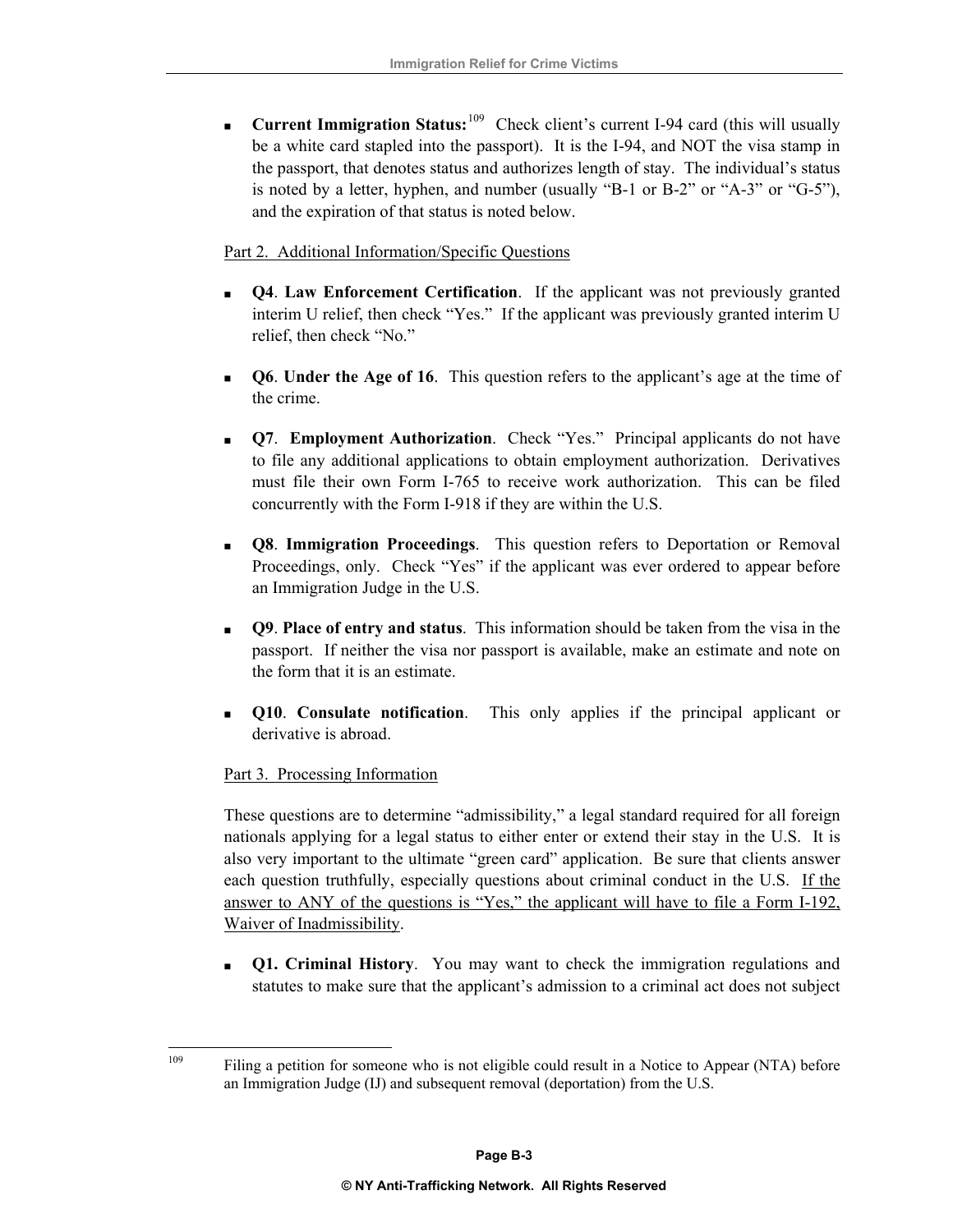him or her to a permanent bar from immigration benefits. However, the U visa allows most criminal acts to be waived.

- **Q2. Public Charge**. If the applicant has received any cash assistance from the U.S., state, or local government, answer "Yes" and complete a Form I-192 Waiver.<sup>[110](#page-37-0)</sup>
- **[Q3, 11, 12, 13, 14, 15, 16, 17, 18, 20, 21, 22.**]Answering "Yes" to these questions should not bar U status, but consult an immigration attorney to make sure that the applicant is eligible for a waiver. Filing an application for someone who is not eligible could result in applicant being placed in "deportation" or "removal proceedings" before an Immigration Judge.

#### Part 4. Information about spouse and/or children

Fill in information as completely as possible. This section should contain all children, including U.S. citizens.

#### Part 5. Filing on Behalf of Family Members

Check "Yes" or "No," depending on whether the applicant is petitioning for family member(s). If "Yes," a separate Form I-918, Supplement A must be completed and included for each family member.

#### Part 6. Attestation, Release, and Signature

Signature by the applicant certifying that everything is true and correct under penalty of perjury, and that the applicant understands that the USCIS can and may share this information with other government agencies.

#### Part 7. Signature of Person Preparing Form, If Other Than Above

Should be completed by the attorney or advocate who assisted in preparing the forms. This is a normal part of any immigration petition or application.

#### 3. Form I-918, Supplement B

 $\overline{a}$ 

Except for those granted interim U relief, $^{111}$  $^{111}$  $^{111}$  a law enforcement certification is required of all principal U applicants. The Form I-918, Supplement B is the law enforcement certification ("LEC"), which can only be signed by:

<span id="page-37-1"></span><span id="page-37-0"></span><sup>&</sup>lt;sup>110</sup> In addition, if an applicant has received public benefits in the name of a U.S. Citizen child, s/he may answer "No" to this question. An answer of "Yes" only applies where the cash assistance was received in the applicant's name.<br>
<sup>111</sup> If the Applicant was previously granted interim relief on a pre-10/17/2007 application, the

applicant does not need to submit Form I-918, Supplement B. Such an applicant must provide proof of previous grant of interim relief.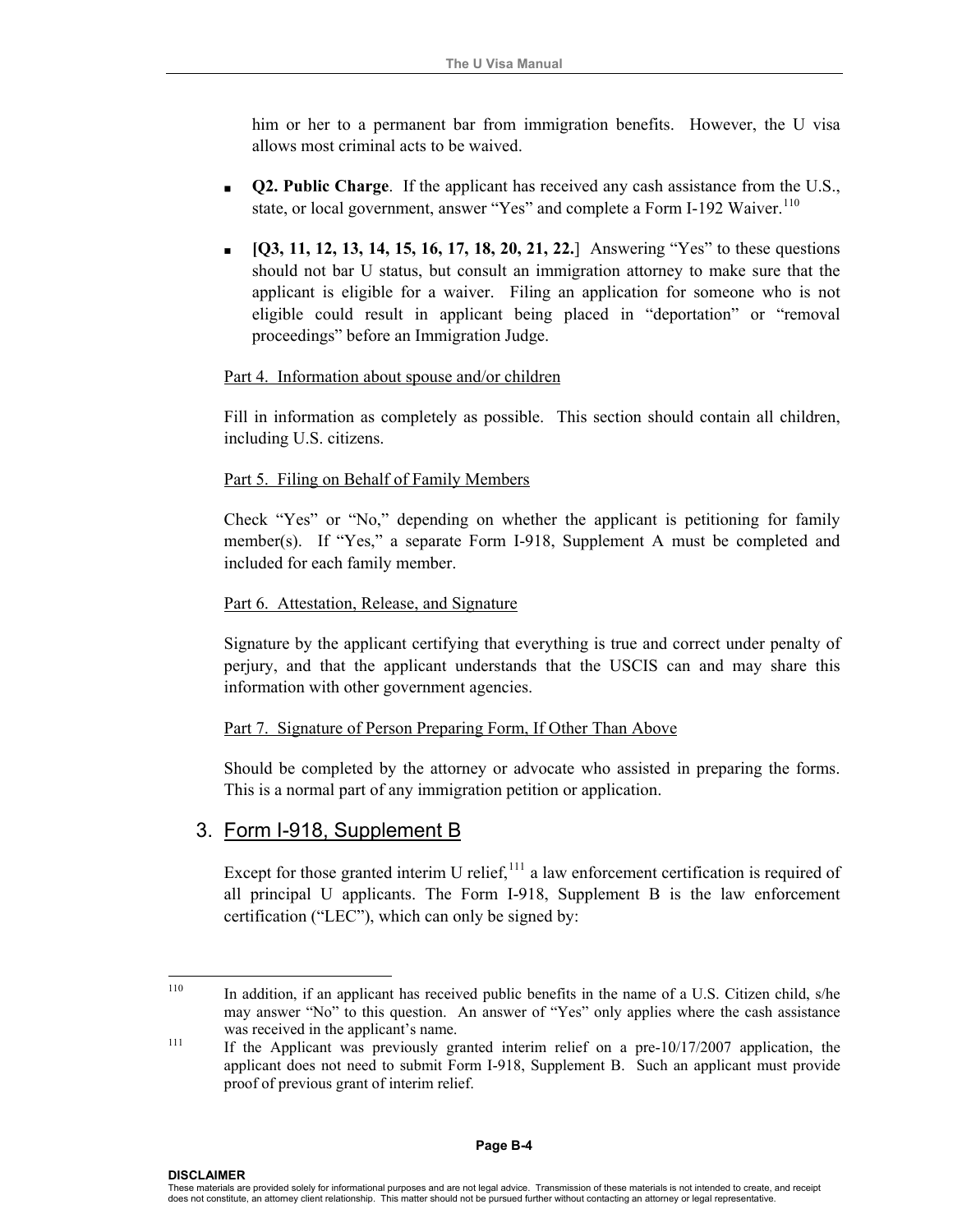- A judge;
- The head of the certifying agency;  $112$  or
- A specified designee of the certifying agency appointed by the agency head.

#### **Practice Pointer**:

- Your <u>first step</u> in the U visa process should be arranging the Form I-918, Supplement B from a law enforcement agent.
- Law enforcement certifications are only valid for 6 months. As indicated in the Federal Register, this compulsory time limit aims to prevent the submission of "stale" certifications and to preclude "the situation where petitioners delay filing…and they cease to be helpful to the certifying agency."<sup>[113](#page-38-1)</sup>

#### 4. Form I-918, Supplement A

A separate Supplement A, G-28, and filing fee, or a request for fee waiver, must be included for each family member being sponsored. Derivatives who are applying from outside the U.S. will undergo an interview at the appropriate consular post. Attorneys should examine whether derivative applicants face inadmissibility issues, such as unlawful presence, issues around unlawful entry, or prior criminal convictions.

#### Part 1. Relationship

Check the appropriate relationship.<sup>[114](#page-38-2)</sup> Applicants over 21 can file for their spouse and unmarried children under 21. Applicants under 21 can file for their spouse, children, parents and unmarried siblings under 18 at the time of filing of Form I-918 (not at time of interim filing).

#### Part 2. Information about the Main Applicant

If the Supplement A is filed together with the original Form I-918, check "Pending" for the last question in this section.

#### Part 3. Information about Derivative Applicant

Be sure to answer all questions. Answer "None" or "N/A," but do not leave blanks.

<span id="page-38-0"></span><sup>112</sup> The Act does not define law enforcement agency nor does it specify which law enforcement agencies are qualified to provide the needed law enforcement certification to U visa applicants. The interim regulations identify the head of the certifying agency or a designated official as the

<span id="page-38-1"></span>appropriate person to sign the LEC<br>
USCIS Interim Final Rule, 72 Fed. Reg. 53014 at 53023 (2007), *supra* n. 3.<br>
Perpetrators/abusers can not be a qualifying family member.

<span id="page-38-2"></span>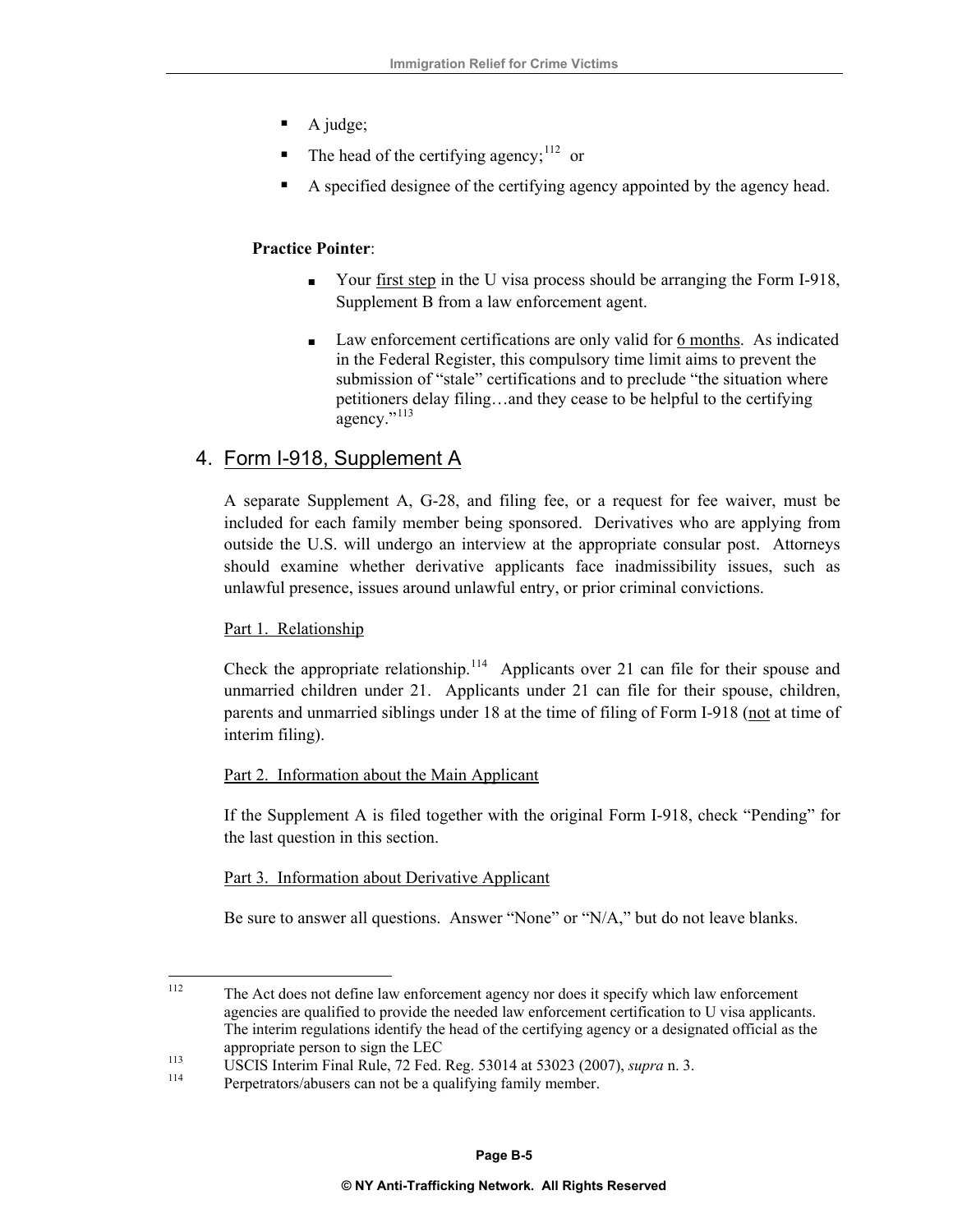#### Part 4. Additional Information

**Q1. Immigration Status**.This question is the same as the immigration status portion of Part I of Form I-918.

**Q4**. Same as Part 2, Question 10 of Form I-918.

**Q5. Immigration Proceedings**. This question refers to Deportation or Removal Proceedings. Check "Yes" only if the Family Member has been ordered to appear before an Immigration Judge.

**Q6**. **Employment Authorization**. Note that family members already living in the U.S. are eligible to receive employment authorization. Derivatives must file Form I-765 accompanied by Form G-28, if represented by counsel, two passport photos, appropriate filing fee (or fee waiver), and for Q16 on Form I-765, indicate 'a20' as the eligibility category.

**Q8-23**. As with Part 3 on the Form I-918, these questions are to determine "admissibility." Be sure to answer truthfully to each question. If the answer to any question is "Yes," a Form I-192 with filing fee or request for fee waiver will need to be filed for each applicant. Consult an immigration attorney to determine eligibility for a waiver and/or risk of deportation or removal.

Part 5. Attestation and Release.

This is similar to Part 6 on the Form I-918. If the family member is in the U.S., s/he should sign. If the family member is NOT in the U.S., only the principal applicant needs to sign.

#### Part 6. Signature

The same as Part 7 on Form I-918.

#### 5. Form I-192

This two-page form should be signed and submitted for the applicant and each derivative family member who is inadmissible under INA  $\S$  212(a), along with:<sup>[115](#page-39-0)</sup>

 Supporting statement and other evidence, if any, requesting favorable exercise of discretion (may describe sympathetic circumstances that gave rise to inadmissibility and/or the reasons why the applicant or derivative seeks to stay/enter the U.S.);

<span id="page-39-0"></span><sup>115</sup> 

Even though the applicant may be physically in the U.S., in order to permit them to be "entered" into a legitimate status, the Form I-192 must be filed.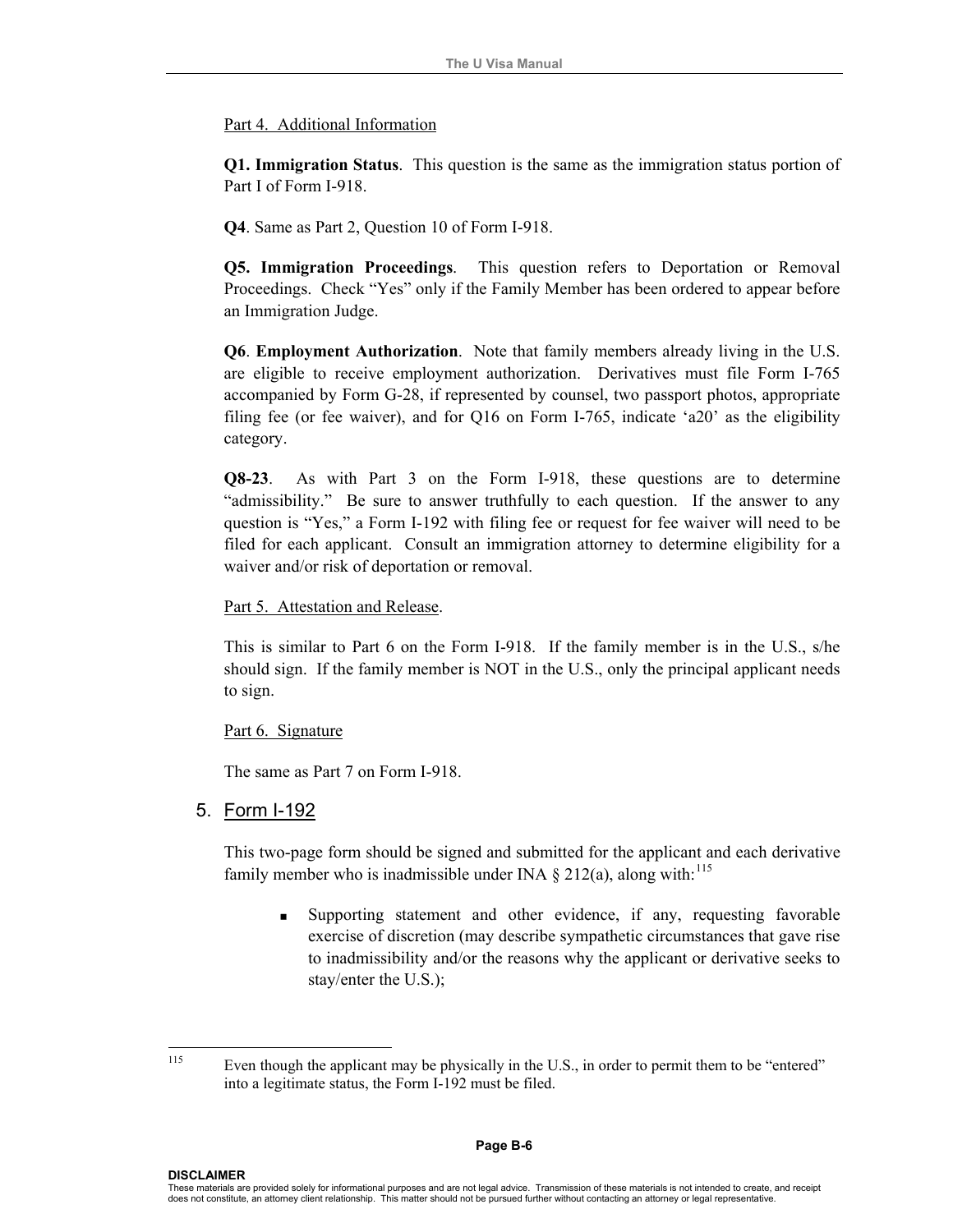A check or money order for \$545 payable to the **U.S. Department of Homeland Security,** or a request for fee waiver, must be included for each Form I-192. $^{116}$  $^{116}$  $^{116}$ 

Completing the form

- **Q1-6.** Self-explanatory.
- **Q 7. Desired Port of Entry into US.** Enter "Vermont Service Center" and the city of the nearest District Office. For example: "VSC/New York, NY."
- **Q 8. Means of Transportation**. Enter "N/A."
- **Q 9. Proposed Date of Entry.** Enter the date on which you are filling out the form.
- **Q10. Approximate Length of Stay in the US**. Enter "Indefinite."
- **Q11. Purpose for Entering the US**. Enter "Obtain U nonimmigrant status."
- **Q12. I Believe I May be Inadmissible.** List any and all of the issues to which applicant answered "Yes" to in Part 3 of the Form I-918. Consult someone with expertise in this area to make sure the ground is eligible for a waiver. It should be a brief explanation. The most common are, "I may be inadmissible because I . . .:"
	- "entered the U.S. on a fraudulent visa."
	- "violated my nonimmigrant status."
	- "entered the U.S. without inspection."
- **Q13.** If applicant previously filed I-192, answer "have." If applicant has never applied to enter the U.S., s/he would never have filed this form, and can answer "have not previously filed."
- **Q14-17.** Applicants for T and U nonimmigrant status do not need to answer these questions, so response should be only "Applicant for U Status." No other details need to be provided.
- **Q18. Applicant's Signature and Attestation.** The applicant should sign and date the form.
- **Q19. Preparer's Signature and Certification.** This should be completed by attorney or advocate who assisted in the preparation of the petition. This is a normal part of any immigration petition or application

<span id="page-40-0"></span><sup>116</sup> Pursuant to 8 CFR  $\S$  103.7(c)(5), applicants for T and U nonimmigrant status may submit fee waiver requests for I-192 applications.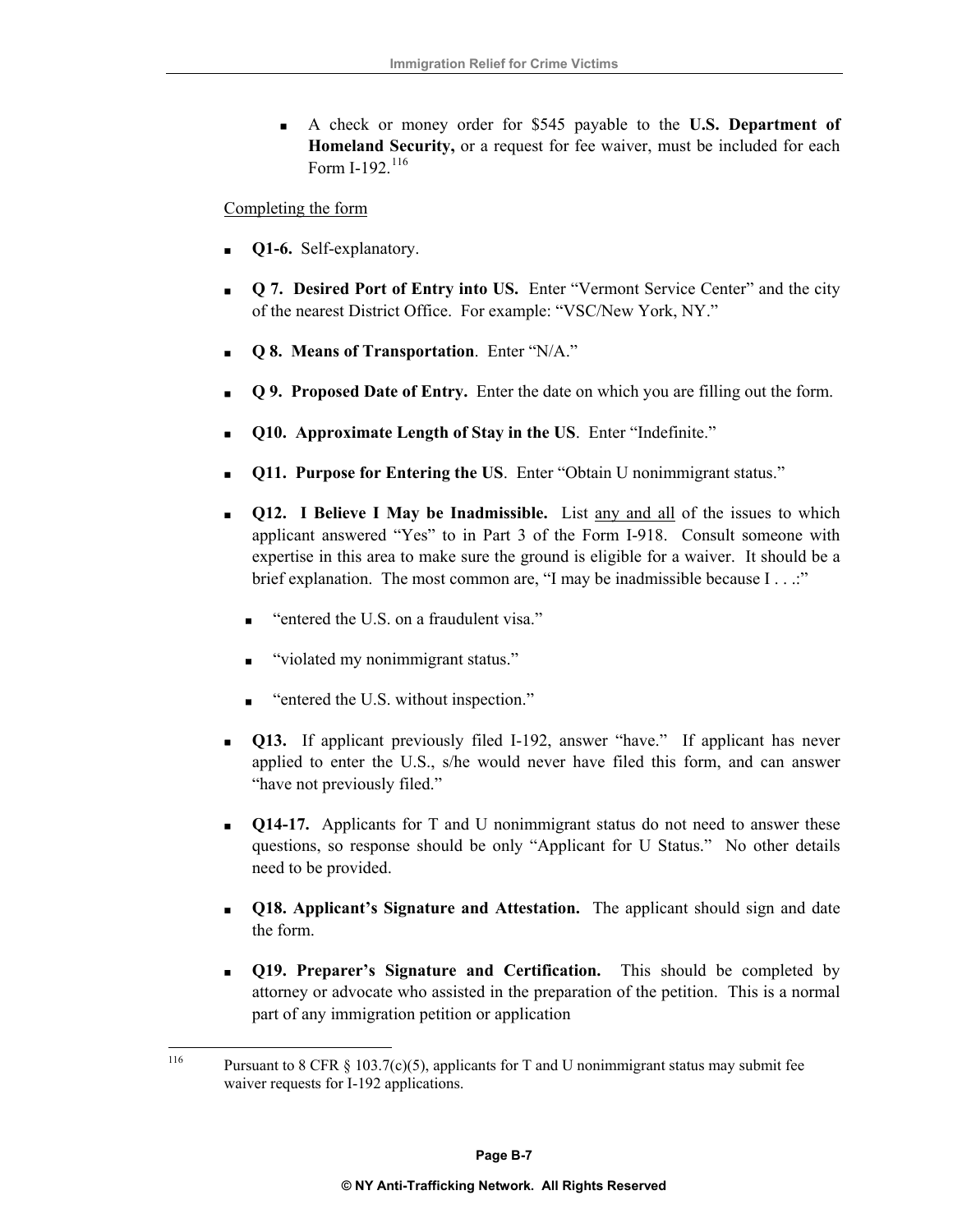# 6. Fee Waiver Request

- Fee waivers are available at the sole discretion of the USCIS.
- Note in the cover letter if a fee waiver request is being included with the application.
- Form EOIR-26A may be used for this purpose. The fee waiver lists the applicant's assets, income, and expenses, to show that the applicant does not have sufficient funds to pay the application fee. $117$
- Applying for a fee waiver will not prejudice the applicant.
- Only one fee waiver per applicant needs to be filed to cover all applications submitted together.

## 7. Photographs and Filing Fees

- Applicant must include two (2) passport photographs (for work authorization), with name and A# (if available) written on the back of each photo in pencil
- There is no filing fee for the I-918. However, there is a biometric fee of \$80, as well as filing fees for the I-765 (\$340) and the I-192 (\$545).<sup>[118](#page-41-1)</sup> Fees may be paid with check or money order, and should include applicant's name.<sup>[119](#page-41-2)</sup>

# **B. Preparing the Supporting Documentation**

## 1. Personal Statement/Affidavit

The personal statement/affidavit must be in the applicant's own voice (i.e., no legal jargon). Applicant should submit a detailed personal statement or affidavit addressing each element required for U status:

- Details of Criminal Activity:
	- Explain who, when, and where and the circumstances of the crime
	- Indicate whether specific records of the crime are available

<span id="page-41-0"></span><sup>117</sup> 117 Gail Pendleton, National Immigration Project, *Practice Pointers on Filling with VSC*, Feb. 27, 2002. In addition, as indicated in *supra* n. 107, USCIS is in the process of developing a form to request a fee waiver, please check [www.uscis.gov prior to](http://www.uscis.gov/) filing.<br>USCIS fees increase often. Always check [www.uscis.gov](http://www.uscis.gov/) for current fee schedule.<br>It is helpful to pay by check, because the cancelled check will have applica

<span id="page-41-2"></span><span id="page-41-1"></span>and is also proof of filing if USCIS misplaces the file.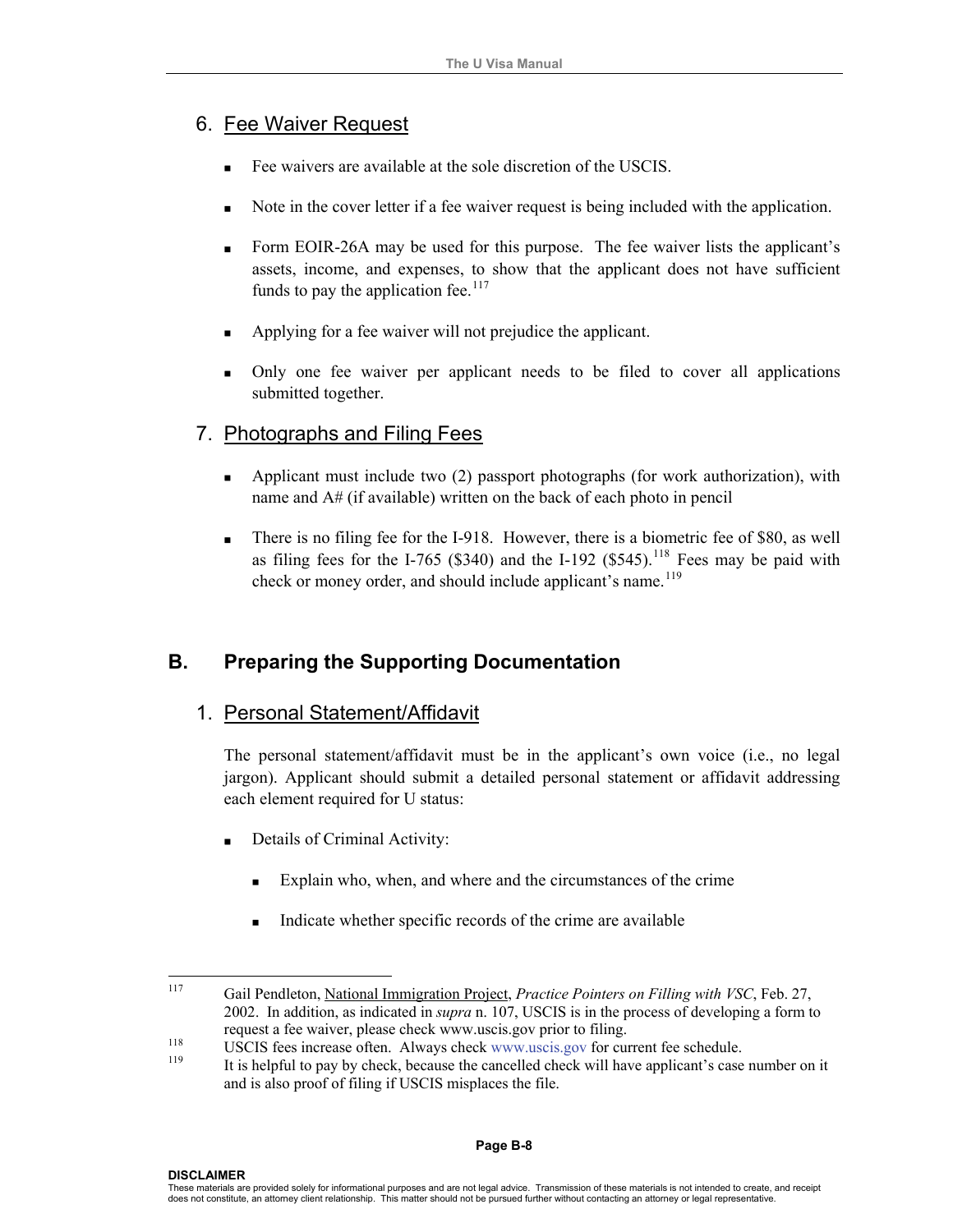- Details of Law Enforcement Involvement:
	- Describe how law enforcement became involved
	- Name the responsible law enforcement agent
	- Describe Applicant's cooperation in the process
- Details of Substantial Physical and/or Mental Abuse:
	- State circumstances surrounding the victimization, including, but not limited to:
		- Nature of the injury inflicted or suffered
		- Severity of the perpetrator's conduct
		- Severity of the harm suffered
		- Duration of the infliction of the harm
		- Extent to which there is permanent or serious harm to the appearance, health, or physical or mental soundness of the victim (including aggravation of preexisting conditions)
	- **Letter from a nongovernmental organization or clinical social worker affidavit** may be helpful to describe the situation and the trauma experienced
- Information Supporting any of the Other Eligibility Requirements:
	- If there is any additional information (i.e., admissibility, helpfulness, etc.) that the applicant wants USCIS to consider in order to establish eligibility, describe in the affidavit.

If possible, provide the applicant with a translation of the document (if the applicant is not fluent in English). If a written translation is not possible, orally translate the Personal Statement, giving the applicant the chance to make edits and corrections.

#### 2. Supporting Documentation/Exhibits

- Any document not in English must contain a certified translation
	- must include a signed and dated statement of accuracy by the translator, i.e. - "This is to certify that I am competent to translate from [insert language] into English and that the attached translation is accurate."
	- translated document should be on top of the foreign language document to allow the Adjudicator to see the English version first.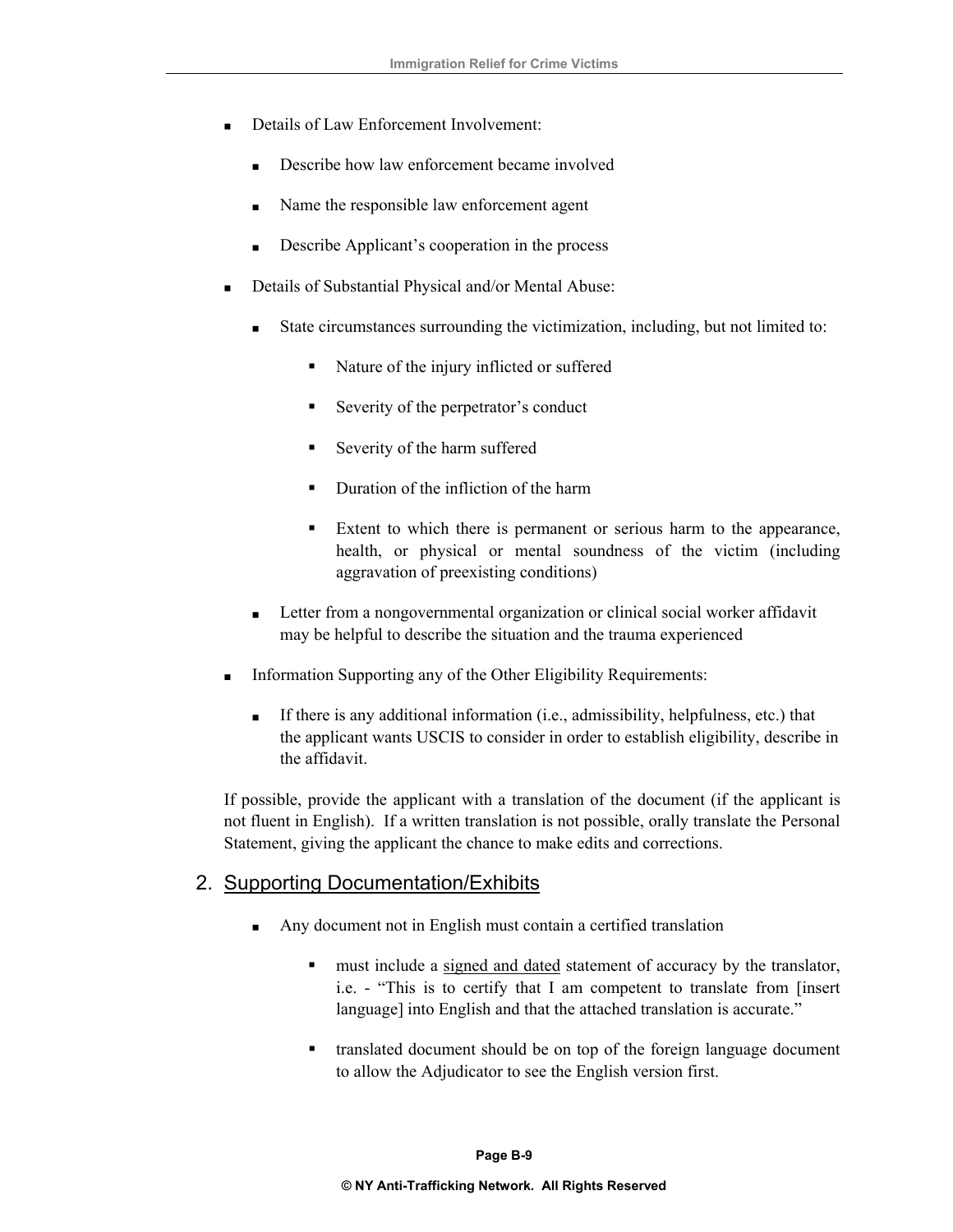- Applicant's Marriage Certificate. If applicant is filing for her/his spouse, a copy of the marriage certificate with translation, must be included. If either the principal applicant or the spouse was previously married, include proof of the termination of all previous marriages (death certificate or divorce decree with translation): $120$
- Birth Certificates.
	- If applicant is filing for children, provide a copy of the child's birth certificate. If the child was adopted, include official copy of certificate or record of adoption.<sup>[121](#page-43-1)</sup>
	- If applicant is filing for parents, the principal applicant's birth certificate must be included. If both parents are not listed on the birth certificate, also include the parent's marriage certificate.
	- If applicant is filing for siblings, the principal applicant's birth certificate and the derivative applicant's birth certificate should both be included to demonstrate the relationship.
- General Exhibits. Try to submit at least one document, in addition to the Personal Statement, that addresses each element. Examples of general exhibits include:
	- Witness affidavits (counselors, case managers, shelter workers, family members, friends, ministers, etc);
	- Trial transcripts;
	- Court documents;
	- Police reports;
	- Hospital and other medical records;

#### **Practice Pointers:**

- Double-sided copies are acceptable, and copies do not have to be notarized or certified;
- VSC suggests highlighting key portions of exhibits;

<span id="page-43-0"></span> $120$ 120 USCIS recognizes marriages as valid based on the laws of the country where the marriage took place. This may be an issue with tribal, dowry, or other non-state marriages, so you may need to supplement the documentation with evidence demonstrating the validity of the marriage. The

<span id="page-43-1"></span>Library of Congress is an excellent resource for research on this subject.<br>
121 Note that not all countries recognize adoption, including several Muslim countries. You may want to consult with an attorney familiar with local laws regarding adoption in that country.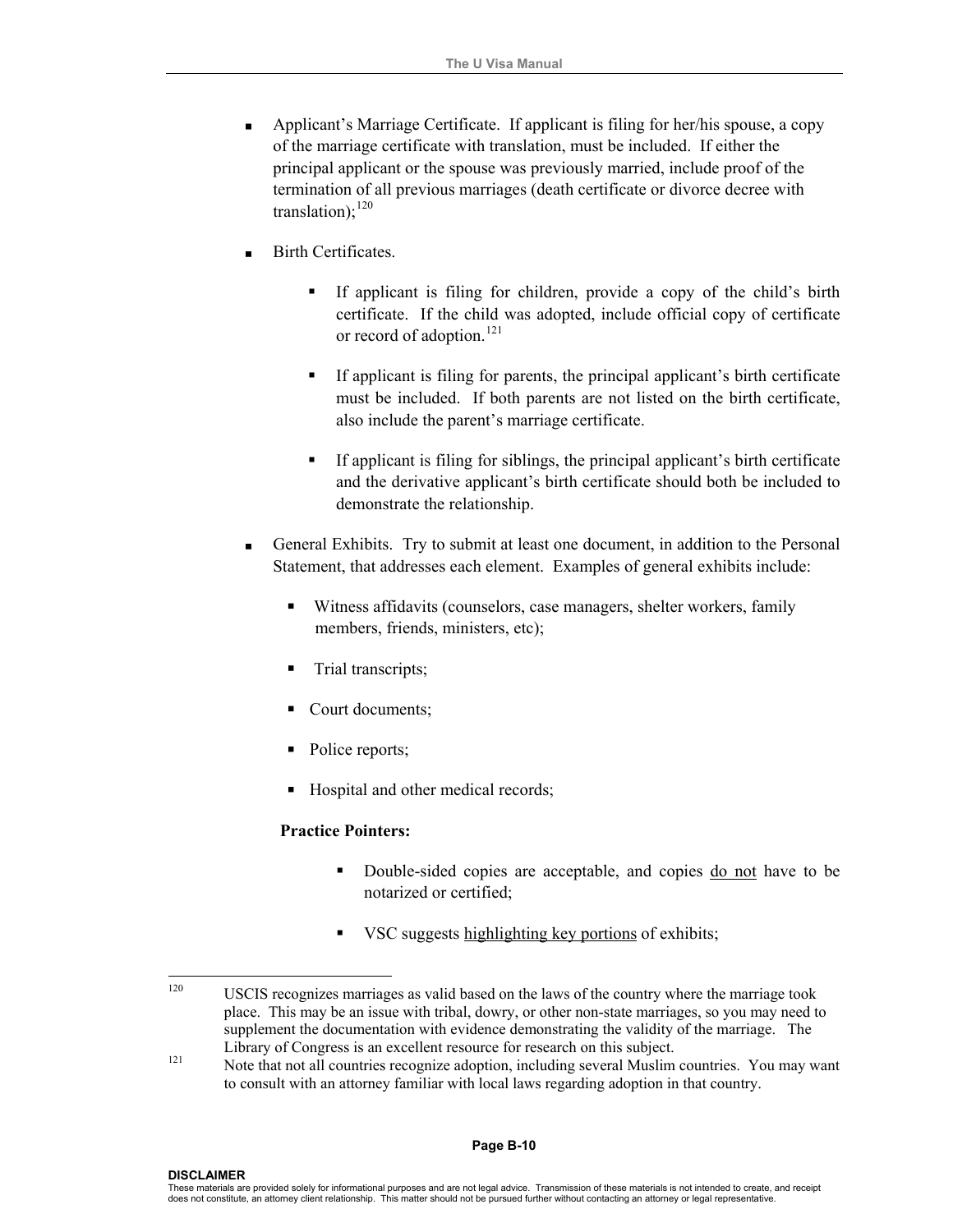# 3. Application Checklist

- **Cover letter** printed on your agency's letterhead.<sup>[122](#page-44-0)</sup>
- **Form G-28** (if applicable).
- **Filing Fees or EOIR-26A, Fee Waiver Affidavit**.
- **Form I-918**, with
	- applicant's birth certificate
	- applicant's identity document.
- **Form I-918, Supplement B,** or proof that applicant was previously granted U interim relief.
- **Form I-192 Waiver** (if applicable) for principal applicant.
- **Form I-918, Supplement A and I-765 (if applicable) for each family member**.
	- $\bullet$  two (2) photos;
	- identity documents for each derivative;
	- documents establishing relationship to the principal;
- **Filing Fees or EOIR-26A, Fee Waiver Affidavit**
- **Form I-765** for each derivative, if applicable
- **Form I-192** for each derivative, if applicable
- **Tabbed Exhibits:**
	- **Personal Affidavit**
	- **Witness affidavits**
	- Court documents/transcripts
	- **Medical documents**
	- Any other documents relevant to the claim

<span id="page-44-0"></span><sup>122</sup> See "Cover letter accompanying U petition submission" on the probono.net/ny/family website (registration is free) in the library under immigration, which is available at: [http://www.probono.net/ny/family/library/folder.21203-Immigration.](http://www.probono.net/ny/family/library/folder.21203-Immigration) The cover letter indexes the documents included with the application, providing a roadmap for the adjudicator and provides a summary of how the evidence addresses the required elements.